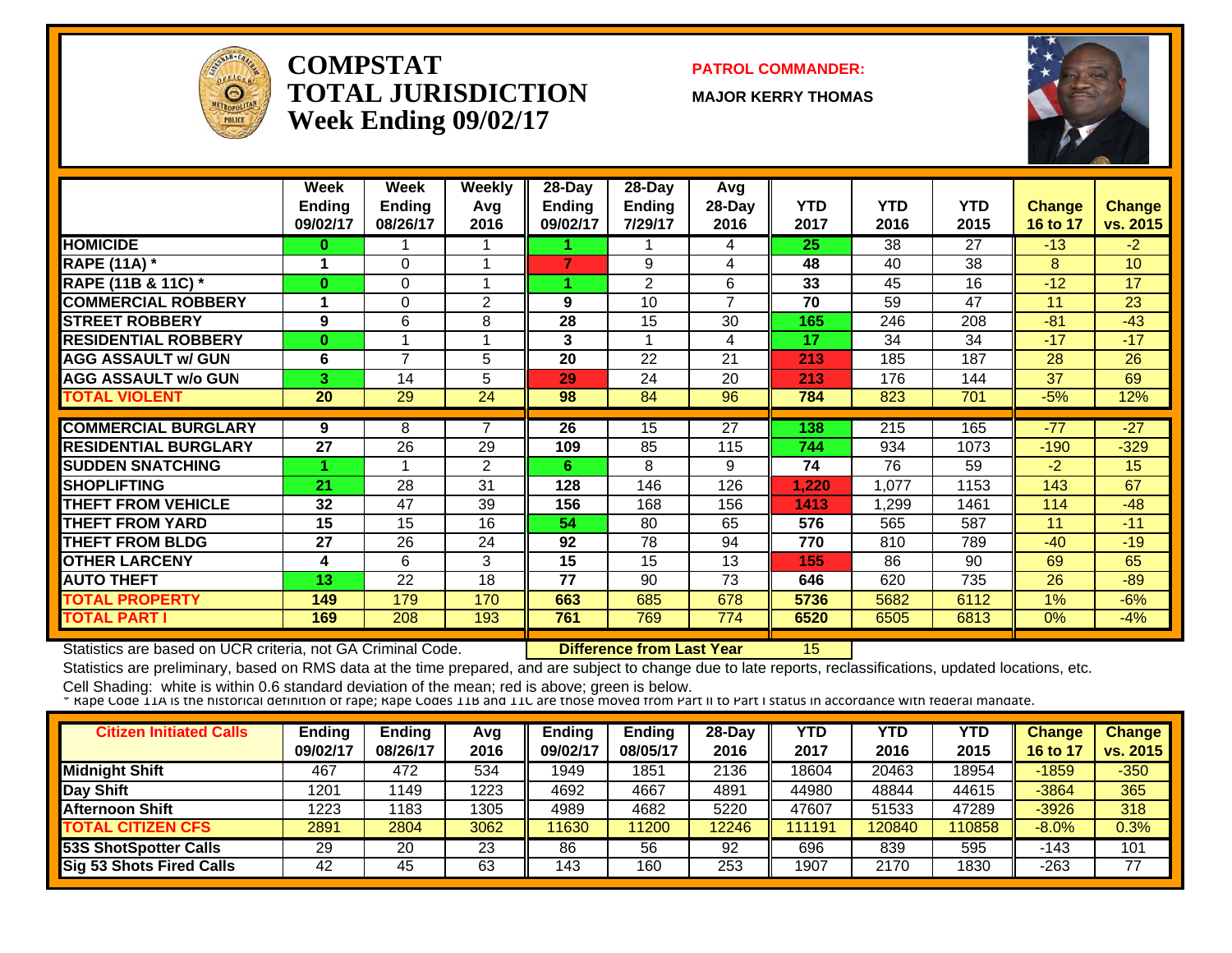# $cF1c$  $\Theta$

#### **Unincorporated Chatham County PATROL COMMANDER:**

**MAJOR KERRY THOMAS**



#### **Week Ending 09/02/17**

|                             | Week<br><b>Ending</b><br>09/02/17 | Week<br><b>Ending</b><br>08/26/17 | <b>Weekly</b><br>Avg<br>2016 | 28-Day<br><b>Ending</b><br>09/02/17 | 28-Day<br><b>Ending</b><br>7/29/17 | Avg<br>28-Day<br>2016 | <b>YTD</b><br>2017 | <b>YTD</b><br>2016 | <b>YTD</b><br>2015 | <b>Change</b><br>16 to 17 | <b>Change</b><br>vs. 2015 |
|-----------------------------|-----------------------------------|-----------------------------------|------------------------------|-------------------------------------|------------------------------------|-----------------------|--------------------|--------------------|--------------------|---------------------------|---------------------------|
| <b>HOMICIDE</b>             |                                   | 0                                 | 0.1                          | 0                                   | $\Omega$                           | 0.5                   | 5.                 | 5                  | $\overline{2}$     | $\Omega$                  | 3                         |
| <b>RAPE (11A) *</b>         | 0                                 | $\Omega$                          | 0.1                          | $\mathbf{0}$                        | $\overline{2}$                     | 0.5                   | 8                  | 5                  | 9                  | 3                         | $-1$                      |
| RAPE (11B & 11C) *          | $\bf{0}$                          | $\Omega$                          | 0.3                          | $\bf{0}$                            |                                    | 1.1                   | 9                  | 8                  | 3                  |                           | $6^{\circ}$               |
| <b>COMMERCIAL ROBBERY</b>   |                                   | $\Omega$                          | 0.2                          | 1                                   | $\Omega$                           | 0.9                   | 4                  | 10                 | 6                  | $-6$                      | $-2$                      |
| <b>STREET ROBBERY</b>       | 3                                 | $\Omega$                          | 0.5                          | 4                                   |                                    | 2.1                   | 17                 | 18                 | 15                 | $-1$                      | $\overline{2}$            |
| <b>RESIDENTIAL ROBBERY</b>  | $\bf{0}$                          | $\Omega$                          | 0.2                          |                                     | $\Omega$                           | 0.8                   | 3                  | 9                  | 5                  | $-6$                      | $-2$                      |
| <b>AGG ASSAULT w/ GUN</b>   | $\bf{0}$                          | 2                                 | 0.8                          | 3                                   | $\overline{2}$                     | 3.2                   | 18                 | 28                 | 10                 | $-10$                     | 8                         |
| <b>AGG ASSAULT w/o GUN</b>  | $\bf{0}$                          |                                   | 0.8                          | 3                                   | 7                                  | 3.1                   | 32                 | 25                 | 20                 | $\overline{7}$            | 12 <sup>°</sup>           |
| <b>TOTAL VIOLENT</b>        | 5                                 | 3                                 | 3.0                          | 12                                  | 13                                 | 12.2                  | 96                 | 108                | $\overline{70}$    | $-11%$                    | 37%                       |
|                             |                                   |                                   |                              |                                     |                                    |                       |                    |                    |                    |                           |                           |
| <b>COMMERCIAL BURGLARY</b>  | 0                                 | $\overline{2}$                    | 0.7                          | 4                                   | $\overline{2}$                     | 2.7                   | 16                 | 24                 | 10                 | -8                        | 6                         |
| <b>RESIDENTIAL BURGLARY</b> | 9                                 | 8                                 | 6.7                          | 38                                  | 28                                 | 26.7                  | 241                | 245                | 231                | $-4$                      | 10                        |
| <b>SUDDEN SNATCHING</b>     | 0                                 | $\Omega$                          | 0.3                          | $\mathbf{0}$                        | 2                                  | 1.1                   | 5                  | 10                 | $\overline{2}$     | $-5$                      | 3                         |
| <b>SHOPLIFTING</b>          | 4                                 | 5                                 | 6.1                          | 30                                  | 28                                 | 24.4                  | 213                | 215                | 271                | $-2$                      | $-58$                     |
| <b>THEFT FROM VEHICLE</b>   | 8                                 | 14                                | 7.1                          | 45                                  | 43                                 | 28.3                  | 293                | 233                | 194                | 60                        | 99                        |
| <b>THEFT FROM YARD</b>      | 3                                 | 4                                 | 2.8                          | 8                                   | 20                                 | 11.1                  | 97                 | 90                 | 95                 | $\overline{7}$            | 2                         |
| <b>THEFT FROM BLDG</b>      | $\overline{2}$                    | 4                                 | 3.8                          | 13                                  | 12                                 | 15.1                  | 149                | 123                | 124                | 26                        | 25                        |
| <b>OTHER LARCENY</b>        | $\bf{0}$                          | 3                                 | 0.9                          | 6                                   | 3                                  | 3.7                   | 42                 | 28                 | 21                 | 14                        | 21                        |
| <b>AUTO THEFT</b>           | 3                                 | 5                                 | 3.0                          | 20                                  | 20                                 | 12.2                  | 126                | 103                | 82                 | 23                        | 44                        |
| <b>TOTAL PROPERTY</b>       | 29                                | 45                                | 31.3                         | 164                                 | 158                                | 125.3                 | 1182               | 1071               | 1030               | 10%                       | 15%                       |
| <b>TOTAL PART I</b>         | 34                                | 48                                | 34.4                         | 176                                 | 171                                | 137.5                 | 1278               | 1179               | 1100               | 8%                        | 16%                       |

Statistics are based on UCR criteria, not GA Criminal Code. **Difference from Last Year** 99

Statistics are preliminary, based on RMS data at the time prepared, and are subject to change due to late reports, reclassifications, updated locations, etc.

| <b>Shots Fired Calls</b>     | Week<br><b>Ending</b><br>09/02/17 | <b>Week</b><br><b>Ending</b><br>08/26/17 | Weekly<br>Avg<br>2016 | $28$ -Dav<br>$-$ nding<br>09/02/17 | 28-Dav<br><b>Ending</b><br>8/5/17 | Avq<br>28-Day<br>2016 | YTD<br>2017 | <b>YTD</b><br>2016 | <b>YTD</b><br>2015 | <b>Change</b><br>16 to 17 | <b>Change</b><br>vs. 2015 |
|------------------------------|-----------------------------------|------------------------------------------|-----------------------|------------------------------------|-----------------------------------|-----------------------|-------------|--------------------|--------------------|---------------------------|---------------------------|
| <b>53S ShotSpotter Calls</b> |                                   |                                          | 0.0                   |                                    |                                   | 0.0                   |             |                    |                    |                           |                           |
| Sig 53 Shots Fired Calls     |                                   |                                          | - 10                  | 30                                 | 43                                | 45.                   | 376         | 363                | 341                | 13                        | 35                        |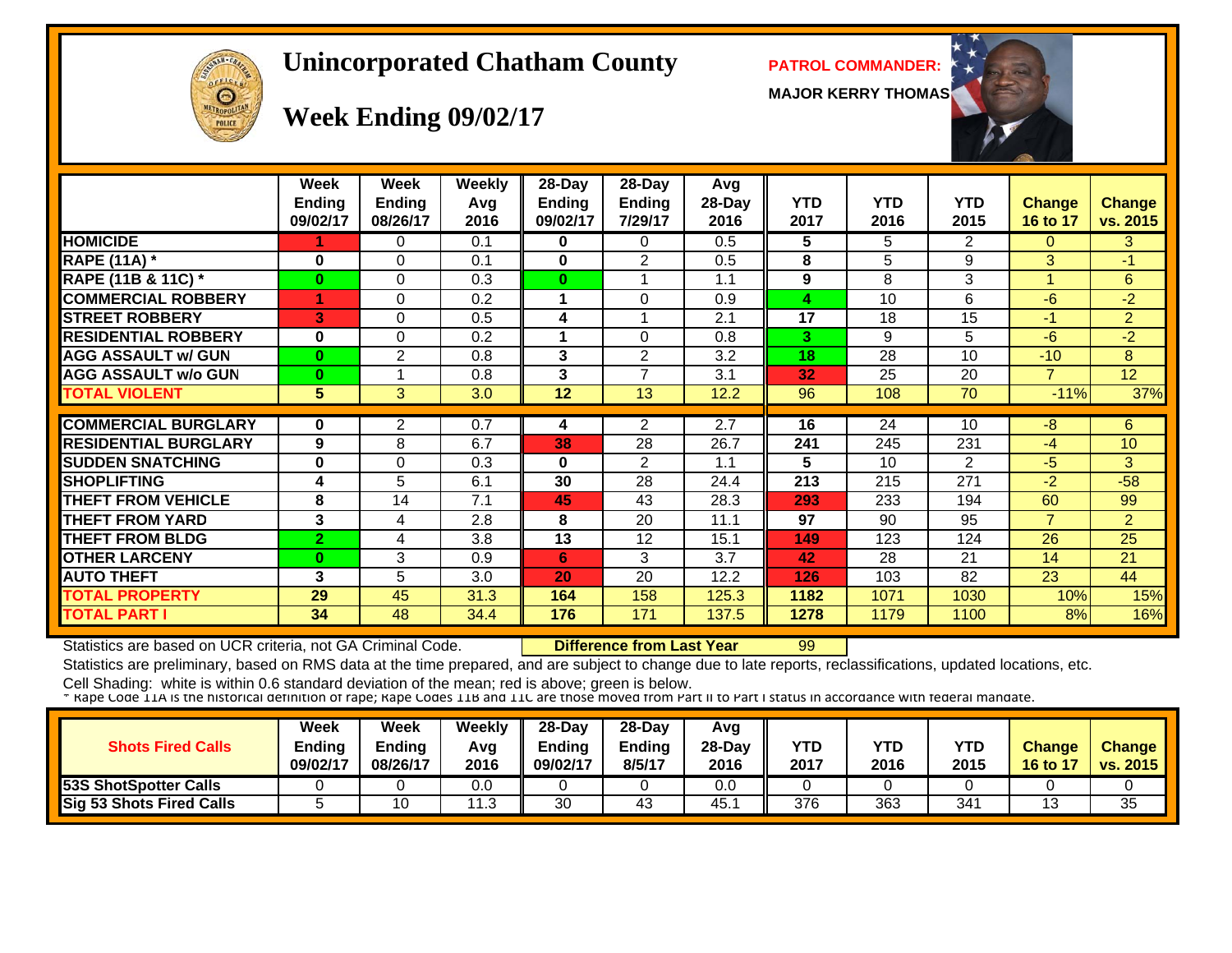

#### City of Savannah Only **PATROL COMMANDER:**

**MAJOR KERRY THOMAS**



#### **Week Ending 09/02/17**

|                             | <b>Week</b><br><b>Ending</b><br>09/02/17 | <b>Week</b><br><b>Ending</b><br>08/26/17 | Weekly<br>Avg<br>2016 | 28-Day<br><b>Ending</b><br>09/02/17 | 28-Day<br><b>Ending</b><br>7/29/17 | Avg<br>28-Day<br>2016 | <b>YTD</b><br>2017 | <b>YTD</b><br>2016 | <b>YTD</b><br>2015 | <b>Change</b><br>16 to 17 | <b>Change</b><br>vs. 2015 |
|-----------------------------|------------------------------------------|------------------------------------------|-----------------------|-------------------------------------|------------------------------------|-----------------------|--------------------|--------------------|--------------------|---------------------------|---------------------------|
| <b>HOMICIDE</b>             | -1                                       |                                          |                       |                                     |                                    | 3                     | 20                 | 33                 | 25                 | $-13$                     | $-5$                      |
| <b>RAPE (11A) *</b>         |                                          | $\Omega$                                 |                       | 7                                   | $\overline{7}$                     | 3                     | 40                 | 35                 | 29                 | 5.                        | 11                        |
| RAPE (11B & 11C) *          | $\bf{0}$                                 | 0                                        |                       |                                     |                                    | 5                     | 24                 | 37                 | 13                 | $-13$                     | 11                        |
| <b>COMMERCIAL ROBBERY</b>   | $\mathbf{0}$                             | 0                                        |                       | 8                                   | 10                                 | 6                     | 66                 | 49                 | 41                 | 17                        | 25                        |
| <b>STREET ROBBERY</b>       | 6                                        | 6                                        | 7                     | 24                                  | 14                                 | 28                    | 148                | 228                | 193                | $-80$                     | $-45$                     |
| <b>RESIDENTIAL ROBBERY</b>  | $\mathbf{0}$                             | 1                                        |                       | $\mathbf{2}$                        | 4                                  | 3                     | 14                 | 25                 | 29                 | $-11$                     | $-15$                     |
| <b>AGG ASSAULT w/ GUN</b>   | 6                                        | 5                                        | 5                     | $\overline{17}$                     | 20                                 | 18                    | 195                | 157                | 177                | 38                        | 18                        |
| <b>AGG ASSAULT w/o GUN</b>  | 3                                        | 13                                       | 4                     | 26                                  | 17                                 | 17                    | 181                | 151                | 124                | 30                        | 57                        |
| <b>TOTAL VIOLENT</b>        | 15                                       | $\overline{26}$                          | $\overline{21}$       | 86                                  | $\overline{71}$                    | 83                    | 688                | 715                | 631                | $-4%$                     | 9%                        |
|                             |                                          |                                          |                       |                                     |                                    |                       |                    |                    |                    |                           |                           |
| <b>COMMERCIAL BURGLARY</b>  | 9                                        | 6                                        | 6                     | 22                                  | 13                                 | 24                    | 122                | 191                | 155                | $-69$                     | $-33$                     |
| <b>RESIDENTIAL BURGLARY</b> | $\overline{18}$                          | $\overline{18}$                          | $\overline{22}$       | 71                                  | 57                                 | 88                    | 503                | 689                | 842                | $-186$                    | $-339$                    |
| <b>SUDDEN SNATCHING</b>     |                                          |                                          | $\overline{2}$        | 6                                   | 6                                  | 7                     | 69                 | 66                 | 57                 | 3                         | 12                        |
| <b>SHOPLIFTING</b>          | 17                                       | 23                                       | 25                    | 98                                  | 118                                | 101                   | 1007               | 862                | 882                | 145                       | 125                       |
| <b>THEFT FROM VEHICLE</b>   | 24                                       | 33                                       | 32                    | 111                                 | 125                                | 128                   | 1120               | 1066               | 1267               | 54                        | $-147$                    |
| <b>THEFT FROM YARD</b>      | 12                                       | 11                                       | 14                    | 46                                  | 60                                 | 54                    | 479                | 475                | 492                | 4                         | $-13$                     |
| <b>THEFT FROM BLDG</b>      | 25                                       | 22                                       | 20                    | 79                                  | 66                                 | 79                    | 621                | 687                | 665                | $-66$                     | $-44$                     |
| <b>OTHER LARCENY</b>        | 4                                        | 3                                        | 2                     | 9                                   | 12                                 | 9                     | 113                | 58                 | 69                 | 55                        | 44                        |
| <b>AUTO THEFT</b>           | 10                                       | 17                                       | 15                    | 57                                  | 70                                 | 61                    | 520                | 517                | 653                | 3                         | $-133$                    |
| <b>TOTAL PROPERTY</b>       | 120                                      | 134                                      | 138                   | 499                                 | 527                                | 553                   | 4554               | 4611               | 5082               | $-1\%$                    | $-10%$                    |
| <b>TOTAL PART I</b>         | 135                                      | 160                                      | 159                   | 585                                 | 598                                | 636                   | 5242               | 5326               | 5713               | $-2%$                     | $-8%$                     |

Statistics are based on UCR criteria, not GA Criminal Code. **Difference from Last Year** -84

Statistics are preliminary, based on RMS data at the time prepared, and are subject to change due to late reports, reclassifications, updated locations, etc.

| <b>Shots Fired Calls</b>     | Week<br><b>Ending</b><br>09/02/17 | Week<br><b>Ending</b><br>08/26/17 | Weekly<br>Avg<br>2016 | $28-Dav$<br><b>Endina</b><br>09/02/17 | 28-Day<br><b>Endina</b><br>8/5/17 | Avg<br>$28-Dav$<br>2016 | <b>YTD</b><br>2017 | <b>YTD</b><br>2016 | YTD<br>2015 | <b>Change</b><br>16 to 17 | <b>Change</b><br>vs. 2015 |
|------------------------------|-----------------------------------|-----------------------------------|-----------------------|---------------------------------------|-----------------------------------|-------------------------|--------------------|--------------------|-------------|---------------------------|---------------------------|
| <b>53S ShotSpotter Calls</b> | 29                                | 20                                | 22.9                  | 86                                    | 56                                | 91.                     | 696                | 839                | 595         | -143                      | 101                       |
| Sig 53 Shots Fired Calls     | 27<br>ັ                           | 35                                | 52.0                  | 113                                   | 17                                | 207.9                   | 1531               | 1807               | 1489        | -276                      | 42                        |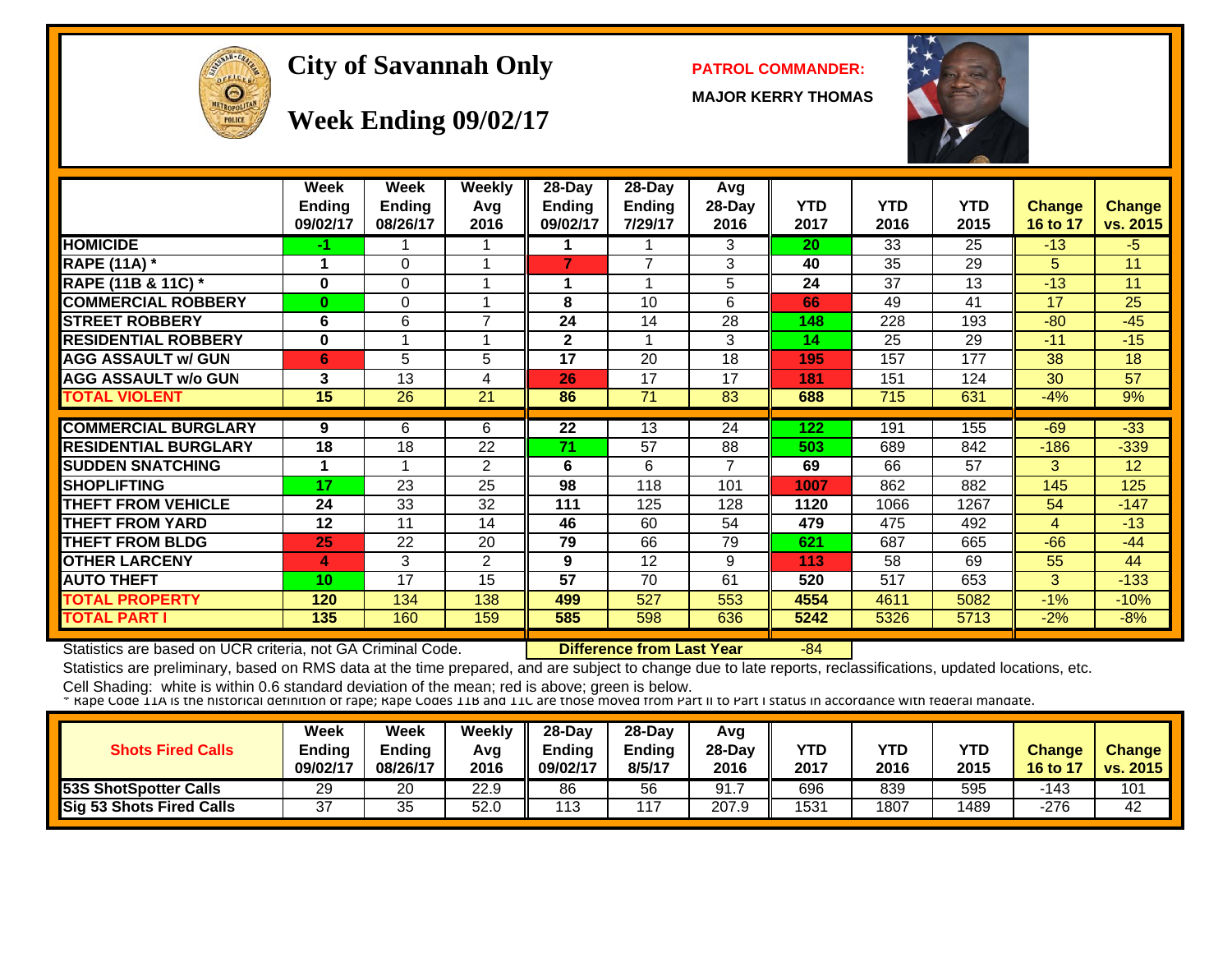

#### **COMPSTATWEST CHATHAM PRECINCTWeek Ending 09/02/17**

**PRECINCT COMMANDER:**

**CAPT. JOHN BEST**



|                             | Week           | Week           | <b>Weekly</b>  | 28-Day         | 28-Day          | Avg    |                          |            |            |                |                |
|-----------------------------|----------------|----------------|----------------|----------------|-----------------|--------|--------------------------|------------|------------|----------------|----------------|
|                             | <b>Ending</b>  | <b>Ending</b>  | Avg            | <b>Ending</b>  | <b>Ending</b>   | 28-Day | <b>YTD</b>               | <b>YTD</b> | <b>YTD</b> | <b>Change</b>  | <b>Change</b>  |
|                             | 09/02/17       | 08/26/17       | 2016           | 09/02/17       | 7/29/17         | 2016   | 2017                     | 2016       | 2015       | 16 to 17       | vs. 2015       |
| <b>HOMICIDE</b>             | $\bf{0}$       | 0              | 0              | 0              | $\Omega$        | 0      | 3                        | 4          | $\Omega$   | $-1$           | 3              |
| <b>RAPE (11A) *</b>         | 0              | $\Omega$       | 0              | 0              | 3               |        | 10                       | 9          | 10         | 1              | $\overline{0}$ |
| RAPE (11B & 11C) *          | $\bf{0}$       | $\Omega$       | $\Omega$       | 0              |                 |        | 5                        | 11         | 3          | $-6$           | $\overline{2}$ |
| <b>COMMERCIAL ROBBERY</b>   | 4              | $\Omega$       | $\Omega$       | $\overline{2}$ | $\Omega$        |        | $\overline{\phantom{a}}$ | 13         | 10         | $-6$           | -3             |
| <b>STREET ROBBERY</b>       | 1              | $\Omega$       |                | 2              |                 | 3      | 19                       | 24         | 18         | $-5$           |                |
| <b>RESIDENTIAL ROBBERY</b>  | 0              | $\Omega$       | $\Omega$       |                | $\Omega$        |        | 3                        | 13         | 6          | $-10$          | $-3$           |
| <b>AGG ASSAULT w/ GUN</b>   | 1              | $\overline{2}$ |                | 4              | 5               | 4      | 34                       | 32         | 19         | $\overline{2}$ | 15             |
| <b>AGG ASSAULT w/o GUN</b>  | $\bf{0}$       |                |                | 3              | 11              | 4      | 42                       | 33         | 31         | 9              | 11             |
| <b>TOTAL VIOLENT</b>        | 3              | 3              | 4              | 12             | $\overline{21}$ | 16     | 123                      | 139        | 97         | $-12%$         | 27%            |
|                             |                |                |                |                |                 |        |                          |            |            |                |                |
| <b>COMMERCIAL BURGLARY</b>  | $\mathbf{2}$   | 4              |                | 10             | 4               | 5.     | 40                       | 45         | 47         | $-5$           | $-7$           |
| <b>RESIDENTIAL BURGLARY</b> | $\overline{ }$ | 9              | 6              | 30             | 19              | 22     | 182                      | 196        | 210        | $-14$          | $-28$          |
| <b>SUDDEN SNATCHING</b>     | 4              | $\Omega$       | $\Omega$       | $\overline{2}$ | $\Omega$        |        | 7                        | 7          | 4          | $\Omega$       | 3              |
| <b>SHOPLIFTING</b>          | 3              | $\overline{2}$ | 3              | 16             | 17              | 14     | 120                      | 121        | 144        | $-1$           | $-24$          |
| <b>THEFT FROM VEHICLE</b>   | 10             | 14             | $\overline{7}$ | 50             | 41              | 29     | 262                      | 242        | 233        | 20             | 29             |
| <b>THEFT FROM YARD</b>      | 3              | 2              | 3              | 8              | 16              | 10     | 109                      | 91         | 109        | 18             | $\Omega$       |
| <b>THEFT FROM BLDG</b>      | 4              | 2              | 4              | 16             | 19              | 16     | 174                      | 125        | 144        | 49             | 30             |
| <b>OTHER LARCENY</b>        | $\bf{0}$       | 2              |                | 3              | 4               | 4      | 35                       | 20         | 19         | 15             | 16             |
| <b>AUTO THEFT</b>           | 6              | 6              | 4              | 23             | 28              | 16     | 147                      | 135        | 138        | 12             | 9              |
| <b>TOTAL PROPERTY</b>       | 36             | 41             | 29             | 158            | 148             | 118    | 1076                     | 982        | 1048       | 10%            | 3%             |
| <b>TOTAL PART I</b>         | 39             | 44             | 33             | 170            | 169             | 134    | 1199                     | 1121       | 1145       | 7%             | 5%             |

Statistics are based on UCR criteria, not GA Criminal Code. **Difference from Last Year** 78

Statistics are preliminary, based on RMS data at the time prepared, and are subject to change due to late reports, reclassifications, updated locations, etc.

| <b>Citizen Initiated Calls</b>  | Week<br><b>Ending</b><br>09/02/17 | <b>Week</b><br>Ending<br>08/26/17 | Weekly<br>Avg<br>2016 | $28-Dav$<br><b>Ending</b><br>09/02/17 | $28$ -Day<br><b>Ending</b><br>8/5/17 | Avg<br>$28$ -Day<br>2016 | YTD<br>2017 | YTD<br>2016 | YTD<br>2015 | Change<br>16 to 17 | <b>Change</b><br>vs. 2015 |
|---------------------------------|-----------------------------------|-----------------------------------|-----------------------|---------------------------------------|--------------------------------------|--------------------------|-------------|-------------|-------------|--------------------|---------------------------|
| <b>Midnight Shift</b>           | 114                               | 116                               | 114                   | 467                                   | 432                                  | 455                      | 3939        | 3945        | 3943        | -6                 | -4                        |
| Day Shift                       | 306                               | 310                               | 282                   | 1226                                  | 120                                  | 1127                     | 9687        | 10113       | 9902        | -426               | $-215$                    |
| <b>Afternoon Shift</b>          | 286                               | 292                               | 294                   | 1237                                  | 176                                  | 1177                     | 10260       | 10353       | 10298       | $-93$              | $-38$                     |
| <b>TOTAL CITIZEN CFS</b>        | 706                               | 706                               | 690                   | 2930                                  | 2728                                 | 2758                     | 23886       | 24411       | 24144       | $-2.2%$            | $-1.1%$                   |
| 53S ShotSpotter Calls           |                                   |                                   |                       |                                       |                                      |                          |             |             |             | -2                 |                           |
| <b>Sig 53 Shots Fired Calls</b> |                                   |                                   | 10                    | 34                                    | 35                                   | 38                       | 303         | 325         | 287         | -22                | 16                        |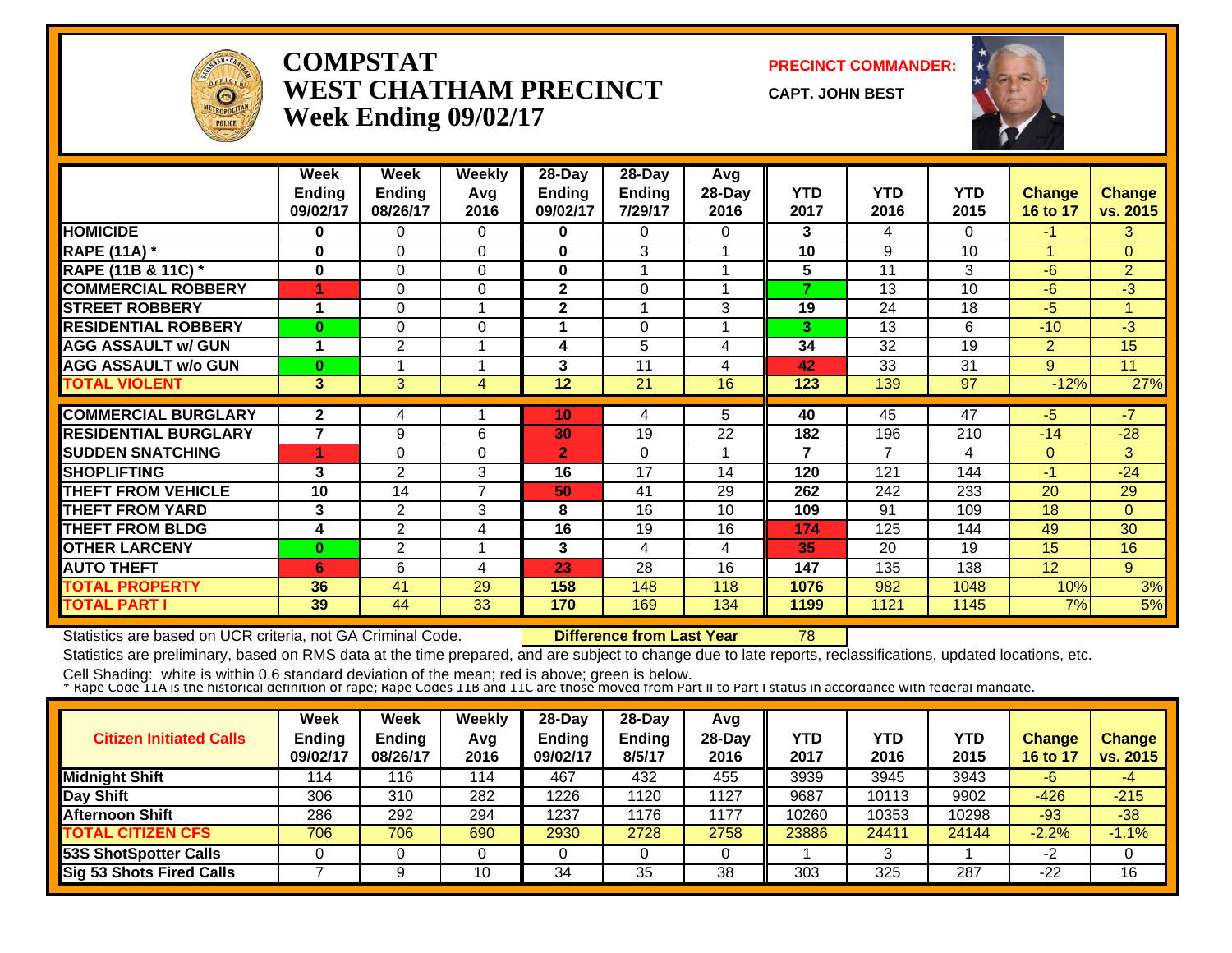#### **BEAT 11 West Chatham PrecinctWeek Ending 09/02/17**



|                             |                |                | <b>Last 4 Weeks</b> |               | 28 Days       | $28$ Day |              |                |                 |                |                |
|-----------------------------|----------------|----------------|---------------------|---------------|---------------|----------|--------------|----------------|-----------------|----------------|----------------|
|                             | Ending         | Ending         | <b>Ending</b>       | <b>Ending</b> | <b>Ending</b> | Average  | <b>YTD</b>   | <b>YTD</b>     | <b>YTD</b>      | Change         | <b>Change</b>  |
|                             | 08/05/17       | 08/12/17       | 08/26/17            | 09/02/17      | 09/02/17      | 2016     | 2017         | 2016           | 2015            | 16 to 17       | vs. 2015       |
| <b>HOMICIDE</b>             | $\Omega$       | 0              | 0                   | 0             | 0             | 0.0      | 0            | $\Omega$       | $\Omega$        | $\Omega$       | $\Omega$       |
| <b>RAPE (11A) *</b>         | $\Omega$       | $\Omega$       | $\Omega$            | $\Omega$      | $\mathbf 0$   | 0.1      | $\mathbf 0$  | $\mathbf{1}$   | $\mathbf{1}$    | $-1$           | $-1$           |
| RAPE (11B & 11C) *          | $\Omega$       | 0              | $\Omega$            | $\Omega$      | $\mathbf 0$   | 0.1      | $\mathbf{1}$ | $\mathbf{1}$   | $\mathbf{1}$    | $\Omega$       | $\Omega$       |
| <b>COMMERCIAL ROBBERY</b>   | $\mathbf 0$    | 0              | $\mathbf 0$         | $\Omega$      | 0             | 0.3      | $\mathbf{1}$ | $\overline{2}$ | 3               | $-1$           | $-2$           |
| <b>STREET ROBBERY</b>       | $\Omega$       | 0              | $\Omega$            | $\mathbf 0$   | $\mathbf 0$   | 0.2      | 2            | $\overline{2}$ | 3               | $\Omega$       | $-1$           |
| <b>RESIDENTIAL ROBBERY</b>  | $\Omega$       | $\mathbf 0$    | $\mathbf 0$         | $\mathbf 0$   | 0             | 0.1      | $\mathbf 0$  | $\Omega$       | $\mathbf{0}$    | $\overline{0}$ | $\mathbf{0}$   |
| <b>AGG ASSAULT w/ GUN</b>   | $\mathbf{0}$   | $\mathbf 0$    | $\mathbf{1}$        | $\mathbf 0$   | $\mathbf{1}$  | 0.1      | 5            | $\mathbf{1}$   | $\mathbf{1}$    | 4              | $\overline{4}$ |
| <b>AGG ASSAULT w/o GUN</b>  | $\mathbf{0}$   | 0              | $\mathbf 0$         | $\Omega$      | 0             | 0.5      | 3            | 4              | $\mathbf{0}$    | $-1$           | 3              |
| <b>TOTAL VIOLENT</b>        | $\mathbf{0}$   | $\overline{0}$ | $\mathbf{1}$        | $\mathbf{0}$  | $\mathbf{1}$  | 1.3      | 12           | 11             | 9               | 9%             | 33%            |
|                             |                |                |                     |               |               |          |              |                |                 |                |                |
| <b>COMMERCIAL BURGLARY</b>  | $\Omega$       | 0              | 1                   | 0             | 1             | 0.4      | 6            | 5              | 6               | 1              | $\mathbf{0}$   |
| <b>RESIDENTIAL BURGLARY</b> | $\mathbf{1}$   | $\Omega$       | 1                   | $\mathbf{1}$  | 3             | 1.1      | 16           | 9              | 13              | $\overline{7}$ | 3              |
| <b>SUDDEN SNATCHING</b>     | $\mathbf{0}$   | 1              | $\Omega$            | $\Omega$      | $\mathbf{1}$  | 0.1      | $\mathbf{1}$ | $\mathbf{1}$   | 0               | $\Omega$       | $\overline{1}$ |
| <b>SHOPLIFTING</b>          | $\mathbf{0}$   | 0              | $\Omega$            | $\mathbf 0$   | 0             | 0.2      | 3            | $\overline{2}$ | $\mathbf{1}$    | $\mathbf{1}$   | $\overline{2}$ |
| <b>THEFT FROM VEHICLE</b>   | $\overline{2}$ | 0              | $\overline{2}$      | $\mathbf 0$   | 4             | 3.5      | 32           | 23             | $\overline{27}$ | 9 <sup>°</sup> | 5              |
| <b>THEFT FROM YARD</b>      | $\mathbf{0}$   | 0              | $\mathbf 0$         | $\mathbf 0$   | $\mathbf 0$   | 1.9      | 20           | 20             | 19              | $\overline{0}$ | $\overline{1}$ |
| <b>THEFT FROM BLDG</b>      | $\mathbf{1}$   | 1              | $\mathbf 0$         | $\mathbf 1$   | 3             | 3.3      | 47           | 28             | 46              | 19             | $\overline{1}$ |
| <b>OTHER LARCENY</b>        | $\mathbf 0$    | $\Omega$       | $\Omega$            | 0             | $\mathbf 0$   | 0.7      | 5            | 4              | $\overline{2}$  | $\overline{1}$ | 3 <sup>1</sup> |
| <b>AUTO THEFT</b>           | 3              | 1              | 1                   | 1             | 6             | 2.2      | 20           | 18             | 23              | $\overline{2}$ | $-3$           |
| <b>TOTAL PROPERTY</b>       | 7              | 3              | 5                   | 3             | 18            | 13.4     | 150          | 110            | 137             | 36%            | 9%             |
| <b>TOTAL PART I</b>         | $\overline{7}$ | $\overline{3}$ | $6\phantom{1}$      | 3             | 19            | 14.7     | 162          | 121            | 146             | 34%            | 11%            |

 **Difference from Last Year**41

Statistics are based on UCR criteria, not GA Criminal Code.

\* Rape Code 11A is the historical definition of rape (aka Legacy Rape); Rape Codes 11B and 11C are those moved from Part II to Part I in 2017.

\* Rape Code 11A is the historical definition of rape; Rape Codes 11B and 11C are those moved from Part II to Part I status in accordance with federal mandate.

|                                 | Week          | Week          | Week          | Week              | $\vert$ 28 Days | 28 Day     |      |      |            |               |                     |
|---------------------------------|---------------|---------------|---------------|-------------------|-----------------|------------|------|------|------------|---------------|---------------------|
| <b>Shots Fired Calls</b>        | <b>Ending</b> | <b>Endina</b> | <b>Ending</b> | Endina            | <b>Ending</b>   | Average II | YTD  | YTD  | <b>YTD</b> | <b>Change</b> | <b>Change</b>       |
|                                 | 08/05/17      | 08/12/17      | 08/26/17      | 09/02/17 09/02/17 |                 | 2016       | 2017 | 2016 | 2015       |               | 16 to 17   vs. 2015 |
| <b>153S ShotSpotter Calls</b>   |               |               |               |                   |                 | 0.0        |      |      |            | 0%            | 0%                  |
| <b>Sig 53 Shots Fired Calls</b> |               |               |               |                   |                 | 1.6        | ∸ '  | 10   | 18         | 70%           | $-6%$               |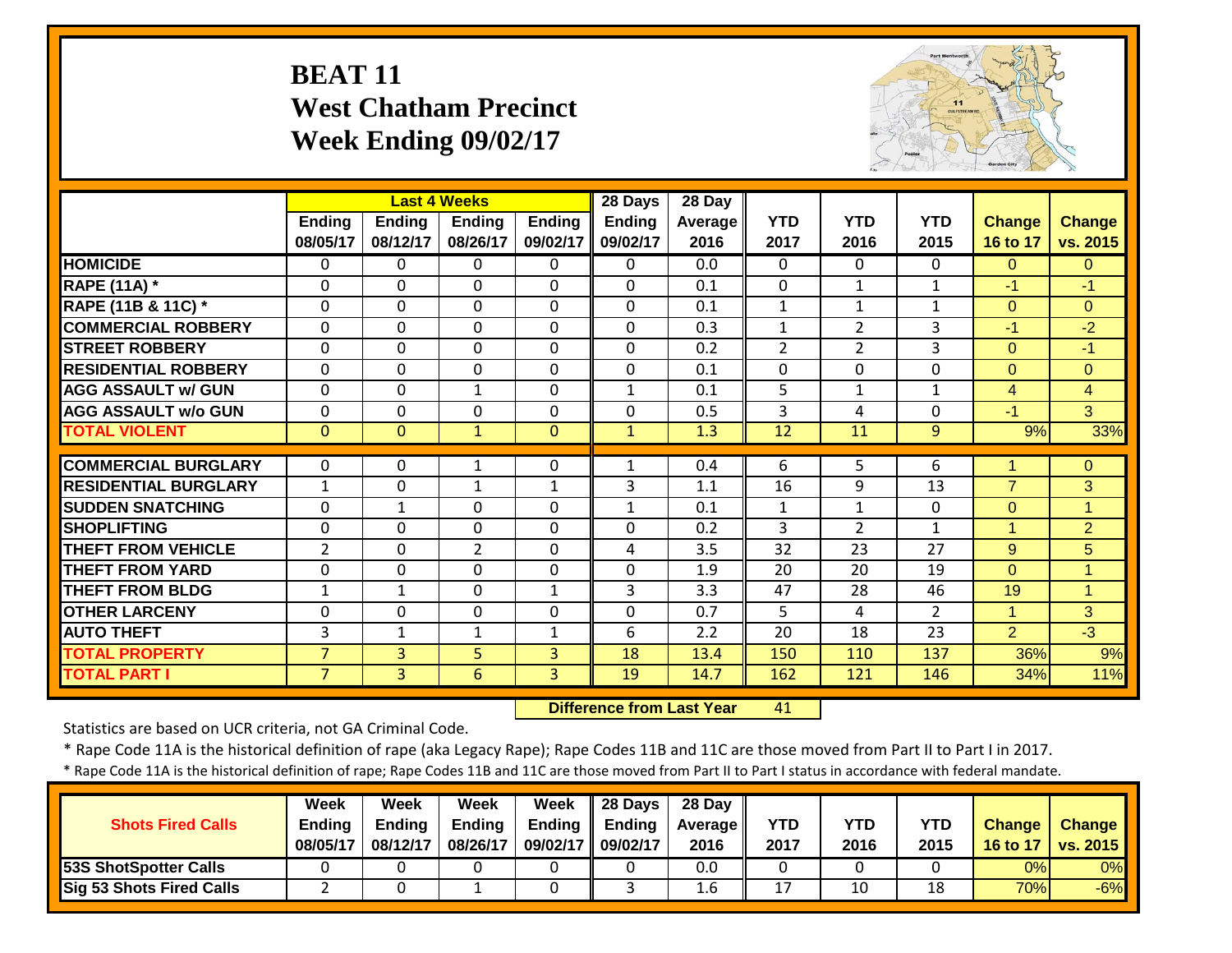#### **BEAT 12 West Chatham Precinct Week Ending 09/02/17**



|                             |               |                | <b>Last 4 Weeks</b> |                | 28 Days       | 28 Day  |                |                |              |                |                |
|-----------------------------|---------------|----------------|---------------------|----------------|---------------|---------|----------------|----------------|--------------|----------------|----------------|
|                             | <b>Ending</b> | <b>Ending</b>  | <b>Ending</b>       | <b>Ending</b>  | <b>Ending</b> | Average | <b>YTD</b>     | <b>YTD</b>     | <b>YTD</b>   | <b>Change</b>  | <b>Change</b>  |
|                             | 08/05/17      | 08/12/17       | 08/26/17            | 09/02/17       | 09/02/17      | 2016    | 2017           | 2016           | 2015         | 16 to 17       | vs. 2015       |
| <b>HOMICIDE</b>             | $\Omega$      | $\Omega$       | 0                   | $\Omega$       | 0             | 0.1     | $\mathbf{1}$   | 1              | 0            | $\Omega$       | 1              |
| <b>RAPE (11A) *</b>         | $\Omega$      | $\Omega$       | $\Omega$            | $\Omega$       | $\Omega$      | 0.2     | 4              | $\mathbf{1}$   | 3            | 3              | $\overline{1}$ |
| RAPE (11B & 11C) *          | $\mathbf 0$   | $\Omega$       | $\Omega$            | $\Omega$       | $\Omega$      | 0.6     | $\mathbf{1}$   | 5              | 1            | $-4$           | $\Omega$       |
| <b>COMMERCIAL ROBBERY</b>   | $\Omega$      | $\Omega$       | $\Omega$            | 0              | $\Omega$      | 0.3     | $\mathbf{1}$   | 4              | 1            | $-3$           | $\Omega$       |
| <b>STREET ROBBERY</b>       | 0             | 0              | $\mathbf 0$         | 0              | $\mathbf 0$   | 0.6     | 3              | 5              | 3            | $-2$           | $\mathbf{0}$   |
| <b>RESIDENTIAL ROBBERY</b>  | $\mathbf{1}$  | $\Omega$       | $\Omega$            | 0              | $\mathbf{1}$  | 0.3     | $\mathbf{1}$   | 3              | 1            | $-2$           | $\Omega$       |
| <b>AGG ASSAULT w/ GUN</b>   | $\Omega$      | $\Omega$       | $\mathbf{1}$        | 0              | $\mathbf{1}$  | 0.7     | $\overline{7}$ | 6              | $\mathbf{1}$ | 4              | $6\phantom{1}$ |
| <b>AGG ASSAULT w/o GUN</b>  | 0             | 2              | 0                   | 0              | 2             | 0.8     | 13             | 6              | 8            | $\overline{7}$ | 5              |
| <b>TOTAL VIOLENT</b>        | $\mathbf{1}$  | $\overline{2}$ | $\mathbf{1}$        | $\Omega$       | 4             | 3.6     | 31             | 31             | 18           | 0%             | 72%            |
|                             |               |                |                     |                |               |         |                |                |              |                |                |
| <b>COMMERCIAL BURGLARY</b>  | $\Omega$      | 0              | 1                   | 0              |               | 0.5     | $\overline{2}$ | 4              | 4            | $-2$           | $-2$           |
| <b>RESIDENTIAL BURGLARY</b> | 3             | 5              | 1                   | $\overline{2}$ | 11            | 7.1     | 40             | 68             | 70           | $-28$          | $-30$          |
| <b>SUDDEN SNATCHING</b>     | $\mathbf 0$   | $\Omega$       | $\Omega$            | $\Omega$       | $\Omega$      | 0.3     | $\Omega$       | $\overline{2}$ | 0            | $-2$           | $\Omega$       |
| <b>SHOPLIFTING</b>          | 1             | 2              | $\Omega$            | $\Omega$       | 3             | 2.9     | 16             | 22             | 17           | $-6$           | $-1$           |
| <b>THEFT FROM VEHICLE</b>   | 3             | 4              | 9                   | $\overline{2}$ | 18            | 8.6     | 76             | 70             | 67           | 6              | 9              |
| <b>THEFT FROM YARD</b>      | $\Omega$      | $\Omega$       | $\mathbf{1}$        | 0              | $\mathbf{1}$  | 2.6     | 20             | 20             | 27           | $\Omega$       | $-7$           |
| <b>THEFT FROM BLDG</b>      | 1             | $\Omega$       | 1                   | 1              | 3             | 2.7     | 30             | 26             | 22           | 4              | 8              |
| <b>OTHER LARCENY</b>        | $\Omega$      | $\Omega$       | 1                   | $\Omega$       | $\mathbf{1}$  | 0.9     | 6              | 5.             | 4            | 1              | $\overline{2}$ |
| <b>AUTO THEFT</b>           | 1             | $\Omega$       | 1                   | $\mathbf{1}$   | 3             | 4.0     | 22             | 31             | 33           | $-9$           | $-11$          |
| <b>TOTAL PROPERTY</b>       | 9             | 11             | 15                  | 6              | 41            | 29.5    | 212            | 248            | 244          | $-15%$         | $-13%$         |
| <b>TOTAL PART I</b>         | 10            | 13             | 16                  | 6              | 45            | 33.1    | 243            | 279            | 262          | $-13%$         | $-7%$          |

 **Difference from Last Year** $-36$ 

Statistics are based on UCR criteria, not GA Criminal Code.

|                                 | Week          | Week     | Week          | Week     | 28 Days       | 28 Day            |      |            |            |               |                 |
|---------------------------------|---------------|----------|---------------|----------|---------------|-------------------|------|------------|------------|---------------|-----------------|
| <b>Shots Fired Calls</b>        | <b>Ending</b> | Endina   | <b>Ending</b> | Ending   | <b>Ending</b> | <b>Average</b> li | YTD  | <b>YTD</b> | <b>YTD</b> | <b>Change</b> | <b>Change</b>   |
|                                 | 08/05/17      | 08/12/17 | 08/26/17      | 09/02/17 | 09/02/17      | 2016              | 2017 | 2016       | 2015       | 16 to 17      | <b>VS. 2015</b> |
| <b>53S ShotSpotter Calls</b>    |               |          |               |          |               | 0.0               |      |            |            | 0%            | 0%              |
| <b>Sig 53 Shots Fired Calls</b> |               |          |               |          |               | כ.ס               | 61   | 50         | 46         | 22%           | $33\%$          |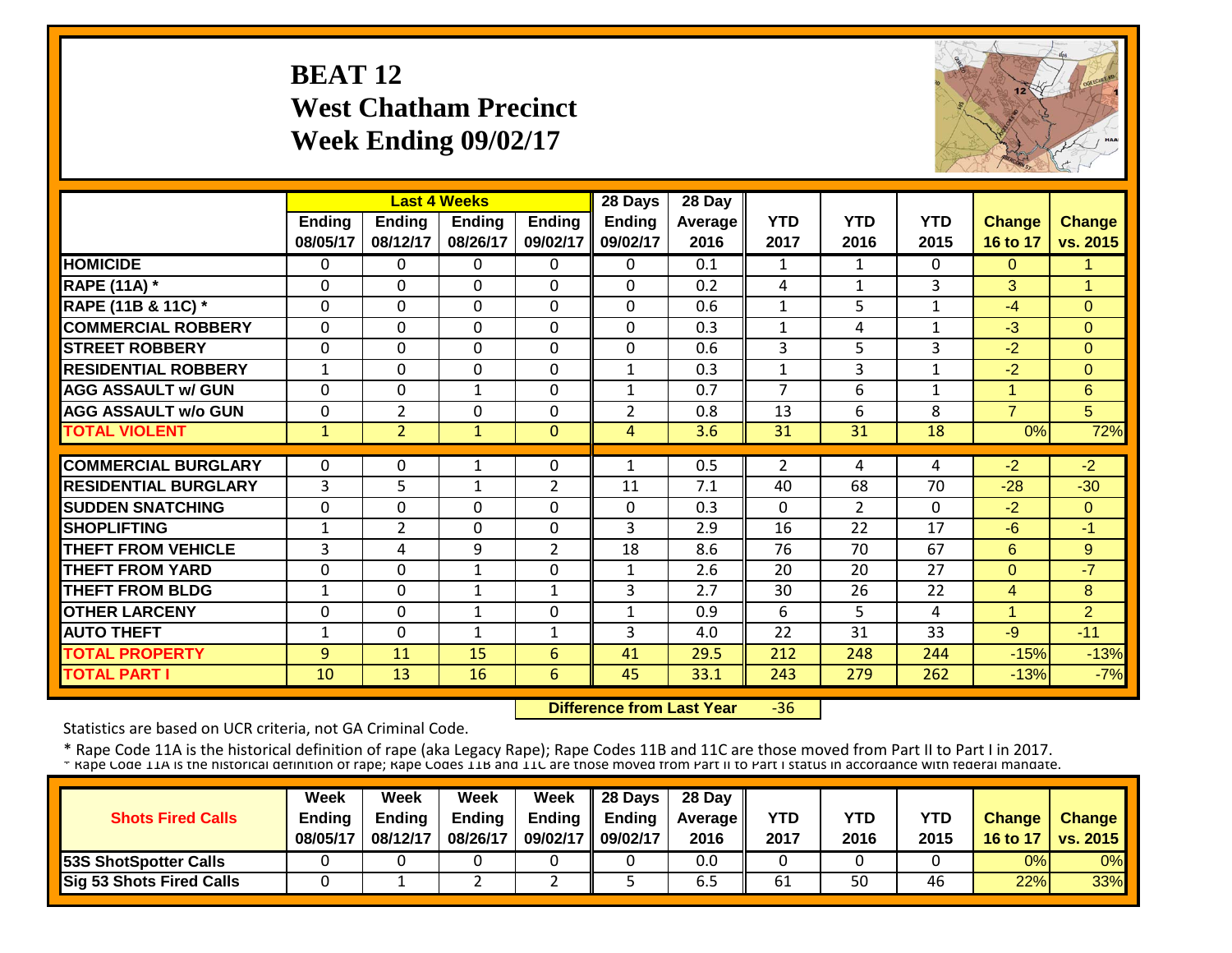#### **BEAT 13 West Chatham Precinct Week Ending 09/02/17**



|                             |                    |                           | <b>Last 4 Weeks</b>       |                           | 28 Days                   | 28 Day          |                    |                    |                    |                           |                           |
|-----------------------------|--------------------|---------------------------|---------------------------|---------------------------|---------------------------|-----------------|--------------------|--------------------|--------------------|---------------------------|---------------------------|
|                             | Ending<br>08/05/17 | <b>Ending</b><br>08/12/17 | <b>Ending</b><br>08/26/17 | <b>Ending</b><br>09/02/17 | <b>Ending</b><br>09/02/17 | Average<br>2016 | <b>YTD</b><br>2017 | <b>YTD</b><br>2016 | <b>YTD</b><br>2015 | <b>Change</b><br>16 to 17 | <b>Change</b><br>vs. 2015 |
| <b>HOMICIDE</b>             | $\Omega$           | 0                         | 0                         | $\Omega$                  | $\Omega$                  | 0.1             | $\mathbf{1}$       | $\Omega$           | $\Omega$           | 1                         | 1                         |
| <b>RAPE (11A)</b> *         | $\Omega$           | $\Omega$                  | $\Omega$                  | $\Omega$                  | $\Omega$                  | 0.4             | 3                  | 4                  | 1                  | $-1$                      | $\overline{2}$            |
| RAPE (11B & 11C) *          | $\mathbf{0}$       | 0                         | $\Omega$                  | $\mathbf 0$               | 0                         | 0.1             | $\overline{0}$     | $\Omega$           | $\Omega$           | $\Omega$                  | $\overline{0}$            |
| <b>COMMERCIAL ROBBERY</b>   | $\Omega$           | 1                         | $\Omega$                  | $\Omega$                  | $\mathbf{1}$              | 0.2             | $\overline{2}$     | 1                  | $\overline{2}$     | $\overline{1}$            | $\Omega$                  |
| <b>STREET ROBBERY</b>       | $\mathbf{1}$       | 0                         | $\mathbf 0$               | $\Omega$                  | 1                         | 0.8             | 5                  | 3                  | 3                  | $\overline{2}$            | $\overline{2}$            |
| <b>RESIDENTIAL ROBBERY</b>  | $\mathbf{0}$       | 0                         | $\Omega$                  | $\mathbf 0$               | 0                         | 0.2             | $\mathbf{1}$       | $\overline{2}$     | $\overline{2}$     | $-1$                      | $-1$                      |
| <b>AGG ASSAULT w/ GUN</b>   | $\mathbf{0}$       | 0                         | $\Omega$                  | $\mathbf 0$               | 0                         | 1.2             | $\overline{7}$     | 11                 | 8                  | -4                        | $-1$                      |
| <b>AGG ASSAULT w/o GUN</b>  | $\Omega$           | 0                         | $\Omega$                  | $\Omega$                  | $\Omega$                  | 0.8             | 10                 | 8                  | 9                  | $\overline{2}$            | $\blacksquare$            |
| <b>TOTAL VIOLENT</b>        | $\mathbf{1}$       | $\mathbf{1}$              | $\Omega$                  | $\mathbf{0}$              | $\overline{2}$            | 3.6             | 29                 | 29                 | 25                 | 0%                        | 16%                       |
|                             |                    |                           |                           |                           |                           |                 |                    |                    |                    |                           |                           |
| <b>COMMERCIAL BURGLARY</b>  | 1                  | $\mathbf{1}$              | 1                         | 1                         | 4                         | 1.1             | 17                 | 11                 | 18                 | 6                         | $-1$                      |
| <b>RESIDENTIAL BURGLARY</b> | $\mathbf{1}$       | 1                         | 1                         | 0                         | 3                         | 3.1             | 24                 | 25                 | 33                 | $-1$                      | $-9$                      |
| <b>SUDDEN SNATCHING</b>     | $\Omega$           | 0                         | $\Omega$                  | $\mathbf{1}$              | $\mathbf{1}$              | 0.3             | $\overline{2}$     | 1                  | 4                  | 1                         | $-2$                      |
| <b>SHOPLIFTING</b>          | $\Omega$           | 3                         | $\Omega$                  | 0                         | 3                         | 1.6             | 18                 | 15                 | 5                  | 3                         | 13                        |
| <b>THEFT FROM VEHICLE</b>   | $\overline{2}$     | $\mathbf{1}$              | $\Omega$                  | $\overline{2}$            | 5                         | 4.2             | 29                 | 46                 | 42                 | $-17$                     | $-13$                     |
| <b>THEFT FROM YARD</b>      | $\mathbf{1}$       | 2                         | $\Omega$                  | 1                         | 4                         | 1.9             | 20                 | 13                 | 17                 | $\overline{7}$            | 3 <sup>1</sup>            |
| <b>THEFT FROM BLDG</b>      | 1                  | $\mathbf{1}$              | $\Omega$                  | 1                         | 3                         | 2.1             | 16                 | 16                 | 20                 | $\Omega$                  | $-4$                      |
| <b>OTHER LARCENY</b>        | $\Omega$           | 0                         | 1                         | $\Omega$                  | $\mathbf{1}$              | 0.1             | 5                  | 1                  | 3                  | $\overline{4}$            | $\overline{2}$            |
| <b>AUTO THEFT</b>           | $\Omega$           | 0                         | $\mathbf{1}$              | $\overline{2}$            | 3                         | 2.7             | 24                 | 21                 | 26                 | 3                         | $-2$                      |
| <b>TOTAL PROPERTY</b>       | 6                  | 9                         | 4                         | 8                         | 27                        | 17.1            | 155                | 149                | 168                | 4%                        | $-8%$                     |
| <b>TOTAL PART I</b>         | $\overline{7}$     | 10                        | $\overline{4}$            | 8                         | 29                        | 20.7            | 184                | 178                | 193                | 3%                        | $-5%$                     |

 **Difference from Last Year**6

Statistics are based on UCR criteria, not GA Criminal Code.

| <b>Shots Fired Calls</b>        | Week<br><b>Endina</b> | Week<br><b>Ending</b> | Week<br><b>Ending</b> | <b>Week</b> | $\parallel$ 28 Days<br>Ending $\parallel$ Ending | 28 Day<br><b>Average</b> II | YTD  | YTD  | YTD  | <b>Change</b> | <b>Change</b>   |
|---------------------------------|-----------------------|-----------------------|-----------------------|-------------|--------------------------------------------------|-----------------------------|------|------|------|---------------|-----------------|
|                                 | 08/05/17              | 08/12/17              | 08/26/17              |             | 09/02/17    09/02/17                             | 2016                        | 2017 | 2016 | 2017 | 16 to 17      | <b>vs. 2015</b> |
| <b>53S ShotSpotter Calls</b>    |                       |                       |                       |             |                                                  | 0.2                         |      |      |      | 0%            | 0%              |
| <b>Sig 53 Shots Fired Calls</b> |                       |                       |                       |             |                                                  | 8.6                         | 52   | 72   | 63   | $-28%$        | $-17%$          |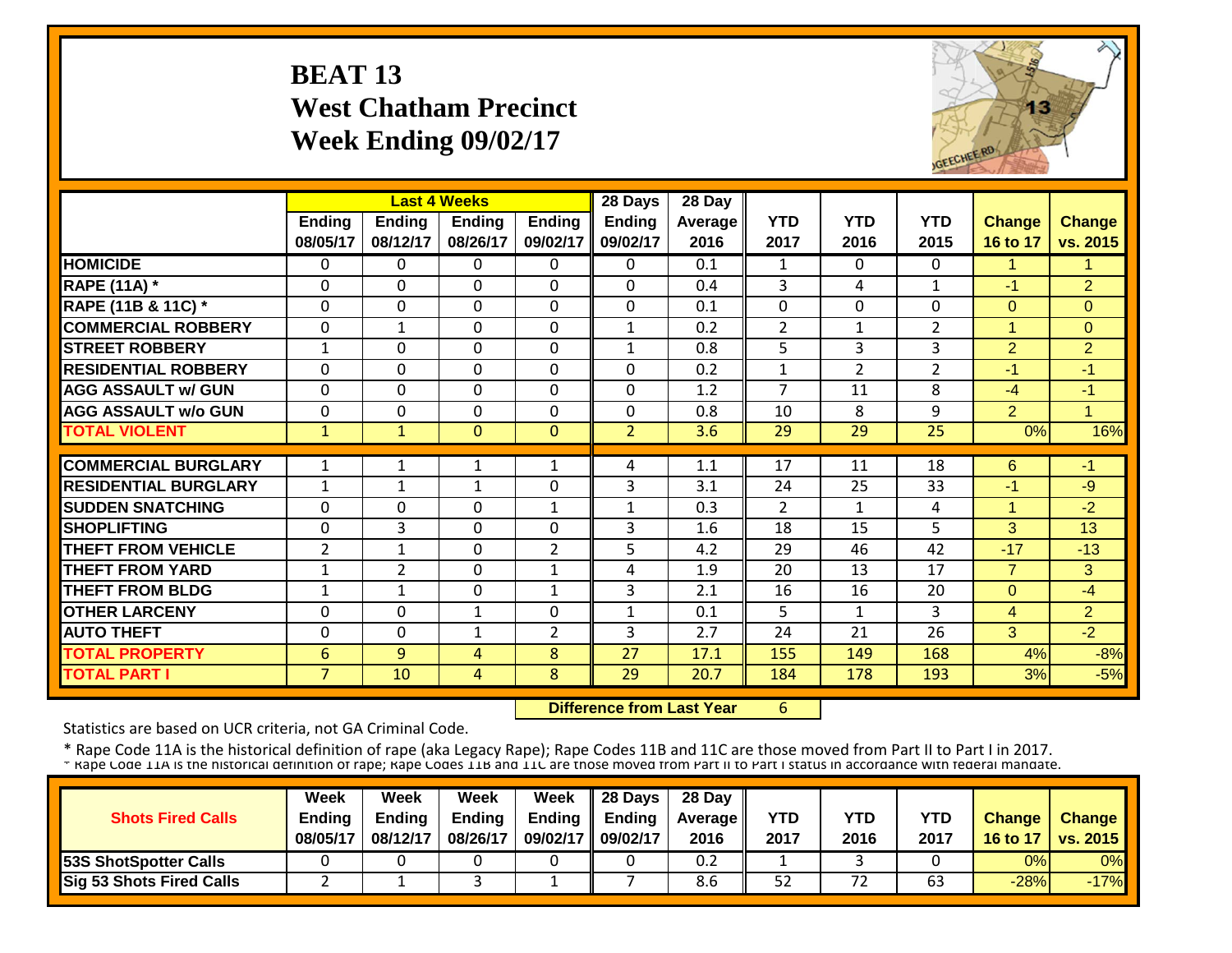#### **BEAT 14 West Chatham Precinct Week Ending 09/02/17**



|                             |                |                | <b>Last 4 Weeks</b> |                | 28 Days        | 28 Day           |                |                |                |                      |                |
|-----------------------------|----------------|----------------|---------------------|----------------|----------------|------------------|----------------|----------------|----------------|----------------------|----------------|
|                             | <b>Ending</b>  | <b>Ending</b>  | <b>Ending</b>       | <b>Ending</b>  | <b>Ending</b>  | Average          | <b>YTD</b>     | <b>YTD</b>     | <b>YTD</b>     | <b>Change</b>        | <b>Change</b>  |
|                             | 08/05/17       | 08/12/17       | 08/26/17            | 09/02/17       | 09/02/17       | 2016             | 2017           | 2016           | 2015           | 16 to 17             | vs. 2015       |
| <b>HOMICIDE</b>             | $\Omega$       | 0              | $\Omega$            | $\Omega$       | 0              | $\overline{0.2}$ | $\Omega$       | 1              | $\Omega$       | $-1$                 | $\Omega$       |
| <b>RAPE (11A) *</b>         | $\Omega$       | 0              | 0                   | $\mathbf 0$    | $\Omega$       | 0.0              | $\mathbf{1}$   | $\Omega$       | $\overline{3}$ | $\blacktriangleleft$ | $-2$           |
| RAPE (11B & 11C) *          | $\Omega$       | 0              | $\Omega$            | $\Omega$       | $\Omega$       | 0.2              | $\mathbf{1}$   | $\overline{2}$ | 1              | $-1$                 | $\overline{0}$ |
| <b>COMMERCIAL ROBBERY</b>   | $\Omega$       | $\Omega$       | 0                   | $\Omega$       | $\Omega$       | 0.2              | $\overline{2}$ | $\mathbf{1}$   | $\mathbf{1}$   | 1                    | 1              |
| <b>STREET ROBBERY</b>       | $\Omega$       | 0              | 0                   | 0              | $\Omega$       | 0.4              | $\overline{2}$ | 1              | $\mathbf{1}$   | $\overline{1}$       | $\overline{1}$ |
| <b>RESIDENTIAL ROBBERY</b>  | $\Omega$       | 0              | $\Omega$            | 0              | 0              | 0.2              | $\Omega$       | $\mathbf{1}$   | $\Omega$       | $-1$                 | $\Omega$       |
| <b>AGG ASSAULT w/ GUN</b>   | $\mathbf{1}$   | 0              | $\mathbf 0$         | $\mathbf{1}$   | 2              | 0.2              | 6              | $\overline{2}$ | $\mathbf 0$    | $\overline{4}$       | 6              |
| <b>AGG ASSAULT w/o GUN</b>  | $\Omega$       | 0              | $\mathbf{1}$        | 0              | $\mathbf{1}$   | 0.5              | 4              | 4              | $\mathbf{1}$   | $\Omega$             | 3              |
| <b>TOTAL VIOLENT</b>        | $\mathbf{1}$   | $\Omega$       | $\mathbf{1}$        | $\mathbf{1}$   | $\overline{3}$ | 1.6              | 16             | 12             | $\overline{7}$ | 33%                  | 129%           |
|                             |                |                |                     |                |                |                  |                |                |                |                      |                |
| <b>COMMERCIAL BURGLARY</b>  | $\mathbf{1}$   | 1              | 0                   | 1              | 3              | 0.9              | 7              | 5.             | 5              | $\overline{2}$       | $\overline{2}$ |
| <b>RESIDENTIAL BURGLARY</b> | $\mathbf{0}$   | 1              | 4                   | 3              | 8              | 4.0              | 51             | 37             | 29             | 14                   | 22             |
| <b>SUDDEN SNATCHING</b>     | $\mathbf{0}$   | 0              | 0                   | 0              | $\Omega$       | 0.1              | $\Omega$       | $\mathbf{1}$   | $\mathbf 0$    | $-1$                 | $\Omega$       |
| <b>SHOPLIFTING</b>          | 1              | 0              | $\mathbf 0$         | $\mathbf 0$    | 1              | 0.7              | 11             | 8              | 5              | 3                    | 6              |
| <b>THEFT FROM VEHICLE</b>   | 4              | 1              | 0                   | $\mathbf 1$    | 6              | 3.7              | 54             | 24             | 34             | 30                   | 20             |
| <b>THEFT FROM YARD</b>      | $\mathbf{0}$   | 0              | $\mathbf{1}$        | 1              | 2              | 1.6              | 16             | 16             | 14             | $\Omega$             | $\overline{2}$ |
| <b>THEFT FROM BLDG</b>      | 1              | 0              | $\Omega$            | $\Omega$       | 1              | 1.8              | 25             | 10             | 21             | 15                   | 4              |
| <b>OTHER LARCENY</b>        | $\Omega$       | $\Omega$       | $\Omega$            | $\Omega$       | $\Omega$       | 1.2              | 9              | 7              | 6              | $\overline{2}$       | 3              |
| <b>AUTO THEFT</b>           | $\Omega$       | 0              | $\mathbf{1}$        | $\Omega$       | 1              | 2.6              | 19             | 23             | 21             | $-4$                 | $-2$           |
| <b>TOTAL PROPERTY</b>       | $\overline{7}$ | 3              | 6                   | 6              | 22             | 16.5             | 192            | 131            | 135            | 47%                  | 42%            |
| <b>TOTAL PART I</b>         | 8              | $\overline{3}$ | $\overline{7}$      | $\overline{7}$ | 25             | 18.1             | 208            | 143            | 142            | 45%                  | 46%            |

 **Difference from Last Year**65

Statistics are based on UCR criteria, not GA Criminal Code.

|                                 | Week          | Week     | Week          | Week     | 28 Days       | 28 Day            |      |            |            |               |                   |
|---------------------------------|---------------|----------|---------------|----------|---------------|-------------------|------|------------|------------|---------------|-------------------|
| <b>Shots Fired Calls</b>        | <b>Ending</b> | Endina   | <b>Ending</b> | Ending   | <b>Ending</b> | <b>Average II</b> | YTD  | <b>YTD</b> | <b>YTD</b> | <b>Change</b> | Change            |
|                                 | 08/05/17      | 08/12/17 | 08/26/17      | 09/02/17 | 09/02/17      | 2016              | 2017 | 2016       | 2015       | 16 to 17      | $\sqrt{vs. 2015}$ |
| <b>53S ShotSpotter Calls</b>    |               |          |               |          |               | 0.0               |      |            |            | 0%            | 0%                |
| <b>Sig 53 Shots Fired Calls</b> |               |          | ີ             |          |               | .4                | 69   | 66         | 56         | 5%            | 23%               |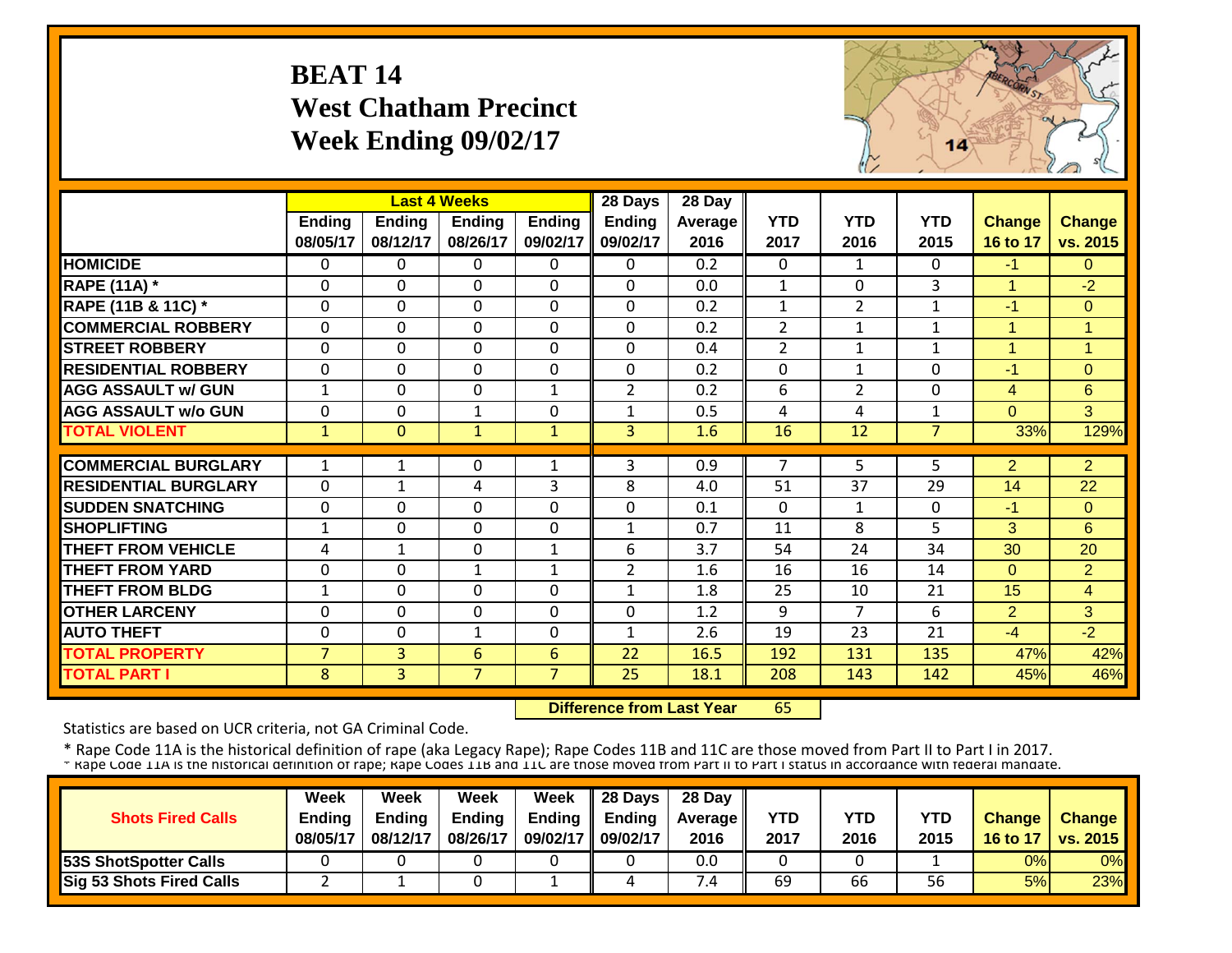# **BEAT 15 West Chatham Precinct Week Ending 09/02/17**



|                             |                | <b>Last 4 Weeks</b> |                |               | 28 Days       | 28 Day  |                |                |                |                |                |
|-----------------------------|----------------|---------------------|----------------|---------------|---------------|---------|----------------|----------------|----------------|----------------|----------------|
|                             | Ending         | <b>Ending</b>       | <b>Ending</b>  | <b>Ending</b> | <b>Ending</b> | Average | <b>YTD</b>     | <b>YTD</b>     | <b>YTD</b>     | <b>Change</b>  | Change         |
|                             | 08/05/17       | 08/12/17            | 08/26/17       | 09/02/17      | 09/02/17      | 2016    | 2017           | 2016           | 2015           | 16 to 17       | vs. 2015       |
| <b>HOMICIDE</b>             | $\Omega$       | 0                   | $\Omega$       | $\Omega$      | $\Omega$      | 0.2     | $\Omega$       | $\overline{2}$ | $\Omega$       | $-2$           | $\Omega$       |
| <b>RAPE (11A) *</b>         | $\Omega$       | $\Omega$            | $\Omega$       | $\Omega$      | $\Omega$      | 0.2     | $\mathbf{0}$   | 2              | $\overline{2}$ | $-2$           | $-2$           |
| RAPE (11B & 11C) *          | $\mathbf 0$    | 0                   | $\Omega$       | $\Omega$      | 0             | 0.4     | $\mathbf 0$    | 3              | 0              | $-3$           | $\Omega$       |
| <b>COMMERCIAL ROBBERY</b>   | $\Omega$       | 0                   | $\Omega$       | $\Omega$      | 0             | 0.5     | $\overline{0}$ | 4              | 0              | $-4$           | $\Omega$       |
| <b>STREET ROBBERY</b>       | $\mathbf{0}$   | 0                   | $\mathbf 0$    | 1             | $\mathbf{1}$  | 0.7     | 4              | 8              | 4              | $-4$           | $\overline{0}$ |
| <b>RESIDENTIAL ROBBERY</b>  | $\Omega$       | $\Omega$            | $\Omega$       | $\Omega$      | $\mathbf 0$   | 0.3     | $\Omega$       | 3              | 1              | $-3$           | $-1$           |
| <b>AGG ASSAULT w/ GUN</b>   | $\mathbf 0$    | 0                   | $\Omega$       | 0             | 0             | 0.9     | 8              | 8              | 9              | $\mathbf{0}$   | $-1$           |
| <b>AGG ASSAULT w/o GUN</b>  | $\Omega$       | 0                   | $\Omega$       | $\Omega$      | $\mathbf 0$   | 0.9     | 4              | 8              | 5              | $-4$           | $-1$           |
| <b>TOTAL VIOLENT</b>        | $\overline{0}$ | $\overline{0}$      | $\Omega$       | $\mathbf{1}$  | $\mathbf{1}$  | 4.0     | 16             | 38             | 21             | $-58%$         | $-24%$         |
|                             |                |                     |                |               |               |         |                |                |                |                |                |
| <b>COMMERCIAL BURGLARY</b>  | $\Omega$       | 0                   | 1              | $\Omega$      | 1             | 1.3     | 4              | 12             | 12             | $-8$           | $-8$           |
| <b>RESIDENTIAL BURGLARY</b> | $\mathbf{0}$   | 0                   | $\overline{2}$ | $\mathbf{1}$  | 3             | 3.9     | 36             | 34             | 37             | $\overline{2}$ | $-1$           |
| <b>SUDDEN SNATCHING</b>     | $\Omega$       | 0                   | $\Omega$       | 0             | $\Omega$      | 0.2     | $\overline{2}$ | $\overline{2}$ | 0              | $\Omega$       | $\overline{2}$ |
| <b>SHOPLIFTING</b>          | $\Omega$       | 0                   | $\Omega$       | 0             | $\mathbf 0$   | 1.5     | 9              | 14             | 6              | -5             | 3              |
| <b>THEFT FROM VEHICLE</b>   | 1              | 0                   | $\overline{2}$ | 3             | 6             | 2.9     | 28             | 25             | 28             | 3              | $\mathbf{0}$   |
| <b>THEFT FROM YARD</b>      | $\Omega$       | 0                   | $\Omega$       | $\Omega$      | $\mathbf 0$   | 1.0     | 13             | 10             | 8              | 3              | 5              |
| <b>THEFT FROM BLDG</b>      | $\Omega$       | $\overline{2}$      | 1              | $\Omega$      | 3             | 2.2     | 23             | 20             | 6              | 3              | 17             |
| <b>OTHER LARCENY</b>        | 1              | 0                   | $\Omega$       | $\Omega$      | $\mathbf{1}$  | 0.3     | 4              | $\overline{2}$ | 0              | $\overline{2}$ | $\overline{4}$ |
| <b>AUTO THEFT</b>           | 1              | 0                   | $\overline{2}$ | 0             | 3             | 1.9     | 25             | 17             | 20             | 8              | 5              |
| <b>TOTAL PROPERTY</b>       | 3              | $\overline{2}$      | 8              | 4             | 17            | 15.2    | 144            | 136            | 117            | 6%             | 23%            |
| <b>TOTAL PART I</b>         | 3              | $\overline{2}$      | 8              | 5             | 18            | 19.2    | 160            | 174            | 138            | $-8%$          | 16%            |

 **Difference from Last Year** $-14$ 

Statistics are based on UCR criteria, not GA Criminal Code.

|                                 | <b>Week</b>   | Week     | Week          | Week          | <b>28 Davs</b> | 28 Day            |      |      |      |               |                 |
|---------------------------------|---------------|----------|---------------|---------------|----------------|-------------------|------|------|------|---------------|-----------------|
| <b>Shots Fired Calls</b>        | <b>Ending</b> | Endina   | <b>Ending</b> | <b>Ending</b> | Endina         | <b>Average II</b> | YTD  | YTD  | YTD  | <b>Change</b> | <b>Change</b>   |
|                                 | 08/05/17      | 08/12/17 | 08/26/17      | 09/02/17      | 09/02/17       | 2016              | 2017 | 2016 | 2015 | 16 to 17      | <b>VS. 2015</b> |
| <b>153S ShotSpotter Calls</b>   |               |          |               |               |                | 0.0               |      |      |      | 0%            | 0%              |
| <b>Sig 53 Shots Fired Calls</b> |               |          |               |               |                | 8.2               | 52   | 78   | 70   | $-33%$        | $-26%$          |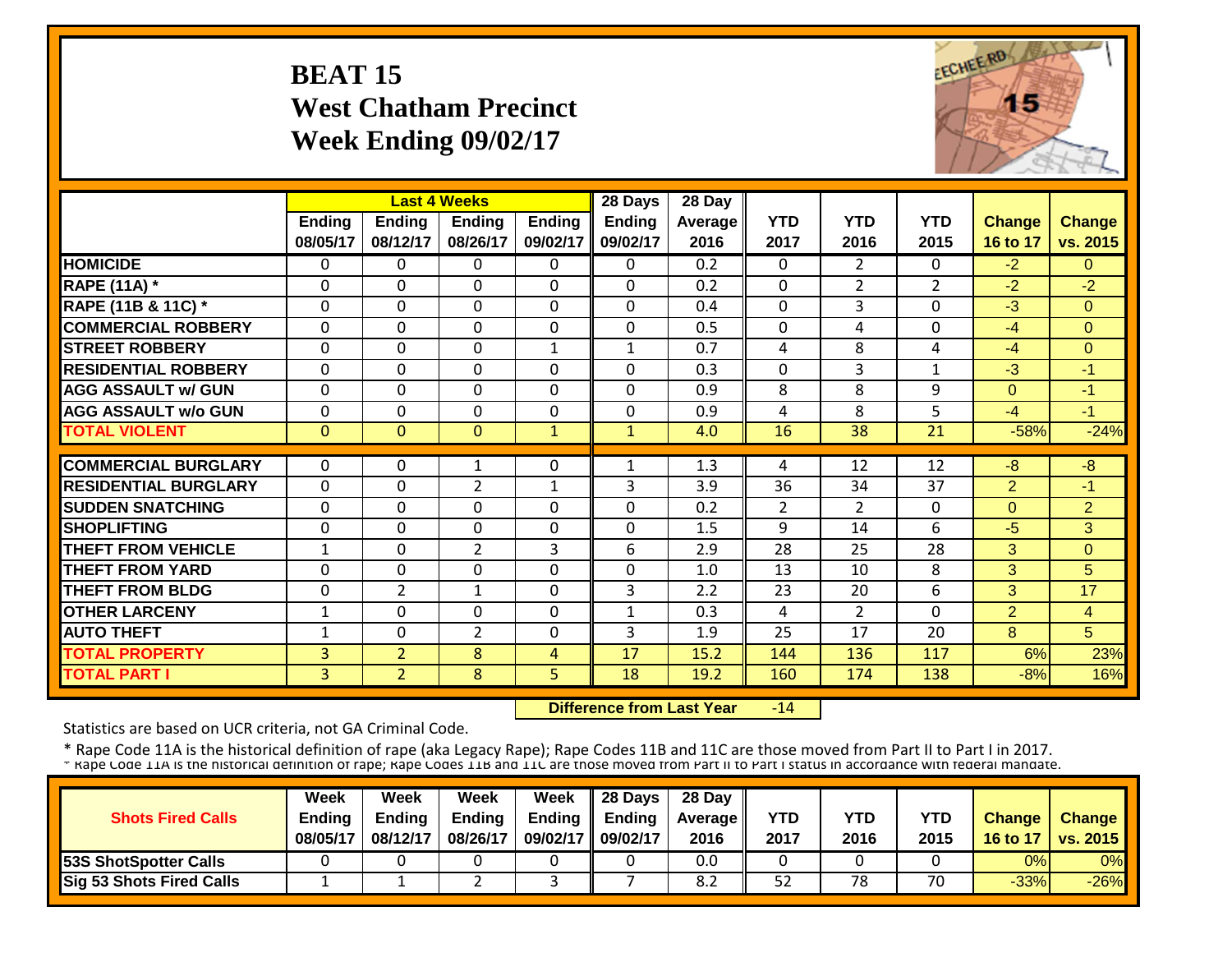#### **BEAT 16 West Chatham Precinct Week Ending 09/02/17**



|                             |                |                | <b>Last 4 Weeks</b> |                | 28 Days        | 28 Day         |                |              |                |                |                |
|-----------------------------|----------------|----------------|---------------------|----------------|----------------|----------------|----------------|--------------|----------------|----------------|----------------|
|                             | Ending         | <b>Ending</b>  | <b>Ending</b>       | <b>Ending</b>  | <b>Ending</b>  | <b>Average</b> | <b>YTD</b>     | <b>YTD</b>   | <b>YTD</b>     | <b>Change</b>  | <b>Change</b>  |
|                             | 08/05/17       | 08/12/17       | 08/26/17            | 09/02/17       | 09/02/17       | 2016           | 2017           | 2016         | 2015           | 16 to 17       | vs. 2015       |
| <b>HOMICIDE</b>             | $\Omega$       | 0              | 0                   | $\Omega$       | 0              | 0.0            | 1              | $\Omega$     | 0              | 1              | 1              |
| <b>RAPE (11A) *</b>         | $\Omega$       | $\Omega$       | $\Omega$            | $\Omega$       | 0              | 0.2            | $\overline{2}$ | 1            | $\Omega$       | $\mathbf{1}$   | 2              |
| RAPE (11B & 11C) *          | $\mathbf 0$    | $\mathbf 0$    | $\mathbf 0$         | $\Omega$       | $\Omega$       | 0.0            | $\overline{2}$ | $\Omega$     | $\Omega$       | $\overline{2}$ | $\overline{2}$ |
| <b>COMMERCIAL ROBBERY</b>   | $\Omega$       | $\Omega$       | $\Omega$            | $\mathbf{1}$   | $\mathbf{1}$   | 0.1            | $\mathbf{1}$   | 1            | 3              | $\Omega$       | $-2$           |
| <b>STREET ROBBERY</b>       | $\mathbf 0$    | $\mathbf 0$    | $\mathbf 0$         | $\Omega$       | 0              | 0.4            | $\overline{3}$ | 5            | 4              | $-2$           | $-1$           |
| <b>RESIDENTIAL ROBBERY</b>  | $\Omega$       | $\Omega$       | $\mathbf 0$         | $\Omega$       | $\Omega$       | 0.4            | $\mathbf{1}$   | 4            | $\overline{2}$ | $-3$           | $-1$           |
| <b>AGG ASSAULT w/ GUN</b>   | $\mathbf 0$    | $\Omega$       | $\mathbf 0$         | $\Omega$       | $\Omega$       | 0.5            | $\mathbf{1}$   | 4            | 0              | $-3$           | $\overline{1}$ |
| <b>AGG ASSAULT w/o GUN</b>  | $\mathbf 0$    | $\mathbf 0$    | $\mathbf 0$         | $\mathbf 0$    | 0              | 0.5            | 8              | 3            | 8              | 5              | $\overline{0}$ |
| <b>TOTAL VIOLENT</b>        | $\mathbf{0}$   | $\overline{0}$ | $\Omega$            | $\mathbf{1}$   | $\mathbf{1}$   | 1.9            | 19             | 18           | 17             | 6%             | 12%            |
|                             |                |                |                     |                |                |                |                |              |                |                |                |
| <b>COMMERCIAL BURGLARY</b>  | $\Omega$       | 0              | 0                   | 0              | 0              | 0.9            | 4              | 8            | $\overline{2}$ | $-4$           | $\overline{2}$ |
| <b>RESIDENTIAL BURGLARY</b> | $\Omega$       | $\overline{2}$ | $\Omega$            | $\Omega$       | $\overline{2}$ | 3.1            | 15             | 23           | 28             | $-8$           | $-13$          |
| <b>SUDDEN SNATCHING</b>     | 0              | $\mathbf 0$    | $\Omega$            | $\Omega$       | $\Omega$       | 0.1            | $\overline{2}$ | $\Omega$     | $\Omega$       | $\overline{2}$ | $\overline{2}$ |
| <b>SHOPLIFTING</b>          | 1              | 3              | $\overline{2}$      | 3              | 9              | 7.0            | 63             | 60           | 110            | 3              | $-47$          |
| <b>THEFT FROM VEHICLE</b>   | $\overline{7}$ | $\mathbf{1}$   | $\mathbf{1}$        | 2              | 11             | 6.3            | 43             | 54           | 35             | $-11$          | 8              |
| <b>THEFT FROM YARD</b>      | $\Omega$       | $\Omega$       | $\Omega$            | $\mathbf{1}$   | $\mathbf{1}$   | 1.4            | 20             | 12           | 24             | 8              | $-4$           |
| <b>THEFT FROM BLDG</b>      | $\Omega$       | $\overline{2}$ | $\Omega$            | 1              | 3              | 3.7            | 33             | 25           | 29             | 8              | $\overline{4}$ |
| <b>OTHER LARCENY</b>        | $\Omega$       | $\Omega$       | $\Omega$            | $\Omega$       | 0              | 0.5            | 6              | $\mathbf{1}$ | 4              | 5              | $\overline{2}$ |
| <b>AUTO THEFT</b>           | 3              | $\overline{2}$ | $\Omega$            | $\overline{2}$ | $\overline{7}$ | 3.0            | 37             | 25           | 15             | 12             | 22             |
| <b>TOTAL PROPERTY</b>       | 11             | 10             | 3                   | 9              | 33             | 25.9           | 223            | 208          | 247            | 7%             | $-10%$         |
| <b>TOTAL PART I</b>         | 11             | 10             | $\overline{3}$      | 10             | 34             | 27.8           | 242            | 226          | 264            | 7%             | $-8%$          |

 **Difference from Last Year**16

Statistics are based on UCR criteria, not GA Criminal Code.

|                                 | Week          | Week          | Week          | <b>Week</b>          | $\parallel$ 28 Days       | 28 Day            |      |      |      |               |                 |
|---------------------------------|---------------|---------------|---------------|----------------------|---------------------------|-------------------|------|------|------|---------------|-----------------|
| <b>Shots Fired Calls</b>        | <b>Endina</b> | <b>Ending</b> | <b>Ending</b> |                      | Ending $\parallel$ Ending | <b>Average</b> II | YTD  | YTD  | YTD  | <b>Change</b> | <b>Change</b>   |
|                                 | 08/05/17      | 08/12/17      | 08/26/17      | 09/02/17    09/02/17 |                           | 2016              | 2017 | 2016 | 2015 | 16 to 17      | <b>vs. 2015</b> |
| <b>53S ShotSpotter Calls</b>    |               |               |               |                      |                           | 0.0               |      |      |      | 0%            | 0%              |
| <b>Sig 53 Shots Fired Calls</b> |               |               |               |                      |                           | 6. T              | 52   | 49   | 34   | 6%            | <b>53%</b>      |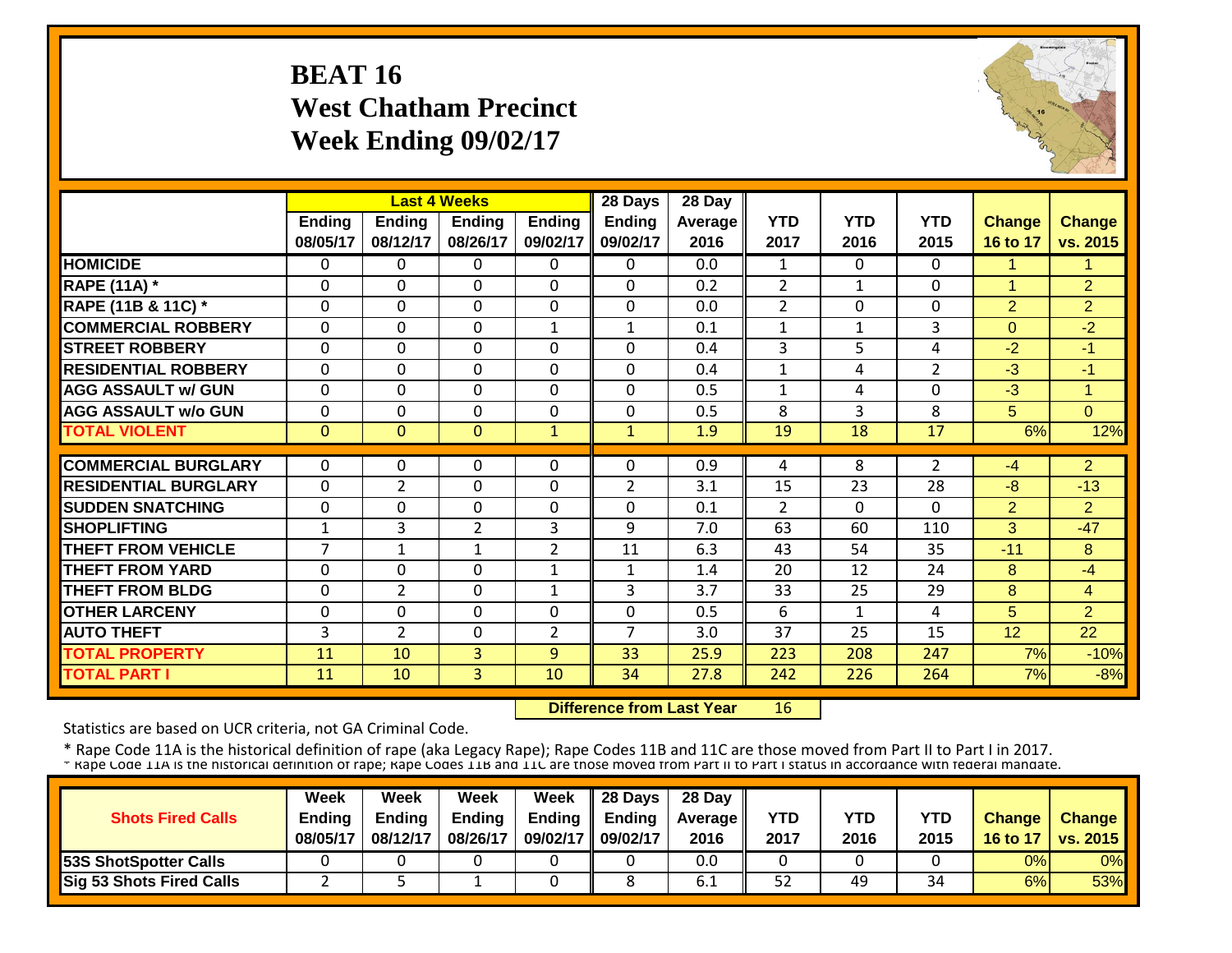

#### **COMPSTATDOWNTOWN PRECINCTWeek Ending 09/02/17**

**PRECINCT COMMANDER:**

**CAPT. CARY HILL**



|                             | Week<br><b>Ending</b><br>09/02/17 | Week<br><b>Ending</b><br>08/26/17 | <b>Weekly</b><br>Avg<br>2016 | 28-Day<br>Endina<br>09/02/17 | 28-Day<br>Ending<br>7/29/17 | Avg<br>28-Day<br>2016 | <b>YTD</b><br>2017 | <b>YTD</b><br>2016 | <b>YTD</b><br>2015 | <b>Change</b><br>16 to 17 | <b>Change</b><br>vs. 2015 |
|-----------------------------|-----------------------------------|-----------------------------------|------------------------------|------------------------------|-----------------------------|-----------------------|--------------------|--------------------|--------------------|---------------------------|---------------------------|
| <b>HOMICIDE</b>             | 0                                 | 0                                 | $\Omega$                     | 0                            | 0                           | 0                     | 3                  | 3                  | 3                  | $\Omega$                  | $\mathbf{0}$              |
| <b>RAPE (11A) *</b>         | 0                                 | 0                                 | $\mathbf 0$                  | $\mathbf{2}$                 | $\overline{2}$              |                       | 15                 | 8                  | 8                  | $\overline{7}$            | $\overline{7}$            |
| RAPE (11B & 11C) *          | $\bf{0}$                          | 0                                 | $\Omega$                     | $\bf{0}$                     | $\Omega$                    |                       | 6                  | 9                  | 3                  | $-3$                      | 3                         |
| <b>COMMERCIAL ROBBERY</b>   | $\bf{0}$                          | $\Omega$                          | $\Omega$                     | 3                            | 2                           |                       | $\overline{7}$     | $\overline{7}$     | 5                  | $\Omega$                  | $\overline{2}$            |
| <b>STREET ROBBERY</b>       | 3                                 |                                   | 3                            | 9                            | 5                           | 13                    | 61                 | 109                | 71                 | $-48$                     | $-10$                     |
| <b>RESIDENTIAL ROBBERY</b>  | $\mathbf{0}$                      | 0                                 | $\mathbf 0$                  |                              | 0                           | $\Omega$              | 3                  | 5                  | 6                  | $-2$                      | $-3$                      |
| <b>AGG ASSAULT w/ GUN</b>   | $\bf{0}$                          | 0                                 |                              |                              | 4                           | 6                     | 37                 | 47                 | 31                 | $-10$                     | 6                         |
| <b>AGG ASSAULT w/o GUN</b>  |                                   | 8                                 |                              | 15                           |                             | 5                     | 58                 | 43                 | 28                 | 15                        | 30                        |
| <b>TOTAL VIOLENT</b>        | 4                                 | 9                                 | 7                            | 31                           | 14                          | 27                    | 190                | 231                | 155                | $-18%$                    | 23%                       |
| <b>COMMERCIAL BURGLARY</b>  |                                   |                                   |                              |                              |                             | 5                     | 25                 | 42                 | 19                 | $-17$                     |                           |
| <b>RESIDENTIAL BURGLARY</b> | $\mathbf{2}$                      | 0                                 | 3                            |                              | 3<br>10                     | 11                    | 52                 | 89                 | 102                | $-37$                     | 6<br>$-50$                |
|                             |                                   |                                   |                              | 5.                           |                             |                       |                    |                    |                    |                           |                           |
| <b>SUDDEN SNATCHING</b>     | $\bf{0}$                          |                                   |                              | 3.                           | 2                           | 4                     | 37                 | 34                 | 28                 | 3                         | 9                         |
| <b>SHOPLIFTING</b>          | $\overline{2}$                    | 3                                 | 5                            | 10                           | 13                          | 19                    | 150                | 150                | 169                | $\Omega$                  | $-19$                     |
| <b>THEFT FROM VEHICLE</b>   | 11                                | 8                                 | 11                           | 32                           | 35                          | 42                    | 289                | 354                | 270                | $-65$                     | 19                        |
| <b>THEFT FROM YARD</b>      | $\overline{2}$                    | 4                                 | 4                            | 11                           | 13                          | 16                    | 143                | 139                | 145                | 4                         | $-2$                      |
| <b>THEFT FROM BLDG</b>      | $\overline{2}$                    | 3                                 | 5                            | 12                           | 11                          | 21                    | 151                | 190                | 145                | $-39$                     | 6                         |
| <b>OTHER LARCENY</b>        | $\overline{2}$                    | 0                                 |                              | 3                            | 4                           | 2                     | 27                 | 16                 | 15                 | 11                        | 12                        |
| <b>AUTO THEFT</b>           | 2                                 | 3                                 | 4                            | 13                           | 14                          | 16                    | 119                | 120                | 139                | -1                        | $-20$                     |
| TOTAL PROPERTY              | 24                                | 23                                | 34                           | 90                           | 105                         | 136                   | 993                | 1134               | 1032               | $-12%$                    | $-4%$                     |
| <b>TOTAL PART I</b>         | 28                                | 32                                | 41                           | 121                          | 119                         | 163                   | 1183               | 1365               | 1187               | $-13%$                    | 0%                        |

Statistics are based on UCR criteria, not GA Criminal Code. **Difference from Last Year** -182

Statistics are preliminary, based on RMS data at the time prepared, and are subject to change due to late reports, reclassifications, updated locations, etc.

| <b>Citizen Initiated Calls</b>  | Week<br><b>Ending</b><br>09/02/17 | Week<br><b>Ending</b><br>08/26/17 | Weekly<br>Avg<br>2016 | 28-Day<br>Ending<br>09/02/17 | $28$ -Day<br><b>Endina</b><br>8/5/17 | Avg<br>$28-Dav$<br>2016 | YTD<br>2017 | YTD<br>2016 | YTD<br>2015 | <b>Change</b><br>16 to 17 | <b>Change</b><br>vs. 2015 |
|---------------------------------|-----------------------------------|-----------------------------------|-----------------------|------------------------------|--------------------------------------|-------------------------|-------------|-------------|-------------|---------------------------|---------------------------|
| <b>Midnight Shift</b>           | 117                               | 96                                | 121                   | 439                          | 425                                  | 484                     | 3860        | 4116        | 4073        | $-256$                    | $-213$                    |
| Day Shift                       | 231                               | 208                               | 233                   | 854                          | 842                                  | 931                     | 7392        | 7663        | 7818        | $-271$                    | $-426$                    |
| <b>Afternoon Shift</b>          | 203                               | 210                               | 252                   | 854                          | 839                                  | 1010                    | 7987        | 8458        | 8477        | $-471$                    | -490                      |
| <b>TOTAL CITIZEN CFS</b>        | 551                               | 514                               | 606                   | 2147                         | 2106                                 | 2425                    | 19239       | 20237       | 20368       | $-4.9%$                   | $-5.5%$                   |
| 53S ShotSpotter Calls           | 9                                 |                                   |                       | 23                           | 23                                   | 30                      | 187         | 265         | 150         | $-78$                     | 37                        |
| <b>Sig 53 Shots Fired Calls</b> |                                   | 10                                |                       | 24                           | 17                                   | 43                      | 295         | 382         | 243         | -87                       | 52                        |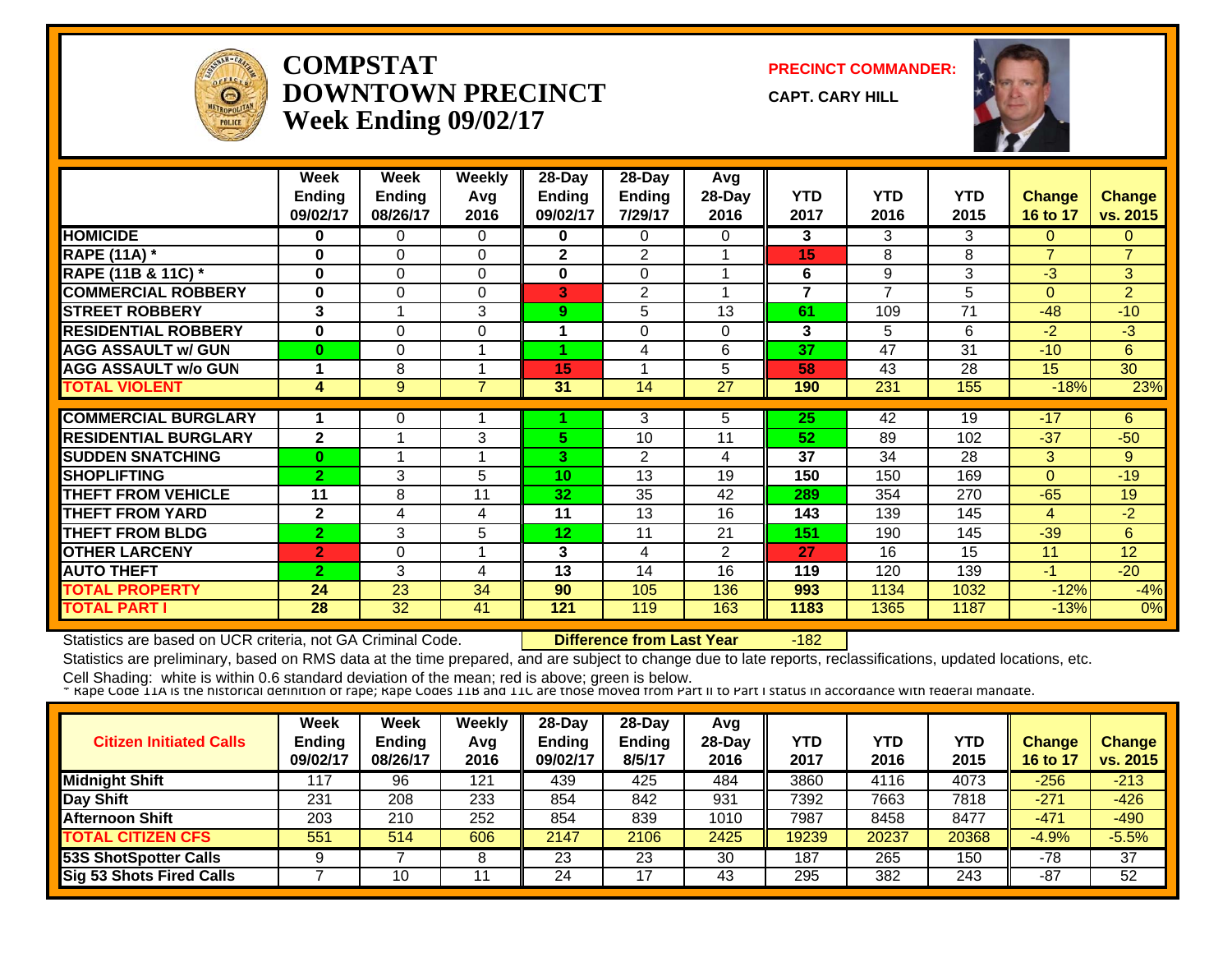#### **BEAT 21Downtown Precinct Week Ending 09/02/17**



|                             |                |                | <b>Last 4 Weeks</b> |                | 28 Days        | 28 Day  |                |                |                |                |                |
|-----------------------------|----------------|----------------|---------------------|----------------|----------------|---------|----------------|----------------|----------------|----------------|----------------|
|                             | <b>Ending</b>  | <b>Ending</b>  | <b>Ending</b>       | <b>Ending</b>  | Ending         | Average | <b>YTD</b>     | <b>YTD</b>     | <b>YTD</b>     | <b>Change</b>  | <b>Change</b>  |
|                             | 08/05/17       | 08/12/17       | 08/26/17            | 09/02/17       | 09/02/17       | 2016    | 2017           | 2016           | 2015           | 16 to 17       | vs. 2015       |
| <b>HOMICIDE</b>             | $\mathbf{0}$   | 0              | $\Omega$            | $\mathbf{0}$   | $\Omega$       | 0.2     | $\Omega$       | $\overline{2}$ | 0              | $-2$           | $\Omega$       |
| <b>RAPE (11A) *</b>         | $\mathbf 0$    | $\Omega$       | $\mathbf 0$         | $\mathbf 0$    | $\Omega$       | 0.1     | $\mathbf{1}$   | $\mathbf{1}$   | $\mathbf{1}$   | $\Omega$       | $\overline{0}$ |
| RAPE (11B & 11C) *          | $\mathbf 0$    | $\Omega$       | $\Omega$            | $\mathbf 0$    | $\Omega$       | 0.1     | $\mathbf{1}$   | $\Omega$       | $\mathbf{1}$   | $\mathbf{1}$   | $\Omega$       |
| <b>COMMERCIAL ROBBERY</b>   | $\mathbf{1}$   | $\mathbf{1}$   | $\Omega$            | $\Omega$       | $\overline{2}$ | 0.3     | $\overline{2}$ | 4              | $\overline{2}$ | $-2$           | $\Omega$       |
| <b>STREET ROBBERY</b>       | $\mathbf 0$    | 0              | $\Omega$            | $\overline{0}$ | $\Omega$       | 0.7     | 6              | 6              | 10             | $\Omega$       | $-4$           |
| <b>RESIDENTIAL ROBBERY</b>  | $\mathbf 0$    | $\Omega$       | $\mathbf 0$         | 0              | $\Omega$       | 0.1     | $\mathbf 0$    | $\mathbf{1}$   | 3              | $-1$           | $-3$           |
| <b>AGG ASSAULT w/ GUN</b>   | $\Omega$       | $\Omega$       | $\Omega$            | 0              | $\mathbf{0}$   | 1.1     | 16             | 10             | 10             | 6              | 6              |
| <b>AGG ASSAULT w/o GUN</b>  | $\mathbf{1}$   | 1              | 1                   | 0              | 3              | 1.4     | 9              | 10             | 7              | $-1$           | $\overline{2}$ |
| <b>TOTAL VIOLENT</b>        | $\overline{2}$ | $\overline{2}$ | $\mathbf{1}$        | $\Omega$       | 5              | 3.9     | 35             | 34             | 34             | 3%             | 3%             |
|                             |                |                |                     |                |                |         |                |                |                |                |                |
| <b>COMMERCIAL BURGLARY</b>  | 0              | 0              | 0                   | 0              | 0              | 0.7     | 4              | 3              | 1              | 1              | 3              |
| <b>RESIDENTIAL BURGLARY</b> | $\overline{2}$ | $\Omega$       | 1                   | 0              | 3              | 1.9     | 12             | 13             | 34             | $-1$           | $-22$          |
| <b>SUDDEN SNATCHING</b>     | 0              | 0              | $\Omega$            | 0              | $\Omega$       | 0.1     | $\Omega$       | $\mathbf{1}$   | 1              | $-1$           | $-1$           |
| <b>SHOPLIFTING</b>          | $\Omega$       | 1              | $\Omega$            | 0              | 1              | 2.1     | 23             | 14             | 20             | 9              | 3              |
| <b>THEFT FROM VEHICLE</b>   | $\mathbf{1}$   | $\Omega$       | 1                   | 4              | 6              | 2.5     | 22             | 20             | 36             | 2 <sup>1</sup> | $-14$          |
| <b>THEFT FROM YARD</b>      | $\Omega$       | $\Omega$       | $\mathbf 0$         | $\Omega$       | $\Omega$       | 1.7     | 8              | 15             | $\overline{7}$ | $-7$           | 1              |
| <b>THEFT FROM BLDG</b>      | $\Omega$       | $\Omega$       | 1                   | $\Omega$       | 1              | 2.0     | 15             | 17             | 14             | $-2$           | 1              |
| <b>OTHER LARCENY</b>        | $\Omega$       | $\Omega$       | $\Omega$            | $\Omega$       | $\Omega$       | 0.2     | $\mathbf{1}$   | $\mathbf{1}$   | 1              | $\Omega$       | $\Omega$       |
| <b>AUTO THEFT</b>           | 1              | 1              | $\Omega$            | 1              | 3              | 2.5     | 20             | 23             | 27             | $-3$           | $-7$           |
| <b>TOTAL PROPERTY</b>       | 4              | $\overline{2}$ | 3                   | 5              | 14             | 13.6    | 105            | 107            | 141            | $-2%$          | $-26%$         |
| <b>TOTAL PART I</b>         | 6              | 4              | 4                   | 5              | 19             | 17.5    | 140            | 141            | 175            | $-1%$          | $-20%$         |

 **Difference from Last Year**‐1

Statistics are based on UCR criteria, not GA Criminal Code.

| <b>Shots Fired Calls</b>     | <b>Week</b><br><b>Endina</b> | Week<br><b>Ending</b> | Week<br><b>Ending</b> | Week              | $\parallel$ 28 Days<br>Ending $\parallel$ Ending | 28 Day<br><b>Average</b> II | <b>YTD</b> | YTD  | YTD  | <b>Change</b> | <b>Change</b>   |
|------------------------------|------------------------------|-----------------------|-----------------------|-------------------|--------------------------------------------------|-----------------------------|------------|------|------|---------------|-----------------|
|                              | 08/05/17                     | 08/12/17              | 08/26/17              | 09/02/17 09/02/17 |                                                  | 2016                        | 2017       | 2016 | 2015 | 16 to 17      | <b>vs. 2015</b> |
| <b>53S ShotSpotter Calls</b> |                              |                       |                       |                   |                                                  | 0.0                         |            |      |      | 0%            | 0%              |
| Sig 53 Shots Fired Calls     |                              |                       |                       |                   |                                                  | 9.3                         | 71         | 82   | 66   | $-13%$        | 8%              |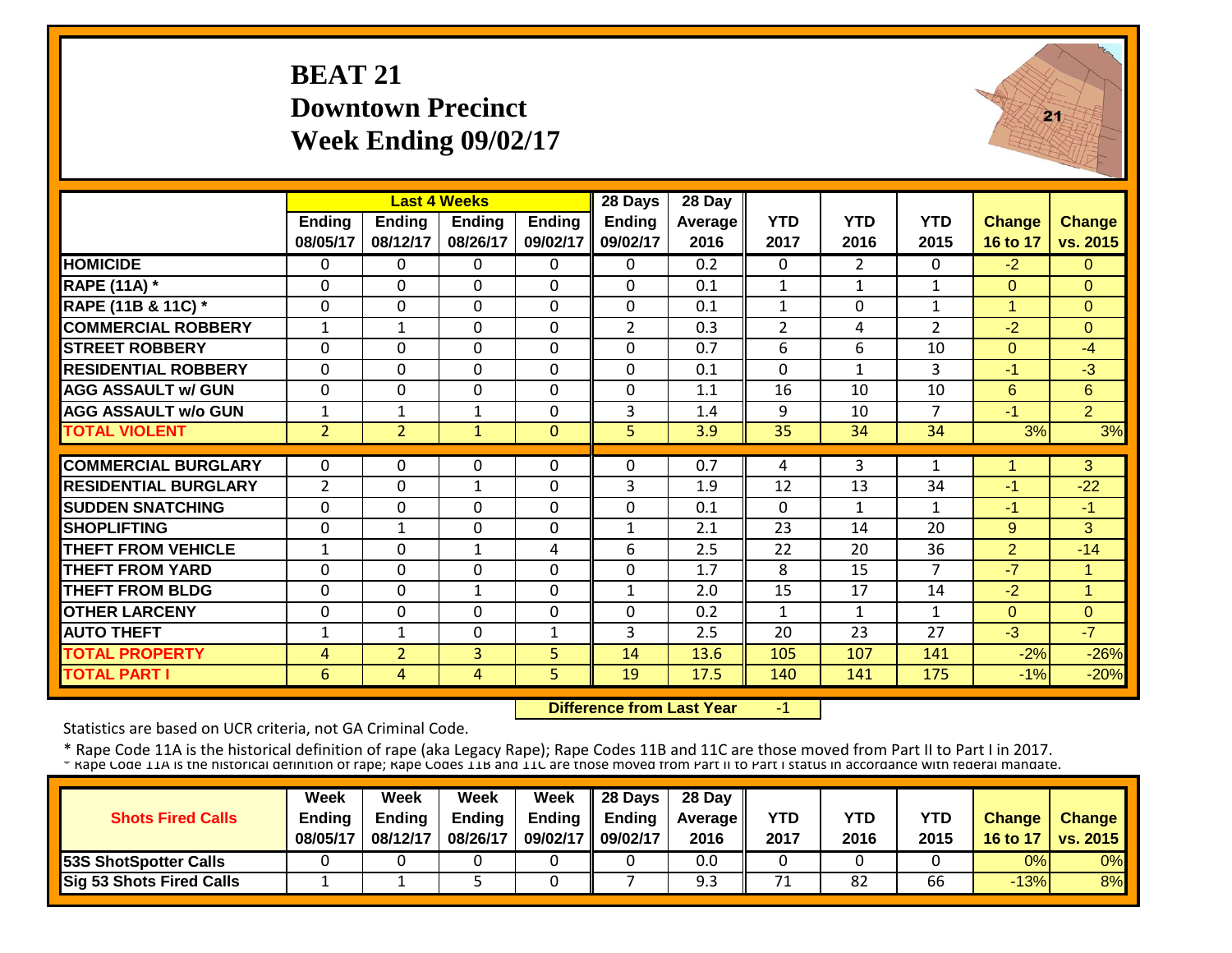#### **BEAT 22Downtown Precinct Week Ending 09/02/17**



|                             |                           |                           | <b>Last 4 Weeks</b>       |                           | 28 Days                   | 28 Day          |                    |                    |                    |                           |                           |
|-----------------------------|---------------------------|---------------------------|---------------------------|---------------------------|---------------------------|-----------------|--------------------|--------------------|--------------------|---------------------------|---------------------------|
|                             | <b>Ending</b><br>08/05/17 | <b>Ending</b><br>08/12/17 | <b>Ending</b><br>08/26/17 | <b>Ending</b><br>09/02/17 | <b>Ending</b><br>09/02/17 | Average<br>2016 | <b>YTD</b><br>2017 | <b>YTD</b><br>2016 | <b>YTD</b><br>2015 | <b>Change</b><br>16 to 17 | <b>Change</b><br>vs. 2015 |
| <b>HOMICIDE</b>             | $\Omega$                  | 0                         | $\Omega$                  | $\Omega$                  | 0                         | 0.0             | $\Omega$           | $\Omega$           | 0                  | $\Omega$                  | $\Omega$                  |
| <b>RAPE (11A) *</b>         | $\mathbf{1}$              | 0                         | $\Omega$                  | $\Omega$                  | $\mathbf{1}$              | 0.4             | $\overline{7}$     | 5                  | 4                  | $\overline{2}$            | 3                         |
| RAPE (11B & 11C) *          | $\mathbf{0}$              | 0                         | $\Omega$                  | $\mathbf 0$               | $\Omega$                  | 0.2             | $\mathbf{1}$       | $\overline{2}$     | $\Omega$           | $-1$                      | $\blacktriangleleft$      |
| <b>COMMERCIAL ROBBERY</b>   | $\mathbf{0}$              | 0                         | 0                         | $\mathbf 0$               | $\Omega$                  | 0.1             | $\overline{2}$     | $\mathbf{1}$       | 0                  | $\blacktriangleleft$      | $\overline{2}$            |
| <b>STREET ROBBERY</b>       | 1                         | 0                         | 0                         | $\overline{2}$            | 3                         | 3.4             | 9                  | 21                 | 21                 | $-12$                     | $-12$                     |
| <b>RESIDENTIAL ROBBERY</b>  | $\mathbf{0}$              | 0                         | 0                         | $\Omega$                  | $\Omega$                  | 0.0             | $\mathbf{0}$       | $\Omega$           | 0                  | $\Omega$                  | $\Omega$                  |
| <b>AGG ASSAULT w/ GUN</b>   | $\mathbf 0$               | 0                         | 0                         | 0                         | $\Omega$                  | 0.6             | 5                  | 5                  | 3                  | $\Omega$                  | $\overline{2}$            |
| <b>AGG ASSAULT w/o GUN</b>  | $\mathbf 0$               | $\mathbf{1}$              | 3                         | 0                         | 4                         | 0.9             | 12                 | 6                  | 4                  | 6                         | 8                         |
| <b>TOTAL VIOLENT</b>        | $\overline{2}$            | $\mathbf{1}$              | $\overline{3}$            | $\overline{2}$            | 8                         | 5.6             | 36                 | 40                 | 32                 | $-10%$                    | 13%                       |
| <b>COMMERCIAL BURGLARY</b>  |                           |                           |                           |                           | $\Omega$                  |                 |                    |                    |                    | 1                         |                           |
|                             | $\Omega$                  | 0                         | 0                         | 0                         |                           | 0.8             | 10                 | 9                  | 6                  |                           | $\overline{4}$            |
| <b>RESIDENTIAL BURGLARY</b> | $\Omega$                  | 0                         | $\Omega$                  | 0                         | $\Omega$                  | 0.5             | $\Omega$           | 7                  | $\Omega$           | $-7$                      | $\Omega$                  |
| <b>SUDDEN SNATCHING</b>     | $\mathbf{0}$              | $\mathbf{1}$              | $\Omega$                  | 0                         | 1                         | 2.9             | 25                 | 21                 | 13                 | $\overline{4}$            | 12                        |
| <b>SHOPLIFTING</b>          | $\mathbf{0}$              | $\mathbf{1}$              | $\mathbf 0$               | $\mathbf{1}$              | $\overline{2}$            | 3.0             | 29                 | 32                 | 19                 | $-3$                      | 10                        |
| <b>THEFT FROM VEHICLE</b>   | $\mathbf{1}$              | 0                         | $\overline{2}$            | 1                         | 4                         | 10.9            | 43                 | 89                 | 41                 | $-46$                     | $\overline{2}$            |
| <b>THEFT FROM YARD</b>      | $\mathbf{0}$              | 0                         | $\mathbf{1}$              | $\mathbf{1}$              | $\overline{2}$            | 3.1             | 33                 | 34                 | 35                 | $-1$                      | $-2$                      |
| <b>THEFT FROM BLDG</b>      | 1                         | $\overline{2}$            | $\overline{2}$            | $\Omega$                  | 5                         | 8.0             | 57                 | 69                 | 52                 | $-12$                     | 5                         |
| <b>OTHER LARCENY</b>        | $\Omega$                  | 0                         | 0                         | $\Omega$                  | $\Omega$                  | 0.4             | 4                  | 3                  | $\mathbf{1}$       | $\blacktriangleleft$      | $\overline{3}$            |
| <b>AUTO THEFT</b>           | $\Omega$                  | $\mathbf{1}$              | 0                         | 1                         | $\overline{2}$            | 3.1             | 18                 | 20                 | 15                 | $-2$                      | 3                         |
| <b>TOTAL PROPERTY</b>       | $\overline{2}$            | 5                         | 5                         | 4                         | 16                        | 32.7            | 219                | 284                | 182                | $-23%$                    | 20%                       |
| <b>TOTAL PART I</b>         | 4                         | 6                         | 8                         | 6                         | 24                        | 38.3            | 255                | 324                | 214                | $-21%$                    | 19%                       |

 **Difference from Last Year** $-69$ 

Statistics are based on UCR criteria, not GA Criminal Code.

| <b>Shots Fired Calls</b>        | Week<br><b>Endina</b><br>08/05/17 | Week<br><b>Ending</b><br>08/12/17 | Week<br><b>Ending</b><br>08/26/17 | Week<br>09/02/17 09/02/17 | $\parallel$ 28 Days<br>Ending $\parallel$ Ending | 28 Day<br><b>Average</b> II<br>2016 | YTD<br>2017 | YTD<br>2016 | YTD<br>2015 | <b>Change</b><br>16 to 17 | <b>Change</b><br><b>vs. 2015</b> |
|---------------------------------|-----------------------------------|-----------------------------------|-----------------------------------|---------------------------|--------------------------------------------------|-------------------------------------|-------------|-------------|-------------|---------------------------|----------------------------------|
| <b>53S ShotSpotter Calls</b>    |                                   |                                   |                                   |                           |                                                  | 1.2                                 |             |             |             | 0%                        | 0%                               |
| <b>Sig 53 Shots Fired Calls</b> |                                   |                                   |                                   |                           |                                                  | 1.8                                 | 14          |             | 14          | $-18%$                    | 0%                               |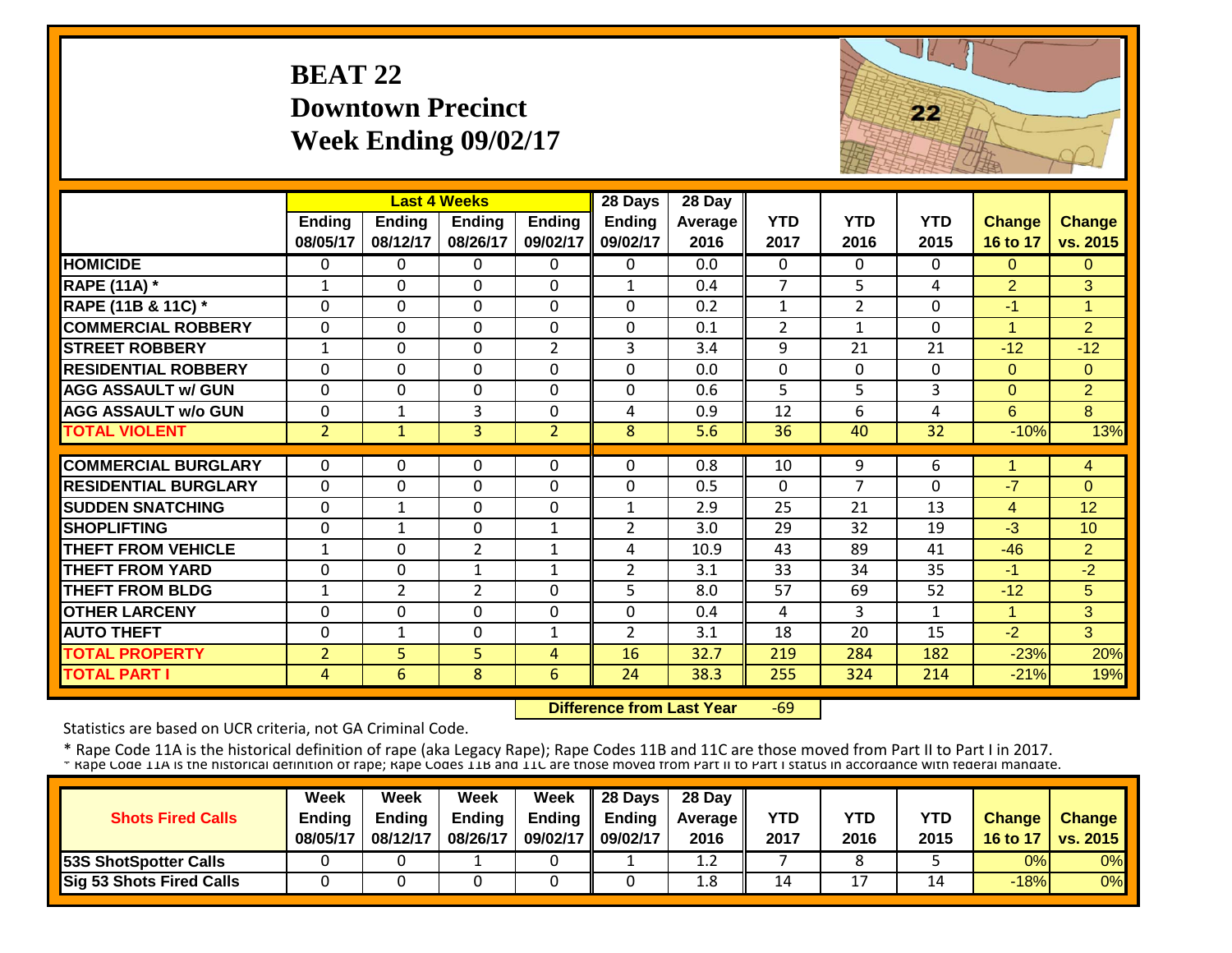#### **BEAT 23 Downtown Precinct Week Ending 09/02/17**



|                             |                |                | <b>Last 4 Weeks</b> |               | 28 Days       | 28 Day  |                |              |                |                      |                |
|-----------------------------|----------------|----------------|---------------------|---------------|---------------|---------|----------------|--------------|----------------|----------------------|----------------|
|                             | Ending         | <b>Ending</b>  | <b>Ending</b>       | <b>Ending</b> | <b>Ending</b> | Average | <b>YTD</b>     | <b>YTD</b>   | <b>YTD</b>     | <b>Change</b>        | <b>Change</b>  |
|                             | 08/05/17       | 08/12/17       | 08/26/17            | 09/02/17      | 09/02/17      | 2016    | 2017           | 2016         | 2015           | 16 to 17             | vs. 2015       |
| <b>HOMICIDE</b>             | $\Omega$       | 0              | 0                   | $\Omega$      | 0             | 0.0     | $\overline{2}$ | $\Omega$     | $\mathbf{1}$   | $\overline{2}$       | 4              |
| <b>RAPE (11A) *</b>         | $\Omega$       | $\Omega$       | $\Omega$            | $\Omega$      | $\mathbf 0$   | 0.1     | $\mathbf{1}$   | $\mathbf{1}$ | $\mathbf{1}$   | $\Omega$             | $\Omega$       |
| RAPE (11B & 11C) *          | $\mathbf 0$    | 0              | $\Omega$            | 0             | $\mathbf 0$   | 0.0     | $\overline{2}$ | $\Omega$     | 0              | $\overline{2}$       | $\overline{2}$ |
| <b>COMMERCIAL ROBBERY</b>   | $\Omega$       | 0              | $\Omega$            | $\Omega$      | $\mathbf 0$   | 0.0     | $\Omega$       | $\Omega$     | 0              | $\Omega$             | $\Omega$       |
| <b>STREET ROBBERY</b>       | $\mathbf{0}$   | $\mathbf{1}$   | $\mathbf 0$         | $\Omega$      | $\mathbf{1}$  | 1.7     | 5              | 14           | 11             | $-9$                 | $-6$           |
| <b>RESIDENTIAL ROBBERY</b>  | $\Omega$       | 0              | $\Omega$            | $\Omega$      | 0             | 0.2     | $\mathbf 0$    | $\mathbf{1}$ | $\mathbf{1}$   | $-1$                 | $-1$           |
| <b>AGG ASSAULT w/ GUN</b>   | $\mathbf 0$    | 0              | $\mathbf 0$         | $\mathbf 0$   | 0             | 0.6     | $\overline{2}$ | 4            | 4              | $-2$                 | $-2$           |
| <b>AGG ASSAULT w/o GUN</b>  | $\mathbf{1}$   | $\mathbf{1}$   | 1                   | $\Omega$      | 3             | 0.8     | 10             | 8            | 4              | $\overline{2}$       | $6^{\circ}$    |
| <b>TOTAL VIOLENT</b>        | $\vert$ 1      | $\overline{2}$ | $\mathbf{1}$        | $\mathbf{0}$  | 4             | 3.3     | 22             | 28           | 22             | $-21%$               | 0%             |
|                             |                |                |                     |               |               |         |                |              |                |                      |                |
| <b>COMMERCIAL BURGLARY</b>  | $\Omega$       | 0              | $\Omega$            | 0             | $\Omega$      | 0.1     | 1              | $\mathbf{1}$ | 0              | $\mathbf{0}$         | и              |
| <b>RESIDENTIAL BURGLARY</b> | $\mathbf{0}$   | 0              | $\Omega$            | $\Omega$      | $\Omega$      | 1.3     | 3              | 9            | $\overline{7}$ | $-6$                 | $-4$           |
| <b>SUDDEN SNATCHING</b>     | $\mathbf 0$    | 0              | $\Omega$            | 0             | 0             | 0.4     | 5              | 3            | 3              | $\overline{2}$       | $\overline{2}$ |
| <b>SHOPLIFTING</b>          | $\mathbf{0}$   | 0              | $\Omega$            | 0             | $\mathbf 0$   | 2.0     | 10             | 13           | 19             | $-3$                 | $-9$           |
| <b>THEFT FROM VEHICLE</b>   | $\Omega$       | $\mathbf{1}$   | $\Omega$            | $\Omega$      | $\mathbf{1}$  | 4.4     | 31             | 41           | 31             | $-10$                | $\Omega$       |
| <b>THEFT FROM YARD</b>      | $\Omega$       | 1              | $\Omega$            | $\Omega$      | $\mathbf{1}$  | 1.7     | 9              | 12           | 9              | $-3$                 | $\Omega$       |
| <b>THEFT FROM BLDG</b>      | 1              | 0              | $\Omega$            | $\Omega$      | $\mathbf{1}$  | 3.1     | 19             | 31           | 16             | $-12$                | 3              |
| <b>OTHER LARCENY</b>        | $\Omega$       | 0              | $\Omega$            | $\Omega$      | $\Omega$      | 0.3     | $\mathbf{1}$   | 0            | $\Omega$       | $\blacktriangleleft$ | -1             |
| <b>AUTO THEFT</b>           | $\mathbf{1}$   | 0              | $\Omega$            | $\mathbf 0$   | $\mathbf{1}$  | 2.0     | 6              | 14           | 14             | $-8$                 | $-8$           |
| <b>TOTAL PROPERTY</b>       | $\overline{2}$ | $\overline{2}$ | $\Omega$            | $\mathbf{0}$  | 4             | 15.3    | 85             | 124          | 99             | $-31%$               | $-14%$         |
| <b>TOTAL PART I</b>         | $\overline{3}$ | 4              | $\mathbf{1}$        | $\mathbf{0}$  | 8             | 18.6    | 107            | 152          | 121            | $-30%$               | $-12%$         |

 **Difference from Last Year** $-45$ 

Statistics are based on UCR criteria, not GA Criminal Code.

|                              | Week          | Week          | Week          | Week              | $\parallel$ 28 Days       | 28 Day            |            |      |           |               |                 |
|------------------------------|---------------|---------------|---------------|-------------------|---------------------------|-------------------|------------|------|-----------|---------------|-----------------|
| <b>Shots Fired Calls</b>     | <b>Endina</b> | <b>Ending</b> | <b>Ending</b> |                   | Ending $\parallel$ Ending | <b>Average</b> II | <b>YTD</b> | YTD  | YTD       | <b>Change</b> | <b>Change</b>   |
|                              | 08/05/17      | 08/12/17      | 08/26/17      | 09/02/17 09/02/17 |                           | 2016              | 2017       | 2016 | 2015      | 16 to 17      | <b>vs. 2015</b> |
| <b>53S ShotSpotter Calls</b> |               |               |               | ,,                |                           | 3.5               | 30         | 29   | 30        | 0%            | 0%              |
| Sig 53 Shots Fired Calls     |               |               |               |                   |                           | 3.5               | 24         | 27   | つつ<br>ے ے | $-11%$        | 9%              |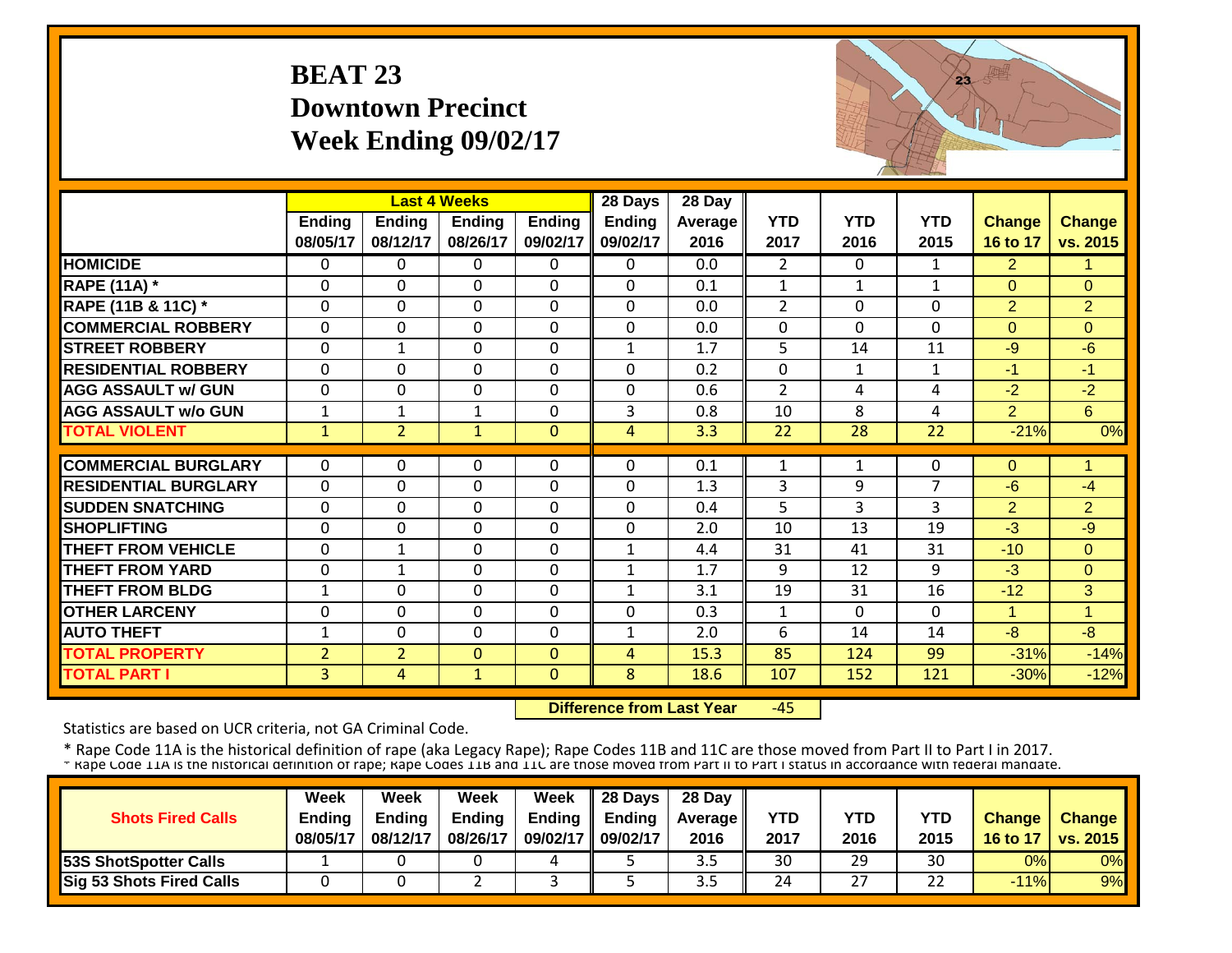#### **BEAT 24Downtown Precinct Week Ending 09/02/17**



|                             |                           |                           | <b>Last 4 Weeks</b> |                    | 28 Days                   | 28 Day                 |                    |                    |                    |                           |                           |
|-----------------------------|---------------------------|---------------------------|---------------------|--------------------|---------------------------|------------------------|--------------------|--------------------|--------------------|---------------------------|---------------------------|
|                             | <b>Ending</b><br>08/05/17 | <b>Ending</b><br>08/12/17 | Ending<br>08/26/17  | Ending<br>09/02/17 | <b>Ending</b><br>09/02/17 | <b>Average</b><br>2016 | <b>YTD</b><br>2017 | <b>YTD</b><br>2016 | <b>YTD</b><br>2015 | <b>Change</b><br>16 to 17 | <b>Change</b><br>vs. 2015 |
| <b>HOMICIDE</b>             | $\Omega$                  | 0                         | $\Omega$            | $\Omega$           | $\Omega$                  | 0.1                    | $\Omega$           | $\Omega$           | 0                  | $\Omega$                  | $\Omega$                  |
| <b>RAPE (11A) *</b>         | $\Omega$                  | 0                         | $\Omega$            | $\Omega$           | $\Omega$                  | 0.2                    | $\overline{2}$     | $\Omega$           | $\overline{2}$     | $\overline{2}$            | $\Omega$                  |
| RAPE (11B & 11C) *          | $\Omega$                  | 0                         | $\Omega$            | $\Omega$           | $\mathbf 0$               | 0.2                    | 0                  | $\overline{2}$     | 0                  | $-2$                      | $\Omega$                  |
| <b>COMMERCIAL ROBBERY</b>   | $\Omega$                  | 0                         | $\Omega$            | $\Omega$           | $\mathbf{0}$              | 0.1                    | $\mathbf{1}$       | 1                  | $\mathbf{1}$       | $\Omega$                  | $\Omega$                  |
| <b>STREET ROBBERY</b>       | $\mathbf 0$               | 0                         | $\mathbf 0$         | $\mathbf 0$        | $\mathbf{0}$              | 3.1                    | 12                 | 30                 | 10                 | $-18$                     | $\overline{2}$            |
| <b>RESIDENTIAL ROBBERY</b>  | $\Omega$                  | 0                         | $\Omega$            | $\Omega$           | $\mathbf{0}$              | 0.2                    | $\mathbf{0}$       | $\overline{2}$     | $\mathbf{1}$       | $-2$                      | $-1$                      |
| <b>AGG ASSAULT w/ GUN</b>   | $\mathbf 0$               | $\mathbf{1}$              | $\Omega$            | 0                  | $\mathbf{1}$              | 0.1                    | 4                  | $\Omega$           | $\mathbf{1}$       | 4                         | 3                         |
| <b>AGG ASSAULT w/o GUN</b>  | $\Omega$                  | 0                         | 1                   | $\Omega$           | 1                         | 0.5                    | 4                  | $\overline{2}$     | 4                  | $\overline{2}$            | $\Omega$                  |
| <b>TOTAL VIOLENT</b>        | $\mathbf{0}$              | $\mathbf{1}$              | $\mathbf{1}$        | $\Omega$           | $\overline{2}$            | 4.3                    | 23                 | 37                 | 19                 | $-38%$                    | 21%                       |
| <b>COMMERCIAL BURGLARY</b>  | $\mathbf{0}$              | 0                         | $\Omega$            | 0                  | $\Omega$                  | 0.5                    | $\overline{2}$     | 4                  | 1                  | $-2$                      | 1                         |
| <b>RESIDENTIAL BURGLARY</b> | $\mathbf 0$               | 0                         | $\mathbf 0$         | $\mathbf{1}$       | 1                         | 1.5                    | 7                  | 9                  | 14                 | $-2$                      | $-7$                      |
| <b>SUDDEN SNATCHING</b>     | $\mathbf 0$               | 0                         | 1                   | 0                  | 1                         | 0.5                    | $\overline{2}$     | 7                  | 5                  | $-5$                      | $-3$                      |
| <b>SHOPLIFTING</b>          | $\mathbf{1}$              | 1                         | $\mathbf{1}$        | 0                  | 3                         | 5.0                    | 34                 | 46                 | 73                 | $-12$                     | $-39$                     |
| <b>THEFT FROM VEHICLE</b>   | $\mathbf{1}$              | $\mathbf{1}$              | 2                   | 3                  | $\overline{7}$            | 10.3                   | 82                 | 92                 | 86                 | $-10$                     | $-4$                      |
| <b>THEFT FROM YARD</b>      | 1                         | $\overline{2}$            | $\overline{2}$      | $\Omega$           | 5                         | 5.1                    | 46                 | 45                 | 55                 | 1                         | $-9$                      |
| <b>THEFT FROM BLDG</b>      | $\Omega$                  | 0                         | $\Omega$            | $\overline{2}$     | $\overline{2}$            | 3.7                    | 25                 | 37                 | 32                 | $-12$                     | $-7$                      |
| <b>OTHER LARCENY</b>        | 1                         | 0                         | $\Omega$            | 0                  | $\mathbf{1}$              | 0.8                    | 12                 | 6                  | 10                 | 6                         | $\overline{2}$            |
| <b>AUTO THEFT</b>           | 2                         | $\mathbf{1}$              | $\overline{2}$      | $\Omega$           | 5                         | 3.3                    | 33                 | 18                 | 31                 | 15                        | $\overline{2}$            |
| <b>TOTAL PROPERTY</b>       | 6                         | 5.                        | 8                   | 6                  | 25                        | 30.7                   | 243                | 264                | 307                | $-8%$                     | $-21%$                    |
| <b>TOTAL PART I</b>         | 6                         | 6                         | 9                   | 6                  | 27                        | 35.0                   | 266                | 301                | 326                | $-12%$                    | $-18%$                    |

 **Difference from Last Year**‐35

Statistics are based on UCR criteria, not GA Criminal Code.

|                                 | Week          | Week     | Week          | Week     | 28 Days       | 28 Day            |      |            |      |               |                 |
|---------------------------------|---------------|----------|---------------|----------|---------------|-------------------|------|------------|------|---------------|-----------------|
| <b>Shots Fired Calls</b>        | <b>Ending</b> | Endina   | <b>Ending</b> | Ending   | <b>Ending</b> | <b>Average II</b> | YTD  | <b>YTD</b> | YTD  | <b>Change</b> | <b>Change</b>   |
|                                 | 08/05/17      | 08/12/17 | 08/26/17      | 09/02/17 | 09/02/17      | 2016              | 2017 | 2016       | 2015 | 16 to 17      | <b>vs. 2015</b> |
| <b>153S ShotSpotter Calls</b>   |               |          |               |          |               | 3.8               | 28   | 36         |      | 0%            | 0%              |
| <b>Sig 53 Shots Fired Calls</b> |               |          |               | -        |               | 8.8               | 55   | 82         | 31   | $-33%$        | 77%             |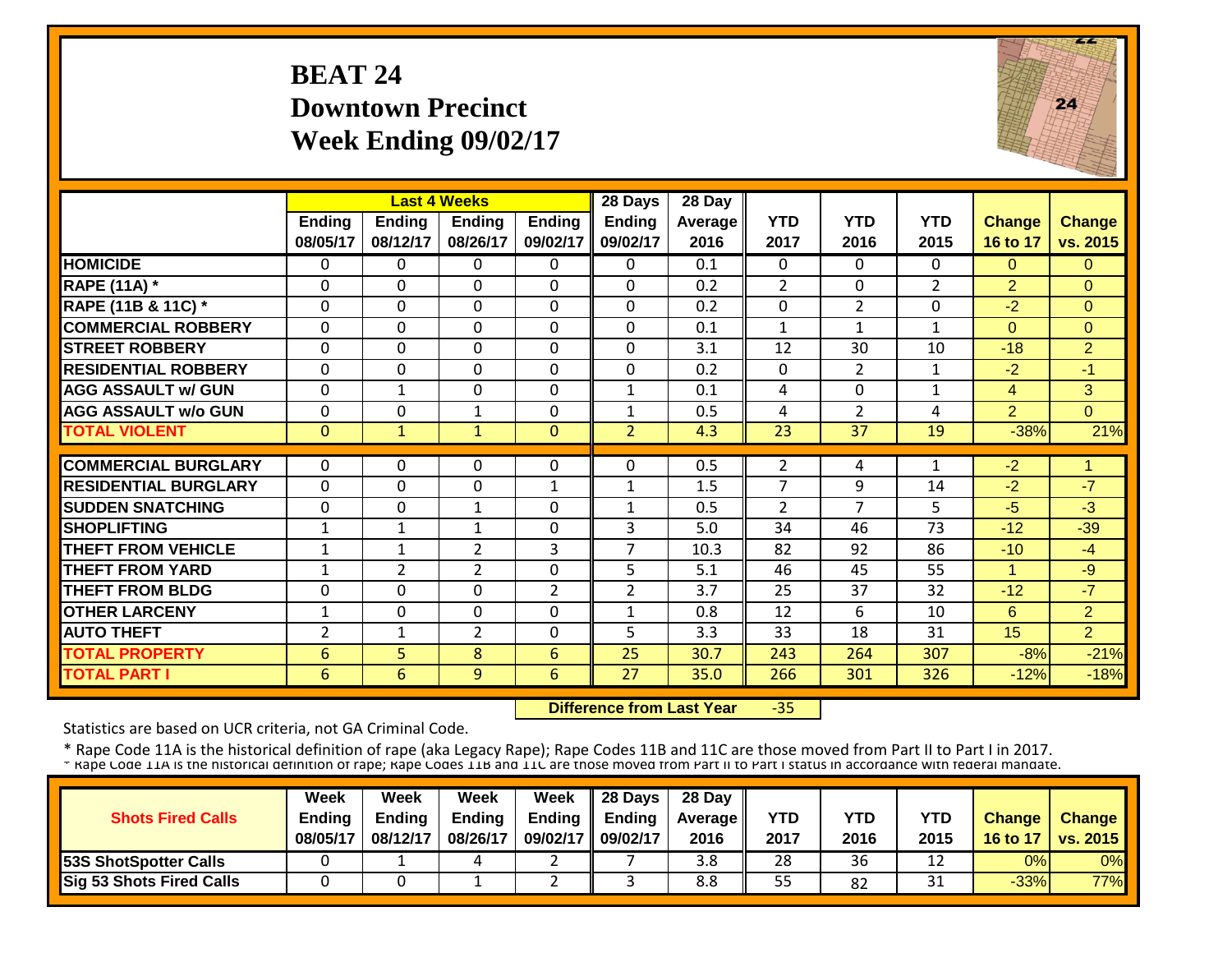#### **BEAT 25Downtown Precinct Week Ending 09/02/17**



|                             |               | <b>Last 4 Weeks</b> |                |               | 28 Days        | 28 Day  |                |                |                |                |                |
|-----------------------------|---------------|---------------------|----------------|---------------|----------------|---------|----------------|----------------|----------------|----------------|----------------|
|                             | <b>Ending</b> | <b>Ending</b>       | <b>Ending</b>  | <b>Ending</b> | <b>Ending</b>  | Average | <b>YTD</b>     | <b>YTD</b>     | <b>YTD</b>     | <b>Change</b>  | <b>Change</b>  |
|                             | 08/05/17      | 08/12/17            | 08/26/17       | 09/02/17      | 09/02/17       | 2016    | 2017           | 2016           | 2015           | 16 to 17       | vs. 2015       |
| <b>HOMICIDE</b>             | $\Omega$      | 0                   | $\Omega$       | $\Omega$      | 0              | 0.0     | $\Omega$       | $\Omega$       | $\mathbf{1}$   | $\Omega$       | $-1$           |
| <b>RAPE (11A) *</b>         | $\Omega$      | $\mathbf{1}$        | $\Omega$       | 0             | $\mathbf{1}$   | 0.1     | 3              | $\mathbf{1}$   | 0              | $\overline{2}$ | 3              |
| RAPE (11B & 11C) *          | $\mathbf{0}$  | $\mathbf 0$         | $\mathbf{0}$   | 0             | $\mathbf 0$    | 0.2     | $\mathbf 0$    | $\overline{2}$ | 0              | $-2$           | $\overline{0}$ |
| <b>COMMERCIAL ROBBERY</b>   | $\mathbf{0}$  | $\mathbf{1}$        | $\mathbf{0}$   | $\Omega$      | $\mathbf{1}$   | 0.1     | $\overline{2}$ | $\mathbf{1}$   | $\overline{2}$ | $\mathbf{1}$   | $\Omega$       |
| <b>STREET ROBBERY</b>       | 0             | $\mathbf{1}$        | 1              | $\mathbf{1}$  | 3              | 2.4     | 17             | 22             | 13             | $-5$           | $\overline{4}$ |
| <b>RESIDENTIAL ROBBERY</b>  | $\Omega$      | $\mathbf 0$         | $\Omega$       | $\Omega$      | $\Omega$       | 0.0     | $\Omega$       | $\Omega$       | 0              | $\Omega$       | $\Omega$       |
| <b>AGG ASSAULT w/ GUN</b>   | $\mathbf 0$   | $\mathbf 0$         | $\Omega$       | $\Omega$      | $\mathbf 0$    | 0.9     | 6              | $\overline{7}$ | 8              | $-1$           | $-2$           |
| <b>AGG ASSAULT w/o GUN</b>  | $\mathbf 0$   | 0                   | 1              | 0             | 1              | 0.8     | 5              | 6              | 3              | $-1$           | $\overline{2}$ |
| <b>TOTAL VIOLENT</b>        | $\mathbf{0}$  | $\overline{3}$      | $\overline{2}$ | $\mathbf{1}$  | 6              | 4.5     | 33             | 39             | 27             | $-15%$         | 22%            |
|                             |               |                     |                |               |                |         |                |                |                |                |                |
| <b>COMMERCIAL BURGLARY</b>  | $\Omega$      | $\Omega$            | $\Omega$       | $\mathbf{1}$  | 1              | 1.6     | 5              | 13             | 6              | $-8$           | $-1$           |
| <b>RESIDENTIAL BURGLARY</b> | $\Omega$      | $\Omega$            | $\Omega$       | 0             | $\Omega$       | 1.7     | 5              | 15             | 12             | $-10$          | $-7$           |
| <b>SUDDEN SNATCHING</b>     | $\mathbf 0$   | $\mathbf 0$         | $\mathbf 0$    | 0             | $\Omega$       | 0.2     | 3              | $\overline{2}$ | 5              | 1              | $-2$           |
| <b>SHOPLIFTING</b>          | $\mathbf 0$   | 0                   | $\overline{2}$ | 0             | $\overline{2}$ | 4.0     | 40             | 26             | 14             | 14             | 26             |
| THEFT FROM VEHICLE          | $\mathbf{1}$  | 3                   | 0              | 0             | 4              | 9.5     | 55             | 79             | 40             | $-24$          | 15             |
| <b>THEFT FROM YARD</b>      | 0             | $\Omega$            | 1              | 0             | $\mathbf{1}$   | 2.3     | 29             | 18             | 14             | 11             | 15             |
| <b>THEFT FROM BLDG</b>      | $\mathbf{1}$  | $\Omega$            | $\Omega$       | 0             | $\mathbf{1}$   | 2.3     | 20             | 17             | 18             | 3              | $\overline{2}$ |
| <b>OTHER LARCENY</b>        | 0             | $\Omega$            | $\Omega$       | $\mathbf{1}$  | 1              | 0.3     | 4              | 3              | $\overline{2}$ | $\mathbf{1}$   | $\overline{2}$ |
| <b>AUTO THEFT</b>           | $\mathbf{1}$  | $\Omega$            | $\Omega$       | 0             | 1              | 3.2     | 29             | 26             | 28             | 3              | $\overline{1}$ |
| <b>TOTAL PROPERTY</b>       | 3             | 3                   | $\overline{3}$ | 2             | 11             | 25.0    | 190            | 199            | 139            | $-5%$          | 37%            |
| <b>TOTAL PART I</b>         | 3             | 6                   | 5              | 3             | 17             | 29.5    | 223            | 238            | 166            | $-6%$          | 34%            |

 **Difference from Last Year** $-15$ 

Statistics are based on UCR criteria, not GA Criminal Code.

|                                 | <b>Week</b>   | Week          | Week          | Week          | 28 Days  | 28 Day            |      |      |      |               |                 |
|---------------------------------|---------------|---------------|---------------|---------------|----------|-------------------|------|------|------|---------------|-----------------|
| <b>Shots Fired Calls</b>        | <b>Ending</b> | <b>Endina</b> | <b>Ending</b> | <b>Ending</b> | Endina   | <b>Average II</b> | YTD  | YTD  | YTD  | <b>Change</b> | <b>Change</b>   |
|                                 | 08/05/17      | 08/12/17      | 08/26/17      | 09/02/17      | 09/02/17 | 2016              | 2017 | 2016 | 2015 | 16 to 17      | <b>VS. 2015</b> |
| 53S ShotSpotter Calls           |               |               |               |               |          | 6.3               | 39   | 55   | 39   | 0%            | 0%              |
| <b>Sig 53 Shots Fired Calls</b> |               |               |               |               |          | 6.4               | 42   | 71   | 39   | $-41%$        | 8%              |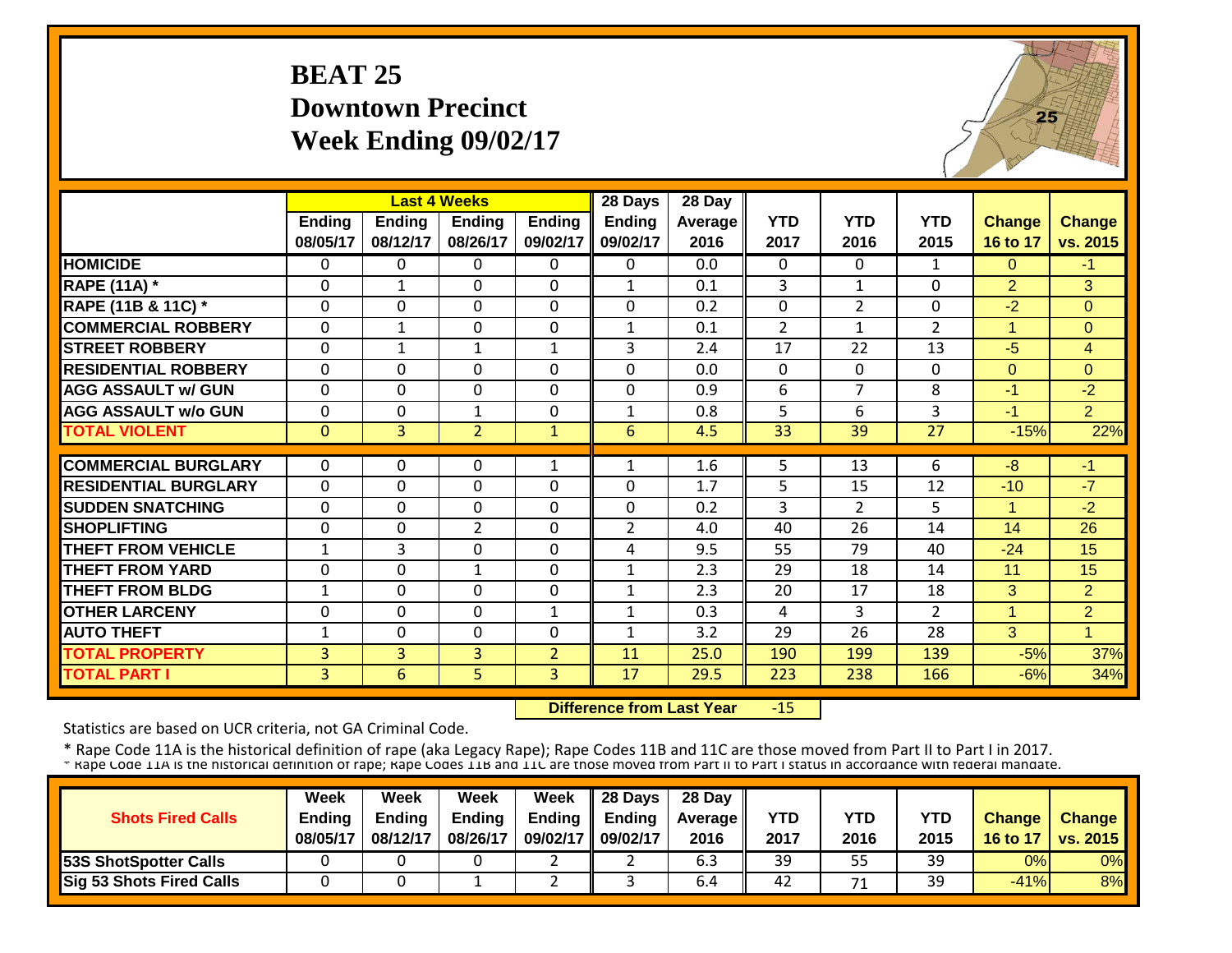#### **BEAT 26 Downtown Precinct Week Ending 09/02/17**



|                             |                |                | <b>Last 4 Weeks</b> |                | 28 Days        | 28 Day  |                |              |                |                      |                |
|-----------------------------|----------------|----------------|---------------------|----------------|----------------|---------|----------------|--------------|----------------|----------------------|----------------|
|                             | <b>Ending</b>  | <b>Endina</b>  | <b>Endina</b>       | <b>Ending</b>  | <b>Ending</b>  | Average | <b>YTD</b>     | <b>YTD</b>   | <b>YTD</b>     | <b>Change</b>        | <b>Change</b>  |
|                             | 08/05/17       | 08/12/17       | 08/26/17            | 09/02/17       | 09/02/17       | 2016    | 2017           | 2016         | 2015           | 16 to 17             | vs. 2015       |
| <b>HOMICIDE</b>             | $\Omega$       | 0              | 0                   | 0              | 0              | 0.2     | $\mathbf{1}$   | 1            | $\mathbf{1}$   | $\mathbf{0}$         | $\Omega$       |
| <b>RAPE (11A)</b> *         | $\Omega$       | $\Omega$       | $\Omega$            | $\Omega$       | $\Omega$       | 0.1     | $\mathbf{1}$   | $\Omega$     | $\Omega$       | $\blacktriangleleft$ | $\overline{1}$ |
| RAPE (11B & 11C) *          | $\mathbf 0$    | 0              | $\mathbf 0$         | $\Omega$       | 0              | 0.5     | 2              | 3            | $\overline{2}$ | $-1$                 | $\Omega$       |
| <b>COMMERCIAL ROBBERY</b>   | $\Omega$       | 0              | 0                   | 0              | $\Omega$       | 0.0     | $\Omega$       | $\Omega$     | 0              | $\Omega$             | $\Omega$       |
| <b>STREET ROBBERY</b>       | $\overline{2}$ | 0              | 0                   | 0              | $\overline{2}$ | 1.7     | 12             | 16           | 6              | $-4$                 | 6              |
| <b>RESIDENTIAL ROBBERY</b>  | $\mathbf{1}$   | 0              | $\mathbf 0$         | $\mathbf 0$    | $\mathbf{1}$   | 0.1     | $\overline{3}$ | $\mathbf{1}$ | $\mathbf{1}$   | $\overline{2}$       | $\overline{2}$ |
| <b>AGG ASSAULT w/ GUN</b>   | $\Omega$       | 0              | $\mathbf 0$         | $\Omega$       | $\Omega$       | 2.3     | 4              | 21           | 5              | $-17$                | $-1$           |
| <b>AGG ASSAULT w/o GUN</b>  | 1              | 0              | 1                   | 1              | 3              | 1.1     | 18             | 11           | 6              | $\overline{7}$       | 12             |
| <b>TOTAL VIOLENT</b>        | 4              | $\Omega$       | $\mathbf{1}$        | $\mathbf{1}$   | 6              | 5.9     | 41             | 53           | 21             | $-23%$               | 95%            |
|                             |                |                |                     |                |                |         |                |              |                |                      |                |
| <b>COMMERCIAL BURGLARY</b>  | $\mathbf{0}$   | 0              | 0                   | 0              | 0              | 1.3     | 3              | 12           | 5              | $-9$                 | $-2$           |
| <b>RESIDENTIAL BURGLARY</b> | $\Omega$       | 0              | 0                   | $\mathbf{1}$   | 1              | 4.1     | 25             | 36           | 35             | $-11$                | $-10$          |
| <b>SUDDEN SNATCHING</b>     | $\mathbf{1}$   | 0              | $\Omega$            | 0              | $\mathbf{1}$   | 0.0     | $\overline{2}$ | $\Omega$     | $\mathbf{1}$   | 2                    | 1              |
| <b>SHOPLIFTING</b>          | $\Omega$       | 1              | 0                   | 1              | $\overline{2}$ | 2.4     | 14             | 19           | 24             | $-5$                 | $-10$          |
| <b>THEFT FROM VEHICLE</b>   | $\overline{2}$ | $\overline{2}$ | 3                   | 3              | 10             | 4.6     | 56             | 33           | 36             | 23                   | 20             |
| <b>THEFT FROM YARD</b>      | $\Omega$       | 1              | $\Omega$            | 1              | $\overline{2}$ | 1.7     | 18             | 15           | 25             | 3                    | $-7$           |
| <b>THEFT FROM BLDG</b>      | 1              | 1              | $\Omega$            | $\Omega$       | $\overline{2}$ | 1.9     | 15             | 19           | 13             | -4                   | 2 <sup>1</sup> |
| <b>OTHER LARCENY</b>        | $\Omega$       | 0              | 0                   | $\mathbf{1}$   | $\mathbf{1}$   | 0.5     | 5              | 3            | $\mathbf{1}$   | $\overline{2}$       | 4              |
| <b>AUTO THEFT</b>           | $\mathbf{0}$   | 0              | $\mathbf{1}$        | $\Omega$       | $\mathbf{1}$   | 2.1     | 13             | 19           | 24             | $-6$                 | $-11$          |
| <b>TOTAL PROPERTY</b>       | 4              | 5              | 4                   | $\overline{7}$ | 20             | 18.7    | 151            | 156          | 164            | $-3%$                | $-8%$          |
| <b>TOTAL PART I</b>         | 8              | 5              | 5                   | 8              | 26             | 24.6    | 192            | 209          | 185            | $-8%$                | 4%             |

 **Difference from Last Year** $-17$ 

Statistics are based on UCR criteria, not GA Criminal Code.

|                                 | Week          | Week          | Week          | Week              | $\parallel$ 28 Days       | 28 Day            |      |      |      |               |                 |
|---------------------------------|---------------|---------------|---------------|-------------------|---------------------------|-------------------|------|------|------|---------------|-----------------|
| <b>Shots Fired Calls</b>        | <b>Endina</b> | <b>Ending</b> | <b>Ending</b> |                   | Ending $\parallel$ Ending | <b>Average II</b> | YTD  | YTD  | YTD  | <b>Change</b> | <b>Change</b>   |
|                                 | 08/05/17      | 08/12/17      | 08/26/17      | 09/02/17 09/02/17 |                           | 2016              | 2017 | 2016 | 2015 | 16 to 17      | <b>VS. 2015</b> |
| <b>53S ShotSpotter Calls</b>    |               |               |               |                   |                           | 15.6              | 83   | 137  | 64   | 0%            | 0%              |
| <b>Sig 53 Shots Fired Calls</b> |               |               |               |                   |                           | 13.3              | 89   | 103  | 71   | $-14%$        | 25%             |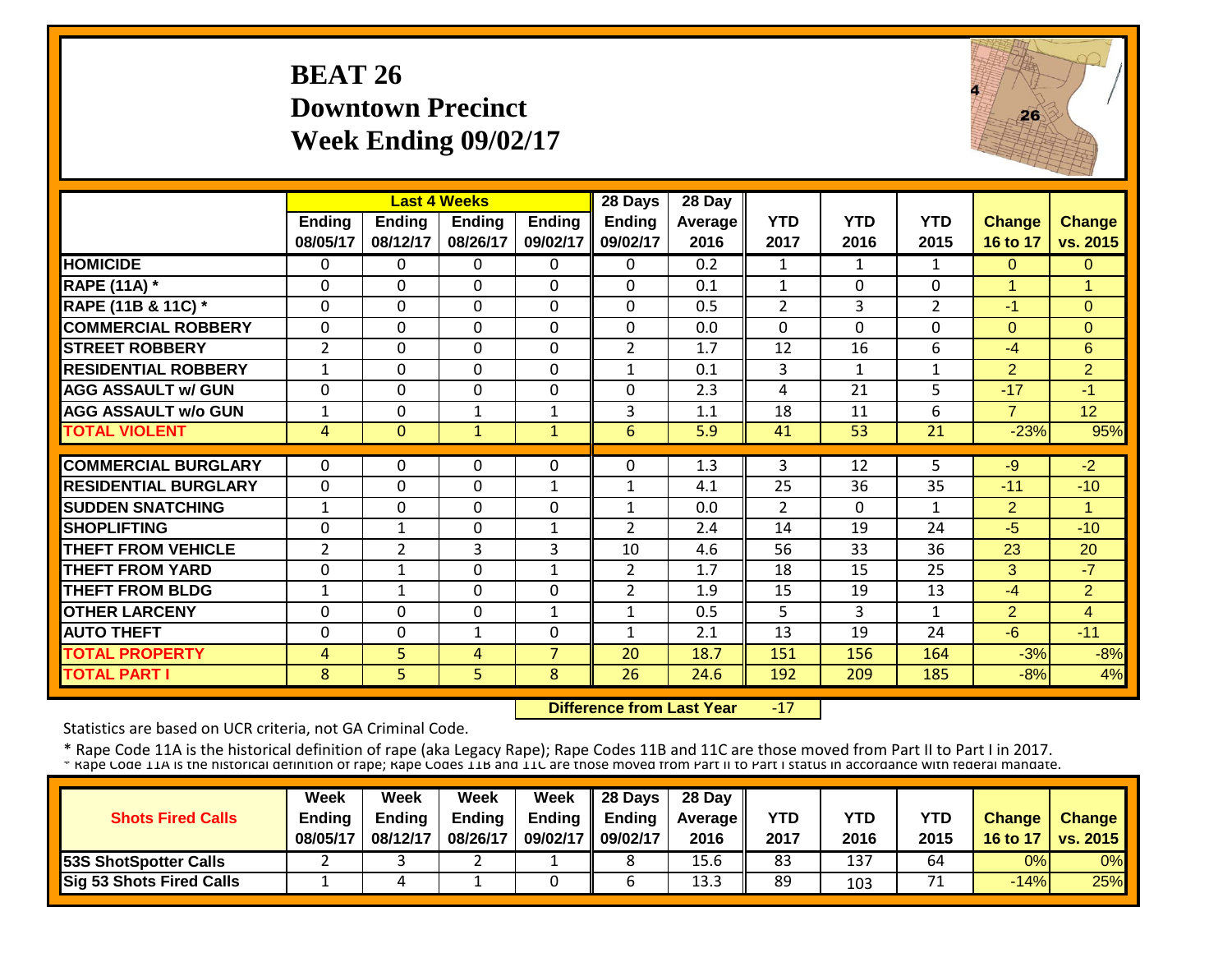

#### **COMPSTATCENTRAL PRECINCTWeek Ending 09/02/17**

**PRECINCT COMMANDER:**

**CAPT. BEN HERRON**



|                             | Week<br><b>Ending</b><br>09/02/17 | Week<br>Ending<br>08/26/17 | Weekly<br>Avg<br>2016 | $28-Day$<br><b>Ending</b><br>09/02/17 | $28$ -Day<br><b>Ending</b><br>7/29/17 | Avg<br>28-Day<br>2016 | <b>YTD</b><br>2017 | <b>YTD</b><br>2016 | <b>YTD</b><br>2015 | <b>Change</b><br>16 to 17 | Change<br>vs. 2015 |
|-----------------------------|-----------------------------------|----------------------------|-----------------------|---------------------------------------|---------------------------------------|-----------------------|--------------------|--------------------|--------------------|---------------------------|--------------------|
| <b>HOMICIDE</b>             | 0                                 | 0                          | $\Omega$              | 0                                     |                                       | $\overline{2}$        | 10                 | 18                 | 11                 | $-8$                      | $-1$               |
| <b>RAPE (11A) *</b>         | 0                                 | 0                          | $\Omega$              | 3                                     | 2                                     |                       | 13                 | 9                  | 5                  | 4                         | 8                  |
| RAPE (11B & 11C) *          | 0                                 | 0                          | $\Omega$              |                                       | $\Omega$                              |                       | $\overline{7}$     | 6                  | 4                  |                           | 3                  |
| <b>COMMERCIAL ROBBERY</b>   | $\bf{0}$                          | 0                          | 0                     | 2                                     | 5                                     |                       | 16                 | 12                 | $\overline{ }$     | 4                         | 9                  |
| <b>STREET ROBBERY</b>       | $\bf{0}$                          | 3                          | 2                     | 8                                     | 5                                     | 8                     | 41                 | 59                 | 60                 | $-18$                     | $-19$              |
| <b>RESIDENTIAL ROBBERY</b>  | $\bf{0}$                          | 0                          | $\Omega$              | $\bf{0}$                              |                                       |                       | 6                  | 7                  | 6                  | $-1$                      | $\Omega$           |
| <b>AGG ASSAULT w/ GUN</b>   | 3                                 | 3                          |                       | 9                                     | 8                                     | 5                     | 82                 | 42                 | 71                 | 40                        | 11                 |
| <b>AGG ASSAULT w/o GUN</b>  | $\overline{2}$                    | 4                          |                       | 8                                     | 8                                     | 4                     | 60                 | 39                 | 37                 | 21                        | 23                 |
| <b>TOTAL VIOLENT</b>        | 5                                 | 10 <sup>°</sup>            | 6                     | 31                                    | 30                                    | 23                    | 235                | 192                | 201                | 22%                       | 17%                |
|                             |                                   |                            |                       |                                       |                                       |                       |                    |                    |                    |                           |                    |
| <b>COMMERCIAL BURGLARY</b>  | 3                                 | 0                          | 2                     |                                       | 5                                     | 8                     | 27                 | 65                 | 49                 | $-38$                     | $-22$              |
| <b>RESIDENTIAL BURGLARY</b> | 3                                 | $\overline{\mathbf{A}}$    | $\overline{7}$        | 14                                    | 15                                    | 30                    | 138                | 201                | 300                | $-63$                     | $-162$             |
| <b>SUDDEN SNATCHING</b>     | 0                                 | 0                          | $\Omega$              |                                       | 2                                     |                       | 18                 | 16                 | 8                  | $\overline{2}$            | 10                 |
| <b>SHOPLIFTING</b>          | 3                                 | 6                          | 3                     | 22                                    | 16                                    | 13                    | 174                | 104                | 60                 | 70                        | 114                |
| <b>THEFT FROM VEHICLE</b>   | 6                                 | 9                          | 9                     | 30                                    | 36                                    | 35                    | 304                | 286                | 419                | 18                        | $-115$             |
| <b>THEFT FROM YARD</b>      | 4                                 | 5                          | 4                     | 19                                    | 12                                    | 17                    | 154                | 154                | 129                | $\Omega$                  | 25                 |
| <b>THEFT FROM BLDG</b>      | 9                                 | 9                          | 6                     | 27                                    | 18                                    | 23                    | 140                | 201                | 159                | $-61$                     | $-19$              |
| <b>OTHER LARCENY</b>        | 0                                 | 0                          | $\Omega$              | $\bf{0}$                              |                                       | $\overline{2}$        | 28                 | 12                 | 24                 | 16                        | $\overline{4}$     |
| <b>AUTO THEFT</b>           |                                   | 7                          | 4                     | 15                                    | 16                                    | 18                    | 154                | 166                | 202                | $-12$                     | $-48$              |
| <b>TOTAL PROPERTY</b>       | 29                                | 37                         | 37                    | 132                                   | 121                                   | 146                   | 1137               | 1205               | 1350               | $-6%$                     | $-16%$             |
| <b>TOTAL PART I</b>         | 34                                | 47                         | 42                    | 163                                   | 151                                   | 169                   | 1372               | 1397               | 1551               | $-2%$                     | $-12%$             |

Statistics are based on UCR criteria, not GA Criminal Code. **Difference from Last Year** -25

Statistics are preliminary, based on RMS data at the time prepared, and are subject to change due to late reports, reclassifications, updated locations, etc.

| <b>Citizen Initiated Calls</b> | Week<br><b>Ending</b><br>09/02/17 | <b>Week</b><br>Ending<br>08/26/17 | Weekly<br>Avg<br>2015 | $28-Dav$<br><b>Ending</b><br>09/02/17 | $28$ -Dav<br><b>Ending</b><br>8/5/17 | Avg<br>$28$ -Day<br>2016 | YTD<br>2017 | YTD<br>2016 | <b>YTD</b><br>2015 | Change<br>16 to 17 | <b>Change</b><br>vs. 2015 |
|--------------------------------|-----------------------------------|-----------------------------------|-----------------------|---------------------------------------|--------------------------------------|--------------------------|-------------|-------------|--------------------|--------------------|---------------------------|
| <b>Midnight Shift</b>          | 96                                | 90                                | 126                   | 400                                   | 375                                  | 503                      | 3700        | 4312        | 4164               | $-612$             | $-464$                    |
| Day Shift                      | 240                               | 222                               | 271                   | 963                                   | 924                                  | 1085                     | 8384        | 8989        | 9108               | $-605$             | $-724$                    |
| <b>Afternoon Shift</b>         | 265                               | 269                               | 294                   | 1072                                  | 986                                  | 1176                     | 9327        | 9908        | 9854               | $-581$             | $-527$                    |
| <b>TOTAL CITIZEN CFS</b>       | 601                               | 581                               | 691                   | 2435                                  | 2285                                 | 2764                     | 21411       | 23209       | 23126              | $-7.7%$            | $-7.4%$                   |
| 53S ShotSpotter Calls          |                                   | 12                                | 12                    | 48                                    | 26                                   | 49                       | 424         | 461         | 383                | $-37$              | 41                        |
| Sig 53 Shots Fired Calls       |                                   | 18                                | 19                    | 38                                    | 47                                   | 74                       | 613         | 647         | 622                | -34                | -9                        |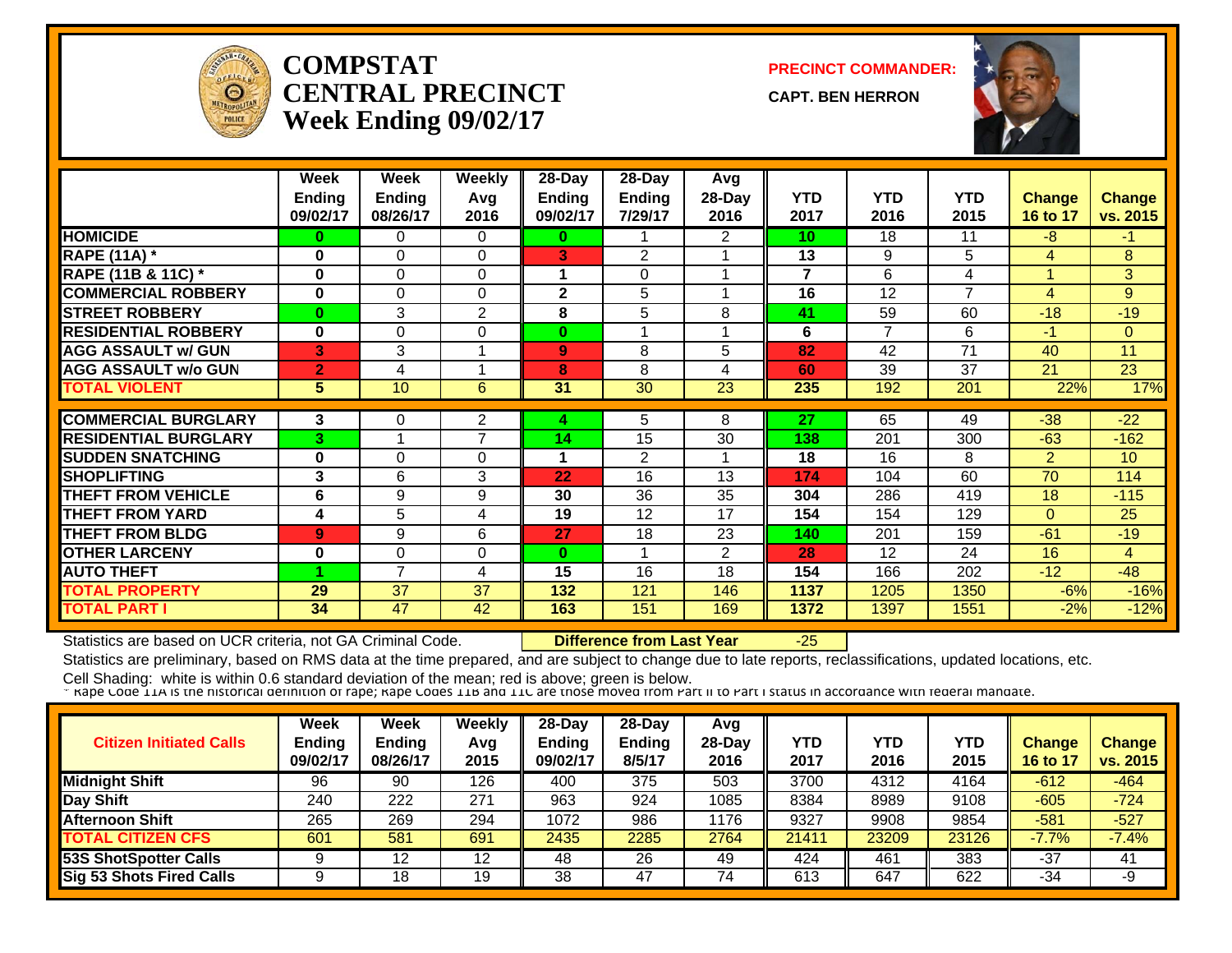# **BEAT 31 Central Precinct Week Ending 09/02/17**



|                             |                    | <b>Last 4 Weeks</b>       |                           |                           | 28 Days                   | 28 Day          |                    |                    |                    |                           |                           |
|-----------------------------|--------------------|---------------------------|---------------------------|---------------------------|---------------------------|-----------------|--------------------|--------------------|--------------------|---------------------------|---------------------------|
|                             | Ending<br>08/05/17 | <b>Ending</b><br>08/12/17 | <b>Ending</b><br>08/26/17 | <b>Ending</b><br>09/02/17 | <b>Ending</b><br>09/02/17 | Average<br>2016 | <b>YTD</b><br>2017 | <b>YTD</b><br>2016 | <b>YTD</b><br>2015 | <b>Change</b><br>16 to 17 | <b>Change</b><br>vs. 2015 |
| <b>HOMICIDE</b>             | $\Omega$           | 0                         | 0                         | $\Omega$                  | $\Omega$                  | 0.2             | 4                  | $\overline{2}$     | $\overline{2}$     | $\overline{2}$            | $\overline{2}$            |
| <b>RAPE (11A)</b> *         | $\Omega$           | $\Omega$                  | $\Omega$                  | $\Omega$                  | $\Omega$                  | 0.0             | 4                  | $\Omega$           | 1                  | $\overline{4}$            | 3                         |
|                             |                    |                           |                           |                           |                           |                 |                    |                    |                    |                           |                           |
| RAPE (11B & 11C) *          | $\mathbf 0$        | 0                         | $\Omega$                  | $\Omega$                  | 0                         | 0.2             | $\mathbf 0$        | 3                  | 0                  | $-3$                      | $\Omega$                  |
| <b>COMMERCIAL ROBBERY</b>   | $\mathbf{0}$       | 0                         | $\Omega$                  | $\Omega$                  | 0                         | 0.1             | $\Omega$           | 1                  | 0                  | $-1$                      | $\Omega$                  |
| <b>STREET ROBBERY</b>       | $\overline{2}$     | 0                         | $\mathbf{1}$              | $\mathbf 0$               | 3                         | 0.8             | $\overline{7}$     | 7                  | 15                 | $\overline{0}$            | $-8$                      |
| <b>RESIDENTIAL ROBBERY</b>  | $\Omega$           | $\Omega$                  | $\Omega$                  | $\mathbf 0$               | $\Omega$                  | 0.2             | 2                  | $\overline{2}$     | $\overline{2}$     | $\Omega$                  | $\Omega$                  |
| <b>AGG ASSAULT w/ GUN</b>   | $\Omega$           | $\mathbf{1}$              | $\overline{2}$            | $\Omega$                  | 3                         | 1.5             | 25                 | 13                 | 24                 | 12                        | 1                         |
| <b>AGG ASSAULT w/o GUN</b>  | $\mathbf 0$        | 0                         | $\mathbf{1}$              | 1                         | $\overline{2}$            | 0.8             | 16                 | 9                  | 5                  | $\overline{7}$            | 11                        |
| <b>TOTAL VIOLENT</b>        | $\overline{2}$     | 1                         | $\overline{4}$            | $\mathbf{1}$              | 8                         | 4.0             | 58                 | 37                 | 49                 | 57%                       | 18%                       |
|                             |                    |                           |                           |                           |                           |                 |                    |                    |                    |                           |                           |
| <b>COMMERCIAL BURGLARY</b>  | $\Omega$           | 0                         | $\Omega$                  | 0                         | 0                         | 0.5             | 5                  | 4                  | 6                  |                           | $-1$                      |
| <b>RESIDENTIAL BURGLARY</b> | $\mathbf{1}$       | 0                         | $\Omega$                  | 1                         | $\overline{2}$            | 6.0             | 53                 | 36                 | 69                 | 17                        | $-16$                     |
| <b>SUDDEN SNATCHING</b>     | 1                  | 0                         | $\Omega$                  | 0                         | 1                         | 0.3             | 6                  | 3                  | $\mathbf{1}$       | 3                         | 5                         |
| <b>SHOPLIFTING</b>          | 4                  | 0                         | 4                         | 1                         | 9                         | 0.5             | 23                 | 4                  | 0                  | 19                        | 23                        |
| <b>THEFT FROM VEHICLE</b>   | 1                  | 1                         | $\overline{2}$            | $\mathbf{1}$              | 5                         | 2.8             | 30                 | 24                 | 44                 | 6                         | $-14$                     |
| <b>THEFT FROM YARD</b>      | $\mathbf{1}$       | 0                         | 3                         | 0                         | 4                         | 1.8             | 18                 | 14                 | 12                 | $\overline{4}$            | 6                         |
| <b>THEFT FROM BLDG</b>      | $\Omega$           | 1                         | 3                         | 4                         | 8                         | 2.4             | 21                 | 17                 | 20                 | $\overline{4}$            | 1                         |
| <b>OTHER LARCENY</b>        | $\Omega$           | $\Omega$                  | $\Omega$                  | 0                         | $\Omega$                  | 0.3             | 2                  | $\overline{2}$     | 1                  | $\Omega$                  | $\blacktriangleleft$      |
| <b>AUTO THEFT</b>           | $\Omega$           | 0                         | $\overline{2}$            | 0                         | $\overline{2}$            | 3.0             | 29                 | 26                 | 30                 | 3                         | -1                        |
| <b>TOTAL PROPERTY</b>       | 8                  | $\overline{2}$            | 14                        | $\overline{7}$            | 31                        | 17.6            | 187                | 130                | 183                | 44%                       | 2%                        |
| <b>TOTAL PART I</b>         | 10                 | 3                         | 18                        | 8                         | 39                        | 21.6            | 245                | 167                | 232                | 47%                       | 6%                        |

 **Difference from Last Year**78

Statistics are based on UCR criteria, not GA Criminal Code.

|                                 | Week          | Week          | Week          | Week          | 28 Days       | 28 Day            |      |            |      |               |                 |
|---------------------------------|---------------|---------------|---------------|---------------|---------------|-------------------|------|------------|------|---------------|-----------------|
| <b>Shots Fired Calls</b>        | <b>Ending</b> | <b>Endina</b> | <b>Ending</b> | <b>Ending</b> | <b>Ending</b> | <b>Average II</b> | YTD  | <b>YTD</b> | YTD  | <b>Change</b> | Change          |
|                                 | 08/05/17      | 08/12/17      | 08/26/17      | 09/02/17      | 09/02/17      | 2016              | 2017 | 2016       | 2015 | 16 to 17      | <b>vs. 2015</b> |
| <b>53S ShotSpotter Calls</b>    |               |               | Ջ             |               |               | 16.8              | 164  | 162        | 157  | 0%            | 0%              |
| <b>Sig 53 Shots Fired Calls</b> |               |               | ь             | -             | 11            | 13.1              | 145  | 111        | 122  | 31%           | 19%             |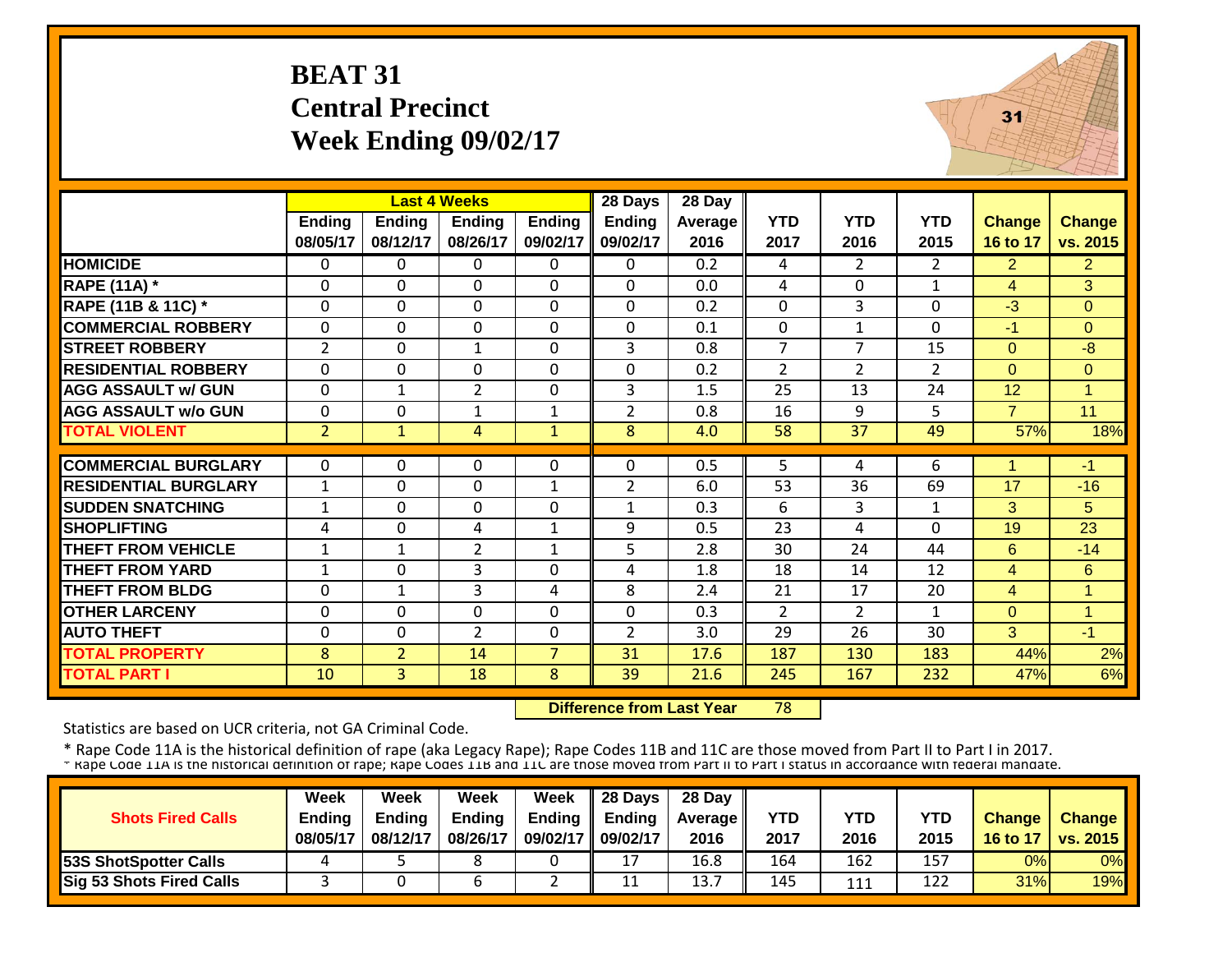# **BEAT 32 Central Precinct Week Ending 09/02/17**



|                             |                |                | <b>Last 4 Weeks</b> |               | 28 Days        | 28 Day  |                |                |              |                |                |
|-----------------------------|----------------|----------------|---------------------|---------------|----------------|---------|----------------|----------------|--------------|----------------|----------------|
|                             | Ending         | <b>Ending</b>  | <b>Ending</b>       | <b>Ending</b> | <b>Ending</b>  | Average | <b>YTD</b>     | <b>YTD</b>     | <b>YTD</b>   | <b>Change</b>  | <b>Change</b>  |
|                             | 08/05/17       | 08/12/17       | 08/26/17            | 09/02/17      | 09/02/17       | 2016    | 2017           | 2016           | 2015         | 16 to 17       | vs. 2015       |
| <b>HOMICIDE</b>             | $\Omega$       | $\Omega$       | $\Omega$            | $\Omega$      | 0              | 0.3     | 1              | $\overline{2}$ | $\mathbf{1}$ | $-1$           | $\Omega$       |
| <b>RAPE (11A) *</b>         | $\Omega$       | $\Omega$       | $\mathbf 0$         | $\Omega$      | 0              | 0.1     | $\mathbf 0$    | 1              | $\mathbf{1}$ | $-1$           | $-1$           |
| RAPE (11B & 11C) *          | $\mathbf 0$    | $\Omega$       | $\Omega$            | $\Omega$      | $\Omega$       | 0.0     | $\mathbf 0$    | $\Omega$       | $\Omega$     | $\Omega$       | $\overline{0}$ |
| <b>COMMERCIAL ROBBERY</b>   | $\Omega$       | $\overline{2}$ | $\Omega$            | $\Omega$      | $\overline{2}$ | 0.4     | 6              | 4              | $\mathbf{1}$ | $\overline{2}$ | 5 <sup>5</sup> |
| <b>STREET ROBBERY</b>       | $\Omega$       | $\Omega$       | $\mathbf{1}$        | $\Omega$      | $\mathbf{1}$   | 1.1     | 4              | 11             | 4            | $-7$           | $\Omega$       |
| <b>RESIDENTIAL ROBBERY</b>  | $\Omega$       | $\mathbf 0$    | $\Omega$            | $\Omega$      | $\Omega$       | 0.0     | $\mathbf{1}$   | $\mathbf{1}$   | $\Omega$     | $\Omega$       | 1              |
| <b>AGG ASSAULT w/ GUN</b>   | $\mathbf 0$    | $\mathbf 0$    | $\mathbf 0$         | 0             | $\mathbf 0$    | 1.0     | 10             | 11             | 12           | $-1$           | $-2$           |
| <b>AGG ASSAULT w/o GUN</b>  | $\mathbf 0$    | 1              | $\mathbf{1}$        | $\mathbf{1}$  | 3              | 0.5     | 12             | 6              | 8            | 6              | $\overline{4}$ |
| <b>TOTAL VIOLENT</b>        | $\Omega$       | $\overline{3}$ | $\overline{2}$      | $\mathbf{1}$  | 6              | 3.4     | 34             | 36             | 27           | $-6%$          | 26%            |
|                             |                |                |                     |               |                |         |                |                |              |                |                |
| <b>COMMERCIAL BURGLARY</b>  | $\Omega$       | 0              | 0                   | 1             | $\mathbf{1}$   | 1.8     | 10             | 14             | 9            | $-4$           | 1              |
| <b>RESIDENTIAL BURGLARY</b> | $\mathbf{0}$   | $\mathbf 0$    | 1                   | $\mathbf{1}$  | $\overline{2}$ | 4.5     | 27             | 32             | 43           | $-5$           | $-16$          |
| <b>SUDDEN SNATCHING</b>     | $\mathbf{0}$   | $\mathbf 0$    | $\mathbf 0$         | $\Omega$      | $\Omega$       | 0.2     | $\overline{2}$ | $\overline{2}$ | $\mathbf{1}$ | $\Omega$       | 1              |
| <b>SHOPLIFTING</b>          | $\mathbf{1}$   | 2              | $\mathbf 0$         | $\Omega$      | 3              | 2.1     | 36             | 25             | 15           | 11             | 21             |
| <b>THEFT FROM VEHICLE</b>   | $\Omega$       | $\mathbf{1}$   | $\overline{2}$      | $\Omega$      | 3              | 4.3     | 28             | 41             | 41           | $-13$          | $-13$          |
| <b>THEFT FROM YARD</b>      | $\mathbf{1}$   | $\mathbf 0$    | $\mathbf 0$         | $\mathbf{1}$  | $\overline{2}$ | 1.8     | 16             | 18             | 13           | $-2$           | 3              |
| <b>THEFT FROM BLDG</b>      | $\Omega$       | 1              | $\overline{2}$      | 1             | 4              | 2.7     | 27             | 28             | 25           | $-1$           | $\overline{2}$ |
| <b>OTHER LARCENY</b>        | $\Omega$       | $\Omega$       | $\Omega$            | $\Omega$      | $\Omega$       | 0.1     | $\overline{7}$ | 1              | 3            | 6              | 4              |
| <b>AUTO THEFT</b>           | 1              | $\Omega$       | $\Omega$            | 0             | $\mathbf{1}$   | 2.8     | 25             | 27             | 29           | $-2$           | $-4$           |
| <b>TOTAL PROPERTY</b>       | $\overline{3}$ | 4              | 5                   | 4             | 16             | 20.2    | 178            | 188            | 179          | $-5%$          | $-1%$          |
| <b>TOTAL PART I</b>         | 3              | $\overline{7}$ | $\overline{7}$      | 5             | 22             | 23.6    | 212            | 224            | 206          | $-5%$          | 3%             |

 **Difference from Last Year** $-12$ 

Statistics are based on UCR criteria, not GA Criminal Code.

|                                 | Week          | Week     | Week          | Week     | 28 Days       | 28 Day            |      |            |            |               |                 |
|---------------------------------|---------------|----------|---------------|----------|---------------|-------------------|------|------------|------------|---------------|-----------------|
| <b>Shots Fired Calls</b>        | <b>Ending</b> | Endina   | <b>Ending</b> | Ending   | <b>Ending</b> | <b>Average II</b> | YTD  | <b>YTD</b> | <b>YTD</b> | <b>Change</b> | Change          |
|                                 | 08/05/17      | 08/12/17 | 08/26/17      | 09/02/17 | 09/02/17      | 2016              | 2017 | 2016       | 2015       | 16 to 17      | <b>vs. 2015</b> |
| <b>153S ShotSpotter Calls</b>   |               |          |               |          |               | 0.1               |      |            |            | 0%            | 0%              |
| <b>Sig 53 Shots Fired Calls</b> |               |          |               |          |               | 9.4               | 68   | 66         | 82         | 3%            | $-17%$          |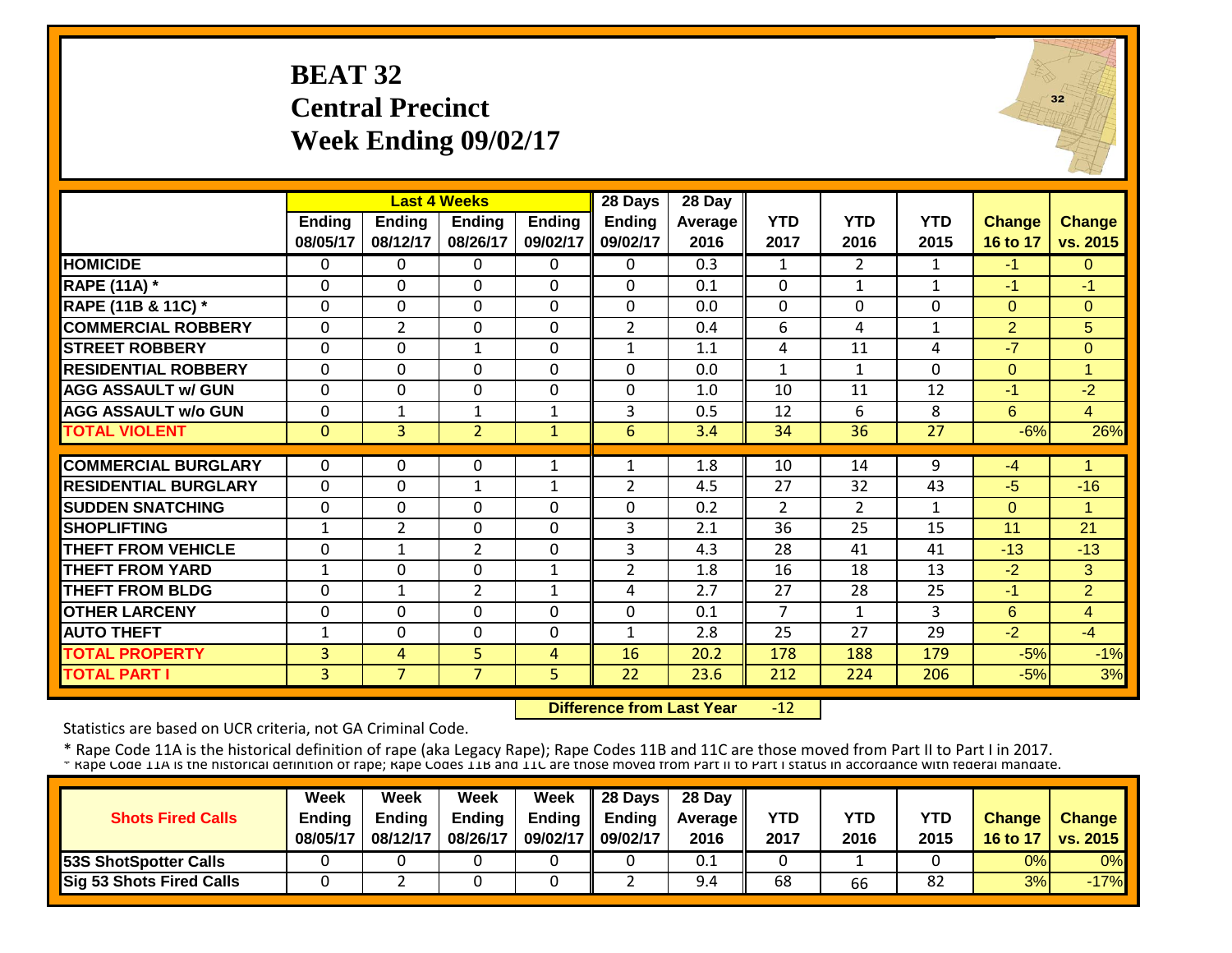# **BEAT 33 Central Precinct Week Ending 09/02/17**



|                             |                    |                           | <b>Last 4 Weeks</b>       |                           | 28 Days                   | 28 Day          |                    |                    |                    |                           |                           |
|-----------------------------|--------------------|---------------------------|---------------------------|---------------------------|---------------------------|-----------------|--------------------|--------------------|--------------------|---------------------------|---------------------------|
|                             | Ending<br>08/05/17 | <b>Ending</b><br>08/12/17 | <b>Ending</b><br>08/26/17 | <b>Ending</b><br>09/02/17 | <b>Ending</b><br>09/02/17 | Average<br>2016 | <b>YTD</b><br>2017 | <b>YTD</b><br>2016 | <b>YTD</b><br>2015 | <b>Change</b><br>16 to 17 | <b>Change</b><br>vs. 2015 |
| <b>HOMICIDE</b>             | $\Omega$           | 0                         | $\Omega$                  | $\Omega$                  | 0                         | 0.8             | $\Omega$           | 9                  | 3                  | $-9$                      | $-3$                      |
| <b>RAPE (11A) *</b>         | $\mathbf{0}$       | $\Omega$                  | $\Omega$                  | $\Omega$                  | 0                         | 0.4             | $\Omega$           | 3                  | $\overline{2}$     | $-3$                      | $-2$                      |
| RAPE (11B & 11C) *          | $\mathbf{1}$       | 0                         | $\Omega$                  | $\mathbf 0$               | $\mathbf{1}$              | 0.2             | 3                  | $\Omega$           | $\mathbf{0}$       | 3                         | 3                         |
| <b>COMMERCIAL ROBBERY</b>   | $\mathbf{0}$       | 0                         | $\Omega$                  | $\Omega$                  | 0                         | 0.2             | $\overline{2}$     | $\overline{3}$     | $\mathbf 0$        | $-1$                      | $\overline{2}$            |
| <b>STREET ROBBERY</b>       | $\mathbf{1}$       | 0                         | $\mathbf{1}$              | $\Omega$                  | $\overline{2}$            | 2.1             | 15                 | 13                 | 17                 | $\overline{2}$            | $-2$                      |
| <b>RESIDENTIAL ROBBERY</b>  | $\Omega$           | $\Omega$                  | $\Omega$                  | $\mathbf 0$               | $\Omega$                  | 0.1             | $\Omega$           | 1                  | $\mathbf{1}$       | $-1$                      | $-1$                      |
| <b>AGG ASSAULT w/ GUN</b>   | $\mathbf 0$        | 1                         | 1                         | $\mathbf{1}$              | 3                         | 0.4             | 11                 | 3                  | 9                  | 8                         | $\overline{2}$            |
| <b>AGG ASSAULT w/o GUN</b>  | $\mathbf{0}$       | 0                         | $\Omega$                  | $\Omega$                  | 0                         | 0.8             | 8                  | 9                  | $\overline{7}$     | $-1$                      | $\mathbf{1}$              |
| <b>TOTAL VIOLENT</b>        | $\overline{2}$     | $\mathbf{1}$              | $\overline{2}$            | $\mathbf{1}$              | 6                         | 5.0             | 39                 | 41                 | 39                 | $-5%$                     | 0%                        |
|                             |                    |                           |                           |                           |                           |                 |                    |                    |                    |                           |                           |
| <b>COMMERCIAL BURGLARY</b>  | $\Omega$           | 1                         | $\Omega$                  | $\overline{2}$            | 3                         | 2.4             | 7                  | 21                 | 19                 | $-14$                     | $-12$                     |
| <b>RESIDENTIAL BURGLARY</b> | $\mathbf{1}$       | 1                         | $\Omega$                  | $\Omega$                  | $\overline{2}$            | 3.8             | 9                  | 21                 | 38                 | $-12$                     | $-29$                     |
| <b>SUDDEN SNATCHING</b>     | $\mathbf{0}$       | 0                         | $\Omega$                  | $\Omega$                  | 0                         | 0.5             | 3                  | 6                  | 2                  | $-3$                      | $\mathbf{1}$              |
| <b>SHOPLIFTING</b>          | $\overline{2}$     | 0                         | $\Omega$                  | $\mathbf 1$               | 3                         | 2.1             | 27                 | 16                 | 11                 | 11                        | 16                        |
| <b>THEFT FROM VEHICLE</b>   | 4                  | 1                         | 1                         | 1                         | $\overline{7}$            | 8.1             | 65                 | 58                 | 82                 | $\overline{7}$            | $-17$                     |
| <b>THEFT FROM YARD</b>      | 3                  | 1                         | 1                         | $\overline{2}$            | 7                         | 6.0             | 54                 | 59                 | 33                 | $-5$                      | 21                        |
| <b>THEFT FROM BLDG</b>      | 1                  | 3                         | 1                         | 3                         | 8                         | 4.8             | 28                 | 43                 | 31                 | $-15$                     | $-3$                      |
| <b>OTHER LARCENY</b>        | $\mathbf{0}$       | 0                         | $\Omega$                  | $\Omega$                  | 0                         | 0.5             | 4                  | 5.                 | 6                  | $-1$                      | $-2$                      |
| <b>AUTO THEFT</b>           | $\mathbf{1}$       | 0                         | 1                         | $\Omega$                  | $\overline{2}$            | 3.4             | 31                 | 33                 | 44                 | $-2$                      | $-13$                     |
| <b>TOTAL PROPERTY</b>       | 12                 | $\overline{7}$            | 4                         | 9                         | 32                        | 31.7            | 228                | 262                | 266                | $-13%$                    | $-14%$                    |
| <b>TOTAL PART I</b>         | 14                 | 8                         | 6                         | 10                        | 38                        | 36.6            | 267                | 303                | 305                | $-12%$                    | $-12%$                    |

 **Difference from Last Year** $-36$ 

Statistics are based on UCR criteria, not GA Criminal Code.

|                                 | Week          | Week          | Week          | Week       | 28 Days       | 28 Day            |      |      |      |               |                     |
|---------------------------------|---------------|---------------|---------------|------------|---------------|-------------------|------|------|------|---------------|---------------------|
| <b>Shots Fired Calls</b>        | <b>Ending</b> | <b>Endina</b> | <b>Ending</b> | Ending     | <b>Ending</b> | <b>Average</b> II | YTD  | YTD  | YTD  | <b>Change</b> | <b>Change</b>       |
|                                 | 08/05/17      | 08/12/17      | 08/26/17      | $09/02/17$ | 09/02/17      | 2016              | 2017 | 2016 | 2015 |               | 16 to 17   vs. 2015 |
| <b>53S ShotSpotter Calls</b>    |               | 10            |               | 4          | 15            |                   | 52   | 48   | 46   | 0%            | 0%                  |
| <b>Sig 53 Shots Fired Calls</b> |               |               |               |            |               | 12.8              | 98   | 120  | 94   | $-18%$        | 4%                  |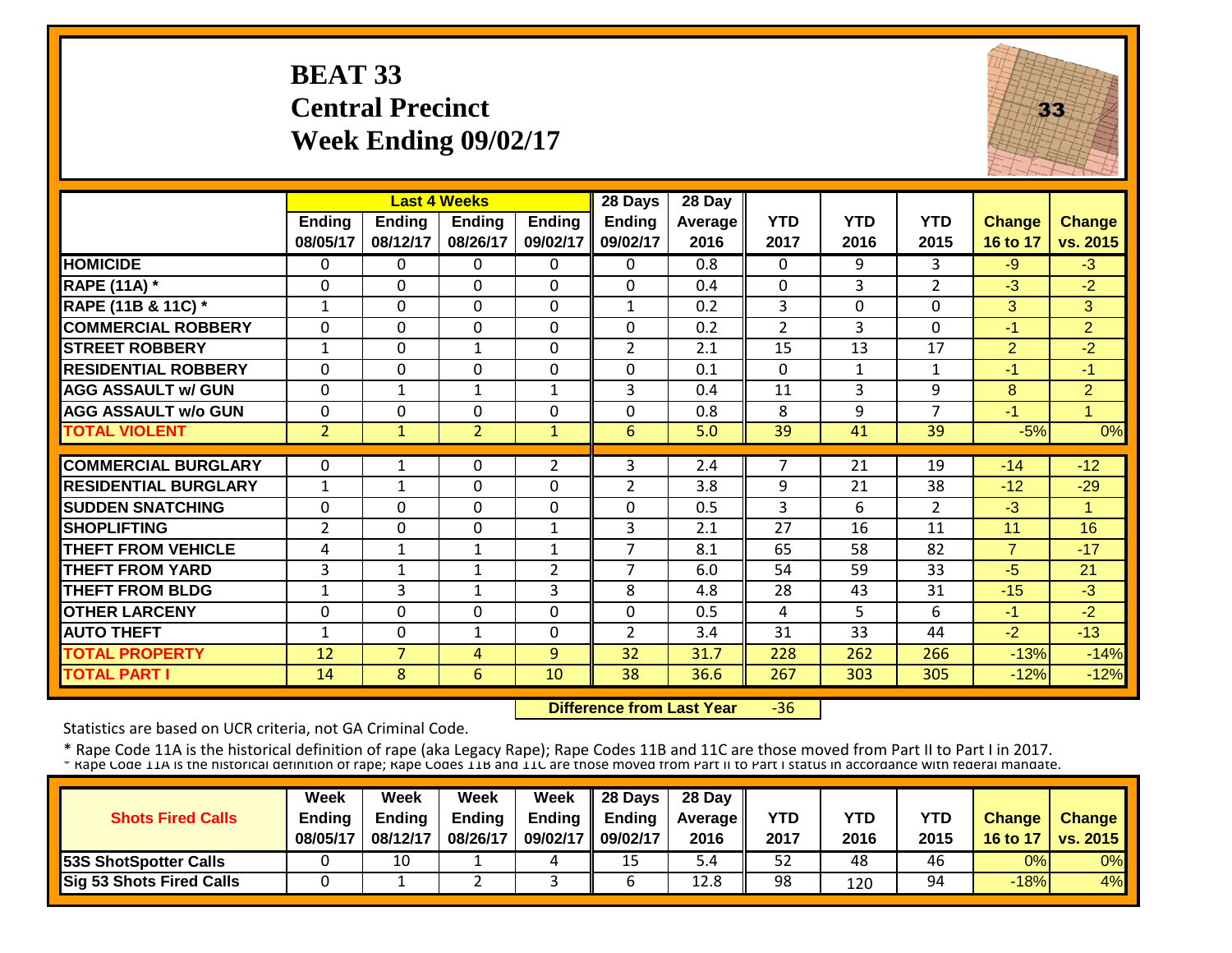# **BEAT 34 Central Precinct Week Ending 09/02/17**



|                             |                    |                           | <b>Last 4 Weeks</b>       |                           | 28 Days                   | 28 Day             |                    |                    |                    |                           |                           |
|-----------------------------|--------------------|---------------------------|---------------------------|---------------------------|---------------------------|--------------------|--------------------|--------------------|--------------------|---------------------------|---------------------------|
|                             | Ending<br>08/05/17 | <b>Ending</b><br>08/12/17 | <b>Ending</b><br>08/26/17 | <b>Ending</b><br>09/02/17 | <b>Ending</b><br>09/02/17 | Average   <br>2016 | <b>YTD</b><br>2017 | <b>YTD</b><br>2016 | <b>YTD</b><br>2015 | <b>Change</b><br>16 to 17 | <b>Change</b><br>vs. 2015 |
| <b>HOMICIDE</b>             | $\mathbf{0}$       | 0                         | 0                         | $\Omega$                  | 0                         | 0.0                | $\mathbf{1}$       | $\Omega$           | 0                  | 1                         | 1                         |
| <b>RAPE (11A)</b> *         | $\mathbf 0$        | $\Omega$                  | $\mathbf 0$               | $\Omega$                  | 0                         | 0.1                | 4                  | $\overline{2}$     | $\mathbf{1}$       | $\overline{2}$            | 3                         |
| RAPE (11B & 11C) *          | $\mathbf 0$        | $\Omega$                  | $\Omega$                  | $\Omega$                  | $\Omega$                  | 0.2                | $\overline{2}$     | $\mathbf{1}$       | 3                  | 1                         | $-1$                      |
| <b>COMMERCIAL ROBBERY</b>   | $\Omega$           | $\Omega$                  | $\Omega$                  | $\Omega$                  | $\Omega$                  | 0.2                | 6                  | 3                  | 4                  | 3                         | $\overline{2}$            |
| <b>STREET ROBBERY</b>       | $\Omega$           | $\Omega$                  | $\Omega$                  | $\Omega$                  | $\Omega$                  | 0.8                | 3                  | 4                  | 6                  | $-1$                      | $-3$                      |
| <b>RESIDENTIAL ROBBERY</b>  | $\Omega$           | $\Omega$                  | $\Omega$                  | $\Omega$                  | $\Omega$                  | 0.2                | $\mathbf 0$        | $\Omega$           | $\mathbf{1}$       | $\Omega$                  | $-1$                      |
| <b>AGG ASSAULT w/ GUN</b>   | $\Omega$           | $\Omega$                  | $\Omega$                  | $\overline{2}$            | $\overline{2}$            | 0.5                | 9                  | $\overline{2}$     | 5                  | $\overline{7}$            | $\overline{4}$            |
| <b>AGG ASSAULT w/o GUN</b>  | $\Omega$           | $\Omega$                  | $\mathbf{1}$              | $\Omega$                  | $\mathbf{1}$              | 0.5                | 7                  | 5                  | 3                  | 2                         | $\overline{4}$            |
| <b>TOTAL VIOLENT</b>        | $\mathbf{0}$       | $\Omega$                  | $\mathbf{1}$              | $\overline{2}$            | $\overline{3}$            | 2.4                | 32                 | 17                 | 23                 | 88%                       | 39%                       |
| <b>COMMERCIAL BURGLARY</b>  | 0                  | 0                         | 0                         | 0                         | 0                         | 1.4                | $\Omega$           | 7                  | 7                  | -7                        | $-7$                      |
| <b>RESIDENTIAL BURGLARY</b> | 0                  | 4                         | 0                         | $\Omega$                  | 4                         | 4.4                | 10                 | 33                 | 27                 | $-23$                     | $-17$                     |
| <b>SUDDEN SNATCHING</b>     | 0                  | $\Omega$                  | $\Omega$                  | $\Omega$                  | $\Omega$                  | 0.1                | $\overline{2}$     | 1                  | $\mathbf{1}$       |                           |                           |
| <b>SHOPLIFTING</b>          | 4                  | $\Omega$                  | $\overline{2}$            | $\mathbf{1}$              | 7                         | 4.4                | 53                 | 35                 | 18                 | 18                        | 35                        |
| <b>THEFT FROM VEHICLE</b>   | 1                  | $\Omega$                  | 3                         | 1                         | 5                         | 7.0                | 62                 | 54                 | 85                 | 8                         | $-23$                     |
| <b>THEFT FROM YARD</b>      | 1                  | $\Omega$                  | 1                         | $\Omega$                  | $\overline{2}$            | 2.6                | 29                 | 19                 | 30                 | 10                        | $-1$                      |
| <b>THEFT FROM BLDG</b>      | $\Omega$           | $\Omega$                  | 1                         | 1                         | $\overline{2}$            | 5.3                | 28                 | 50                 | 23                 | $-22$                     | 5                         |
| <b>OTHER LARCENY</b>        | $\Omega$           | $\Omega$                  | $\Omega$                  | $\Omega$                  | $\Omega$                  | 0.3                | 5.                 | 1                  | 4                  | $\overline{4}$            | -1                        |
| <b>AUTO THEFT</b>           | 1                  | 1                         | 1                         | 0                         | 3                         | 3.4                | 24                 | 28                 | 28                 | $-4$                      | $-4$                      |
| <b>TOTAL PROPERTY</b>       | $\overline{7}$     | 5                         | 8                         | 3                         | 23                        | 28.8               | 213                | 228                | 223                | $-7%$                     | $-4%$                     |
| <b>TOTAL PART I</b>         | $\overline{7}$     | 5.                        | 9                         | 5                         | 26                        | 31.1               | 245                | 245                | 246                | 0%                        | 0%                        |

 **Difference from Last Year** $\overline{0}$ 

Statistics are based on UCR criteria, not GA Criminal Code.

|                              | Week          | Week          | Week          | Week              | $\parallel$ 28 Days       | 28 Day            |            |      |      |               |                 |
|------------------------------|---------------|---------------|---------------|-------------------|---------------------------|-------------------|------------|------|------|---------------|-----------------|
| <b>Shots Fired Calls</b>     | <b>Endina</b> | <b>Ending</b> | <b>Ending</b> |                   | Ending $\parallel$ Ending | <b>Average</b> II | <b>YTD</b> | YTD  | YTD  | <b>Change</b> | <b>Change</b>   |
|                              | 08/05/17      | 08/12/17      | 08/26/17      | 09/02/17 09/02/17 |                           | 2016              | 2017       | 2016 | 2015 | 16 to 17      | <b>vs. 2015</b> |
| <b>53S ShotSpotter Calls</b> |               |               |               |                   |                           | 0.2               |            |      |      | 0%            | 0%              |
| Sig 53 Shots Fired Calls     |               |               |               |                   |                           | $^{\prime}$ .4    | 67         | 65   | 78   | 3%            | $-14%$          |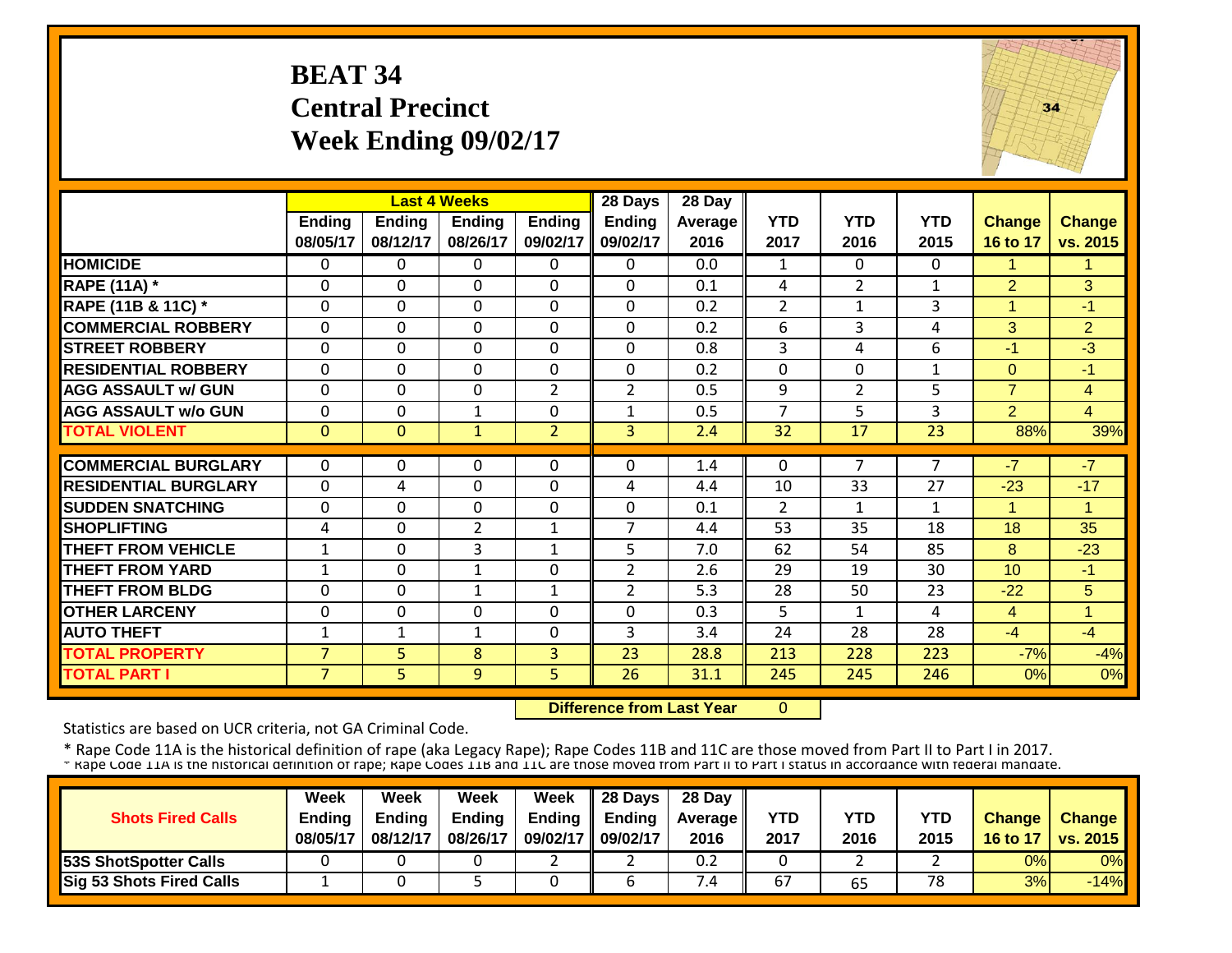# **BEAT 35 Central Precinct Week Ending 09/02/17**



|                             |                |                | <b>Last 4 Weeks</b> |                | 28 Days        | 28 Day  |                |                |                |                      |                |
|-----------------------------|----------------|----------------|---------------------|----------------|----------------|---------|----------------|----------------|----------------|----------------------|----------------|
|                             | <b>Ending</b>  | <b>Ending</b>  | <b>Ending</b>       | <b>Ending</b>  | <b>Ending</b>  | Average | <b>YTD</b>     | <b>YTD</b>     | <b>YTD</b>     | <b>Change</b>        | <b>Change</b>  |
|                             | 08/05/17       | 08/12/17       | 08/26/17            | 09/02/17       | 09/02/17       | 2016    | 2017           | 2016           | 2015           | 16 to 17             | vs. 2015       |
| <b>HOMICIDE</b>             | $\Omega$       | 0              | $\Omega$            | $\Omega$       | 0              | 0.5     | 4              | 5.             | 4              | $-1$                 | $\Omega$       |
| <b>RAPE (11A)</b> *         | 1              | $\mathbf{1}$   | $\mathbf{0}$        | $\Omega$       | $\overline{2}$ | 0.2     | 3              | $\overline{2}$ | $\mathbf{0}$   | $\mathbf{1}$         | 3              |
| RAPE (11B & 11C) *          | $\mathbf 0$    | 0              | $\mathbf{0}$        | $\mathbf 0$    | $\mathbf 0$    | 0.2     | $\overline{2}$ | $\overline{2}$ | $\mathbf{1}$   | $\mathbf{0}$         | 1              |
| <b>COMMERCIAL ROBBERY</b>   | $\mathbf 0$    | 0              | $\mathbf{0}$        | $\mathbf 0$    | $\mathbf 0$    | 0.1     | $\mathbf{1}$   | $\Omega$       | $\Omega$       | $\overline{1}$       | $\overline{1}$ |
| <b>STREET ROBBERY</b>       | $\mathbf{1}$   | 1              | $\mathbf{0}$        | 0              | $\overline{2}$ | 1.5     | $\overline{7}$ | 15             | 10             | $-8$                 | $-3$           |
| <b>RESIDENTIAL ROBBERY</b>  | $\mathbf{0}$   | $\Omega$       | $\Omega$            | $\Omega$       | $\mathbf 0$    | 0.4     | 3              | 3              | $\overline{2}$ | $\Omega$             | $\overline{1}$ |
| <b>AGG ASSAULT w/ GUN</b>   | $\mathbf 0$    | 0              | $\mathbf 0$         | $\Omega$       | 0              | 1.2     | 21             | $\overline{7}$ | 19             | 14                   | $\overline{2}$ |
| <b>AGG ASSAULT w/o GUN</b>  | $\mathbf{0}$   | $\mathbf{1}$   | $\Omega$            | $\Omega$       | $\mathbf{1}$   | 1.2     | 15             | 8              | 8              | $\overline{7}$       | $\overline{7}$ |
| <b>TOTAL VIOLENT</b>        | $\overline{2}$ | $\overline{3}$ | $\Omega$            | $\mathbf{0}$   | 5              | 5.3     | 56             | 42             | 44             | 33%                  | 27%            |
|                             |                |                |                     |                |                |         |                |                |                |                      |                |
| <b>COMMERCIAL BURGLARY</b>  | $\Omega$       | 0              | $\Omega$            | $\Omega$       | $\Omega$       | 1.0     | $\Omega$       | 8              | 4              | $-8$                 | $-4$           |
| <b>RESIDENTIAL BURGLARY</b> | $\mathbf{1}$   | 0              | $\Omega$            | $\Omega$       | 1              | 8.0     | 29             | 53             | 84             | $-24$                | $-55$          |
| <b>SUDDEN SNATCHING</b>     | $\mathbf{0}$   | 0              | $\mathbf 0$         | $\mathbf 0$    | 0              | 0.2     | 2              | $\overline{2}$ | 0              | $\Omega$             | $\overline{2}$ |
| <b>SHOPLIFTING</b>          | $\mathbf 0$    | 0              | $\Omega$            | $\Omega$       | 0              | 0.3     | 3              | 3              | 5              | $\Omega$             | $-2$           |
| <b>THEFT FROM VEHICLE</b>   | $\mathbf{0}$   | 4              | 1                   | $\overline{2}$ | $\overline{7}$ | 5.0     | 54             | 47             | 44             | $\overline{7}$       | 10             |
| <b>THEFT FROM YARD</b>      | $\mathbf{1}$   | 1              | 0                   | $\mathbf{1}$   | 3              | 2.1     | 25             | 17             | 20             | 8                    | 5              |
| <b>THEFT FROM BLDG</b>      | $\mathbf{1}$   | $\mathbf{1}$   | 1                   | 0              | 3              | 4.9     | 24             | 41             | 34             | $-17$                | $-10$          |
| <b>OTHER LARCENY</b>        | 0              | 0              | $\Omega$            | 0              | 0              | 0.3     | 4              | 3              | $\overline{2}$ | $\blacktriangleleft$ | $\overline{2}$ |
| <b>AUTO THEFT</b>           | $\mathbf{1}$   | $\overline{2}$ | 1                   | 1              | 5              | 3.9     | 25             | 37             | 37             | $-12$                | $-12$          |
| <b>TOTAL PROPERTY</b>       | 4              | 8              | 3                   | 4              | 19             | 25.6    | 166            | 211            | 230            | $-21%$               | $-28%$         |
| <b>TOTAL PART I</b>         | 6              | 11             | $\overline{3}$      | 4              | 24             | 30.9    | 222            | 253            | 274            | $-12%$               | $-19%$         |

 **Difference from Last Year**‐31

Statistics are based on UCR criteria, not GA Criminal Code.

|                                 | Week          | Week          | Week          | Week              | $\parallel$ 28 Days       | 28 Day            |            |      |      |               |                 |
|---------------------------------|---------------|---------------|---------------|-------------------|---------------------------|-------------------|------------|------|------|---------------|-----------------|
| <b>Shots Fired Calls</b>        | <b>Endina</b> | <b>Ending</b> | <b>Ending</b> |                   | Ending $\parallel$ Ending | <b>Average</b> II | <b>YTD</b> | YTD  | YTD  | <b>Change</b> | <b>Change</b>   |
|                                 | 08/05/17      | 08/12/17      | 08/26/17      | 09/02/17 09/02/17 |                           | 2016              | 2017       | 2016 | 2015 | 16 to 17      | <b>vs. 2015</b> |
| <b>53S ShotSpotter Calls</b>    |               |               |               |                   |                           | 23.4              | 168        | 211  | 156  | 0%            | 0%              |
| <b>Sig 53 Shots Fired Calls</b> |               |               |               | <u>.</u>          |                           | 18.2              | 151        | 182  | 152  | $-17%$        | $-1%$           |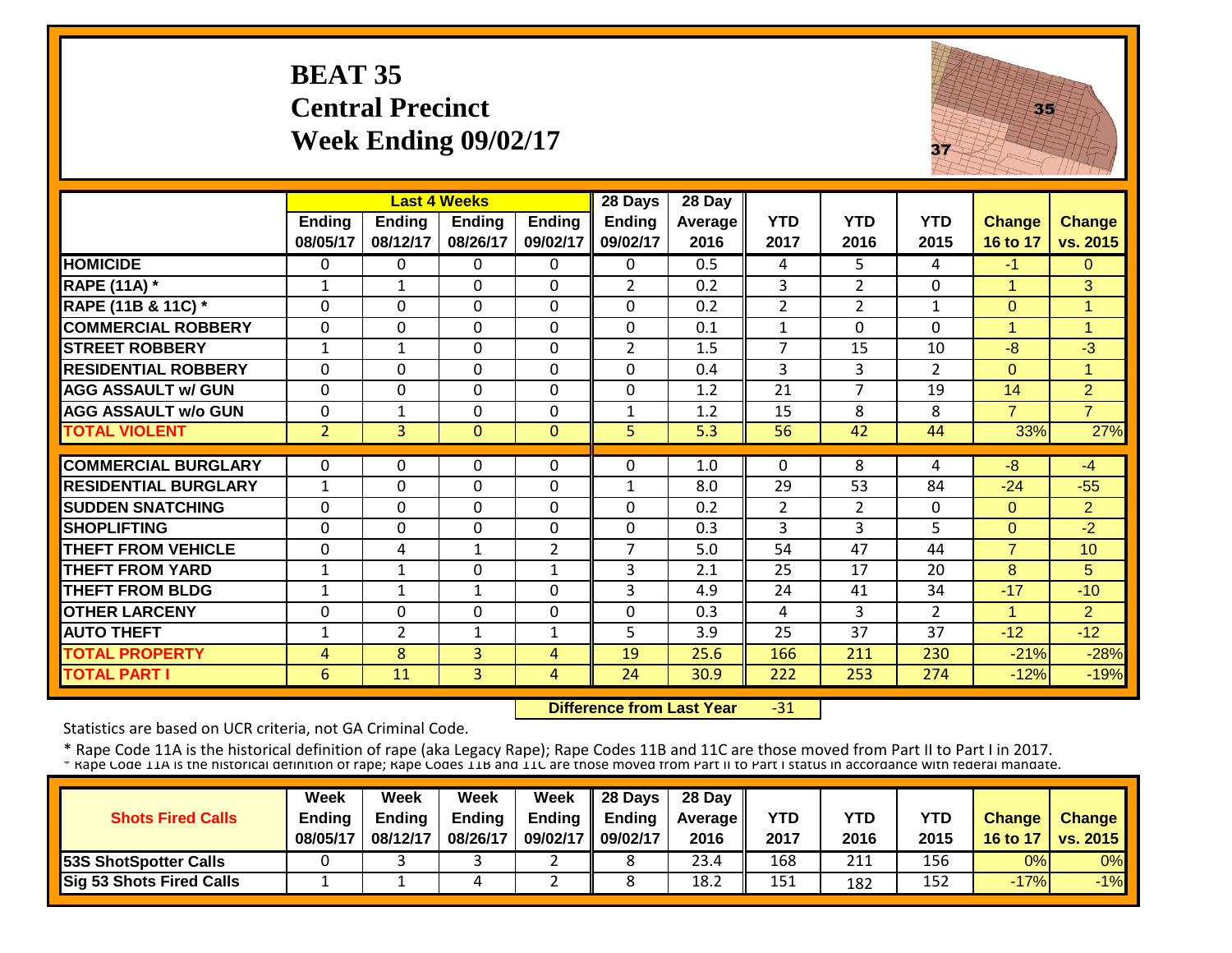### **BEAT 37 Central Precinct Week Ending 09/02/17**



|                             |                |                | <b>Last 4 Weeks</b> |                | 28 Days        | 28 Day  |                |                |                |              |                |
|-----------------------------|----------------|----------------|---------------------|----------------|----------------|---------|----------------|----------------|----------------|--------------|----------------|
|                             | Ending         | Ending         | <b>Ending</b>       | <b>Ending</b>  | <b>Ending</b>  | Average | <b>YTD</b>     | <b>YTD</b>     | <b>YTD</b>     | Change       | <b>Change</b>  |
|                             | 08/05/17       | 08/12/17       | 08/26/17            | 09/02/17       | 09/02/17       | 2016    | 2017           | 2016           | 2015           | 16 to 17     | vs. 2015       |
| <b>HOMICIDE</b>             | $\Omega$       | 0              | $\Omega$            | $\Omega$       | 0              | 0.1     | 0              | $\Omega$       | $\mathbf{1}$   | $\mathbf{0}$ | $-1$           |
| <b>RAPE (11A) *</b>         | $\mathbf{1}$   | $\Omega$       | $\Omega$            | $\Omega$       | $\mathbf{1}$   | 0.1     | $\overline{2}$ | $\mathbf{1}$   | $\Omega$       | $\mathbf{1}$ | 2              |
| RAPE (11B & 11C) *          | $\Omega$       | 0              | $\Omega$            | $\Omega$       | $\Omega$       | 0.2     | $\Omega$       | $\Omega$       | 0              | $\Omega$     | $\Omega$       |
| <b>COMMERCIAL ROBBERY</b>   | $\Omega$       | $\Omega$       | $\Omega$            | $\mathbf 0$    | $\mathbf 0$    | 0.1     | $\mathbf{1}$   | $\mathbf{1}$   | $\overline{2}$ | $\Omega$     | $-1$           |
| <b>STREET ROBBERY</b>       | $\Omega$       | $\Omega$       | $\Omega$            | $\mathbf 0$    | $\mathbf 0$    | 1.5     | 5              | 9              | 8              | $-4$         | $-3$           |
| <b>RESIDENTIAL ROBBERY</b>  | $\Omega$       | $\mathbf 0$    | $\mathbf 0$         | $\mathbf 0$    | $\mathbf 0$    | 0.0     | $\mathbf 0$    | $\Omega$       | $\Omega$       | $\Omega$     | $\Omega$       |
| <b>AGG ASSAULT w/ GUN</b>   | $\mathbf{1}$   | 0              | $\Omega$            | $\mathbf 0$    | 1              | 0.5     | 6              | 6              | $\overline{2}$ | $\mathbf{0}$ | $\overline{4}$ |
| <b>AGG ASSAULT w/o GUN</b>  | $\Omega$       | 0              | $\mathbf{1}$        | $\Omega$       | $\mathbf{1}$   | 0.2     | $\overline{2}$ | $\overline{2}$ | 6              | $\Omega$     | $-4$           |
| <b>TOTAL VIOLENT</b>        | $\overline{2}$ | $\overline{0}$ | $\mathbf{1}$        | $\mathbf{0}$   | 3              | 2.6     | 16             | 19             | 19             | $-16%$       | $-16%$         |
|                             |                |                |                     |                |                |         |                |                |                |              |                |
| <b>COMMERCIAL BURGLARY</b>  | $\Omega$       | 0              | $\Omega$            | $\Omega$       | $\Omega$       | 1.3     | 5              | 11             | 4              | $-6$         | 1              |
| <b>RESIDENTIAL BURGLARY</b> | $\overline{2}$ | 0              | $\Omega$            | 1              | 3              | 3.1     | 10             | 26             | 39             | $-16$        | $-29$          |
| <b>SUDDEN SNATCHING</b>     | $\mathbf{0}$   | 0              | $\Omega$            | $\Omega$       | $\mathbf 0$    | 0.2     | 3              | $\overline{2}$ | 3              | 1            | $\Omega$       |
| <b>SHOPLIFTING</b>          | $\Omega$       | 0              | $\Omega$            | $\Omega$       | $\Omega$       | 3.3     | 32             | 21             | 11             | 11           | 21             |
| <b>THEFT FROM VEHICLE</b>   | $\mathbf{1}$   | $\mathbf{1}$   | $\Omega$            | $\mathbf{1}$   | 3              | 7.3     | 65             | 62             | 123            | 3            | $-58$          |
| <b>THEFT FROM YARD</b>      | $\mathbf 0$    | $\mathbf{1}$   | $\Omega$            | 0              | 1              | 3.1     | 12             | 27             | 21             | $-15$        | $-9$           |
| <b>THEFT FROM BLDG</b>      | 1              | 0              | 1                   | $\Omega$       | $\overline{2}$ | 2.4     | 12             | 22             | 26             | $-10$        | $-14$          |
| <b>OTHER LARCENY</b>        | $\Omega$       | 0              | $\Omega$            | $\Omega$       | $\mathbf 0$    | 0.2     | 6              | $\Omega$       | 8              | 6            | $-2$           |
| <b>AUTO THEFT</b>           | $\Omega$       | 0              | $\overline{2}$      | 0              | $\overline{2}$ | 1.4     | 20             | 15             | 34             | 5            | $-14$          |
| <b>TOTAL PROPERTY</b>       | 4              | $\overline{2}$ | 3                   | $\overline{2}$ | 11             | 22.2    | 165            | 186            | 269            | $-11%$       | $-39%$         |
| <b>TOTAL PART I</b>         | 6              | $\overline{2}$ | $\overline{4}$      | $\overline{2}$ | 14             | 24.8    | 181            | 205            | 288            | $-12%$       | $-37%$         |

 **Difference from Last Year** $-24$ 

Statistics are based on UCR criteria, not GA Criminal Code.

|                                 | Week          | Week          | Week          | <b>Week</b>          | $\parallel$ 28 Days       | 28 Day            |            |      |      |               |                 |
|---------------------------------|---------------|---------------|---------------|----------------------|---------------------------|-------------------|------------|------|------|---------------|-----------------|
| <b>Shots Fired Calls</b>        | <b>Ending</b> | <b>Ending</b> | <b>Ending</b> |                      | Ending $\parallel$ Ending | <b>Average</b> II | <b>YTD</b> | YTD  | YTD  | <b>Change</b> | <b>Change</b>   |
|                                 | 08/05/17      | 08/12/17      | 08/26/17      | 09/02/17    09/02/17 |                           | 2016              | 2017       | 2016 | 2015 | 16 to 17      | <b>vs. 2015</b> |
| <b>53S ShotSpotter Calls</b>    |               |               |               |                      |                           | ں ر               | 40         | 37   | つつ   | 0%            | 0%              |
| <b>Sig 53 Shots Fired Calls</b> |               |               |               | <u>.</u>             |                           | 12.7              | 84         | 103  | 94   | $-18%$        | $-11%$          |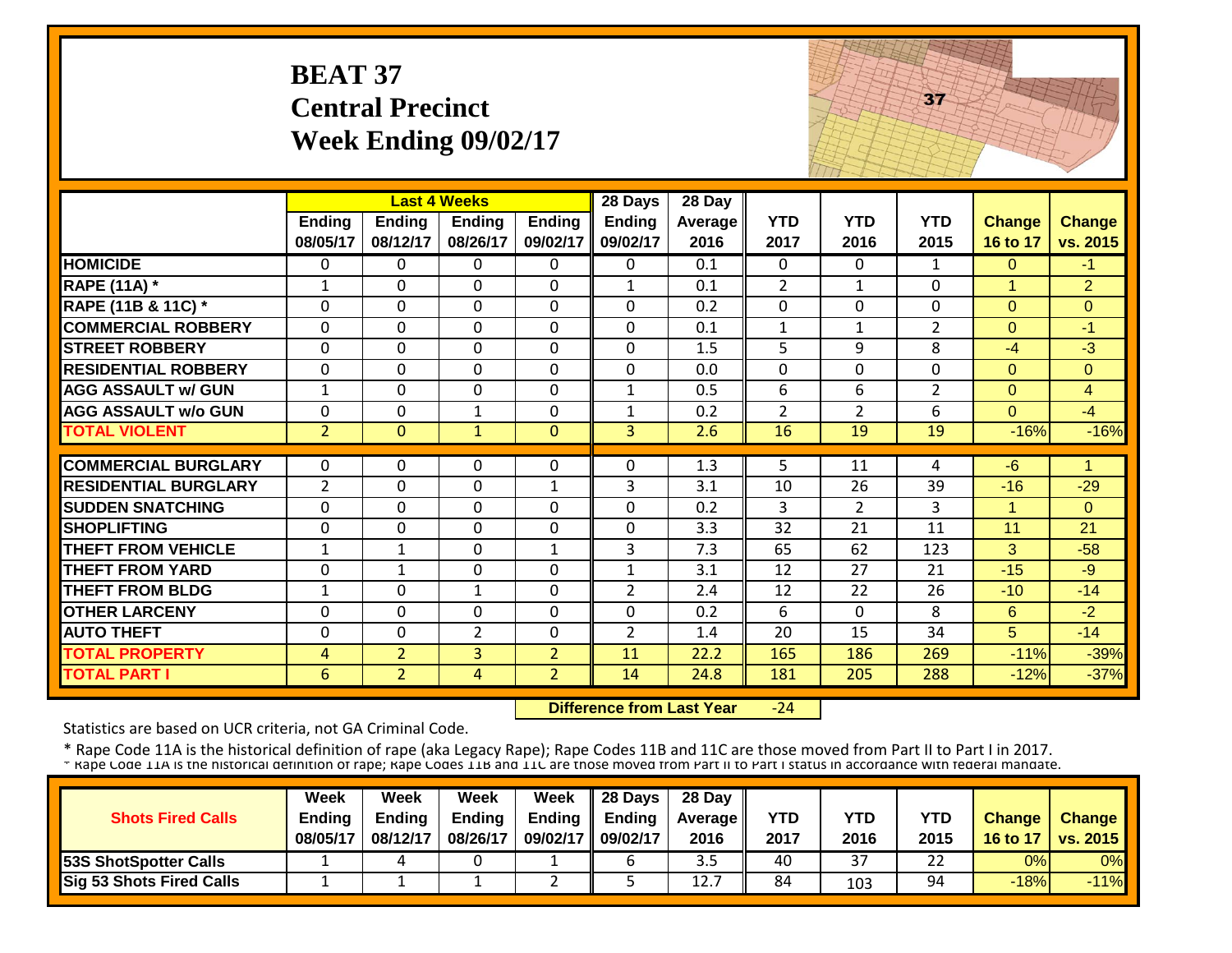

#### **COMPSTATSOUTHSIDE PRECINCT** CAPT. JOY GELLATLY **Week Ending 09/02/17**

**PRECINCT COMMANDER:**



|                             | Week<br><b>Ending</b><br>09/02/17 | Week<br><b>Ending</b><br>08/26/17 | <b>Weekly</b><br>Avg<br>2016 | 28-Day<br><b>Ending</b><br>09/02/17 | 28-Day<br><b>Ending</b><br>7/29/17 | Avg<br>28-Day<br>2016 | <b>YTD</b><br>2017 | <b>YTD</b><br>2016 | <b>YTD</b><br>2015 | <b>Change</b><br>16 to 17 | Change<br>vs. 2015 |
|-----------------------------|-----------------------------------|-----------------------------------|------------------------------|-------------------------------------|------------------------------------|-----------------------|--------------------|--------------------|--------------------|---------------------------|--------------------|
| <b>HOMICIDE</b>             | $\bf{0}$                          | $\mathbf{0}$                      | 0                            | 0                                   | $\mathbf{0}$                       | 0                     | $\mathbf{2}$       | 5.                 | 4                  | $-3$                      | $-2$               |
| <b>RAPE (11A)</b> *         |                                   | $\Omega$                          | $\Omega$                     | $\mathbf{2}$                        | 2                                  | 1                     | 6                  | 9                  | 3                  | $-3$                      | 3                  |
| RAPE (11B & 11C) *          | $\bf{0}$                          | $\Omega$                          | $\Omega$                     | $\bf{0}$                            | $\Omega$                           |                       | 3                  | $\overline{7}$     |                    | $-4$                      | $\overline{2}$     |
| <b>COMMERCIAL ROBBERY</b>   | $\bf{0}$                          | $\Omega$                          |                              | $\mathbf{2}$                        | 2                                  | $\overline{2}$        | 18                 | 19                 | $\overline{ }$     | -1                        | 11                 |
| <b>STREET ROBBERY</b>       |                                   |                                   |                              | 3                                   | $\overline{2}$                     | $\overline{2}$        | 18                 | 20                 | 27                 | $-2$                      | $-9$               |
| <b>RESIDENTIAL ROBBERY</b>  | $\bf{0}$                          | 0                                 | $\Omega$                     | 0                                   | 0                                  | 0                     |                    | 4                  | 8                  | $-3$                      | $-7$               |
| <b>AGG ASSAULT w/ GUN</b>   | 1                                 | $\Omega$                          | $\Omega$                     | 1                                   | 3                                  | $\overline{2}$        | 24                 | 15                 | 17                 | 9                         | $\overline{7}$     |
| <b>AGG ASSAULT w/o GUN</b>  | $\bf{0}$                          | 0                                 |                              | 1                                   |                                    | $\overline{2}$        | 18                 | 26                 | 16                 | -8                        | $\overline{2}$     |
| <b>TOTAL VIOLENT</b>        | 3                                 |                                   | 3                            | 9                                   | 10                                 | 12                    | 90                 | 105                | 83                 | $-14%$                    | 8%                 |
| <b>COMMERCIAL BURGLARY</b>  |                                   | 3                                 |                              | 8                                   | 3                                  | 5                     | 37                 | 30                 | 28                 |                           | 9                  |
| <b>RESIDENTIAL BURGLARY</b> | 8                                 | $\overline{2}$                    | 4                            | 19                                  | 9                                  | 15                    | 112                | 125                | 191                | $-13$                     | $-79$              |
| <b>SUDDEN SNATCHING</b>     | $\bf{0}$                          | $\Omega$                          | $\Omega$                     | 0                                   | $\Omega$                           | 4                     | 3                  | $\overline{7}$     | 10                 | $-4$                      | $-7$               |
| <b>SHOPLIFTING</b>          | 5.                                | 10                                | 12                           | 39                                  | 61                                 | 49                    | 458                | 422                | 470                | 36                        | $-12$              |
| <b>THEFT FROM VEHICLE</b>   | $\mathbf{2}$                      | 9                                 | 5                            | 21                                  | 23                                 | 20                    | 279                | 165                | 275                | 114                       | $\overline{4}$     |
| THEFT FROM YARD             | 3                                 | $\Omega$                          | 2                            | 6                                   | 16                                 | 9                     | 59                 | 78                 | 72                 | $-19$                     | $-13$              |
| <b>THEFT FROM BLDG</b>      | 6                                 | 3                                 | 3                            | 13                                  | 17                                 | 13                    | 142                | 103                | 154                | 39                        | $-12$              |
| <b>OTHER LARCENY</b>        | $\overline{2}$                    |                                   | $\Omega$                     | 3                                   | 2                                  | 2                     | 23                 | 12                 | 14                 | 11                        | 9                  |
| <b>AUTO THEFT</b>           | $\mathbf{2}$                      | 5                                 | 2                            | 14                                  | 12                                 | 9                     | 106                | 68                 | 135                | 38                        | $-29$              |
| <b>TOTAL PROPERTY</b>       | 29                                | 33                                | 30                           | 123                                 | 143                                | 120                   | 1219               | 1010               | 1349               | 21%                       | $-10%$             |
| <b>TOTAL PART I</b>         | 32                                | 34                                | 33                           | 132                                 | 153                                | 132                   | 1309               | 1115               | 1432               | 17%                       | $-9%$              |

Statistics are based on UCR criteria, not GA Criminal Code. **Difference from Last Year** 194

Statistics are preliminary, based on RMS data at the time prepared, and are subject to change due to late reports, reclassifications, updated locations, etc.

| <b>Citizen Initiated Calls</b>  | Week<br><b>Ending</b><br>09/02/17 | <b>Week</b><br><b>Ending</b><br>08/26/17 | Weekly<br>Avg<br>2016 | 28-Day<br>Ending<br>09/02/17 | $28$ -Day<br><b>Ending</b><br>8/5/17 | Avg<br>$28-Day$<br>2016 | YTD<br>2017 | YTD<br>2016 | <b>YTD</b><br>2015 | <b>Change</b><br>16 to 17 | <b>Change</b><br>vs. 2015 |
|---------------------------------|-----------------------------------|------------------------------------------|-----------------------|------------------------------|--------------------------------------|-------------------------|-------------|-------------|--------------------|---------------------------|---------------------------|
| <b>Midnight Shift</b>           | 77                                | 90                                       | 91                    | 333                          | 311                                  | 364                     | 3060        | 3269        | 3300               | $-209$                    | $-240$                    |
| Day Shift                       | 230                               | 218                                      | 247                   | 912                          | 989                                  | 986                     | 8443        | 9206        | 9108               | $-763$                    | $-665$                    |
| <b>Afternoon Shift</b>          | 237                               | 200                                      | 246                   | 933                          | 849                                  | 982                     | 8296        | 8948        | 8907               | $-652$                    | $-611$                    |
| <b>TOTAL CITIZEN CFS</b>        | 544                               | 508                                      | 583                   | 2178                         | 2149                                 | 2332                    | 19799       | 21423       | 21314              | $-7.6%$                   | $-7.1%$                   |
| <b>53S ShotSpotter Calls</b>    | 10                                |                                          |                       | 10                           |                                      |                         |             |             |                    |                           | ົ                         |
| <b>Sig 53 Shots Fired Calls</b> |                                   |                                          |                       | 22                           | 23                                   | 35                      | 262         | 300         | 228                | $-38$                     | 34                        |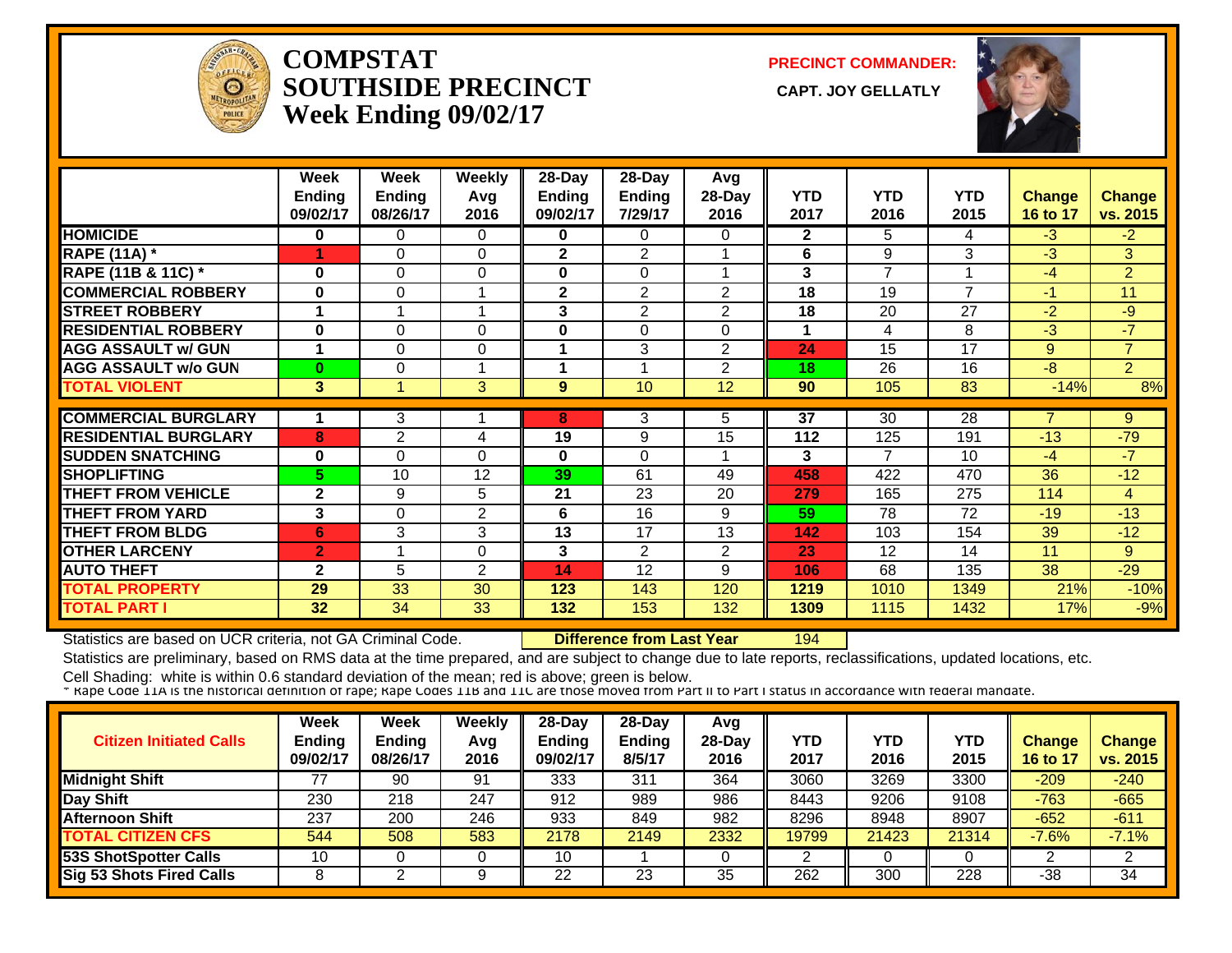### **BEAT 41 Southside Precinct Week Ending 09/02/17**



|                             |               |                | <b>Last 4 Weeks</b> |                | 28 Days        | 28 Day  |                |                |                |                |                      |
|-----------------------------|---------------|----------------|---------------------|----------------|----------------|---------|----------------|----------------|----------------|----------------|----------------------|
|                             | <b>Ending</b> | <b>Ending</b>  | <b>Ending</b>       | <b>Ending</b>  | <b>Ending</b>  | Average | <b>YTD</b>     | <b>YTD</b>     | <b>YTD</b>     | <b>Change</b>  | <b>Change</b>        |
|                             | 08/05/17      | 08/12/17       | 08/26/17            | 09/02/17       | 09/02/17       | 2016    | 2017           | 2016           | 2015           | 16 to 17       | vs. 2015             |
| <b>HOMICIDE</b>             | $\Omega$      | 0              | 0                   | 0              | 0              | 0.0     | $\Omega$       | $\mathbf{0}$   | 1              | $\Omega$       | $-1$                 |
| <b>RAPE (11A)</b> *         | $\Omega$      | 0              | $\Omega$            | $\Omega$       | $\Omega$       | 0.2     | $\mathbf{1}$   | 3              | $\Omega$       | $-2$           | 4                    |
| RAPE (11B & 11C) *          | $\mathbf{0}$  | 0              | $\mathbf 0$         | $\Omega$       | $\Omega$       | 0.0     | $\mathbf 0$    | $\Omega$       | $\mathbf{1}$   | $\Omega$       | $-1$                 |
| <b>COMMERCIAL ROBBERY</b>   | $\Omega$      | 0              | $\mathbf 0$         | $\Omega$       | $\mathbf 0$    | 0.4     | $\overline{7}$ | 5 <sup>1</sup> | $\overline{2}$ | $\overline{2}$ | 5                    |
| <b>STREET ROBBERY</b>       | $\Omega$      | 0              | $\Omega$            | 0              | $\Omega$       | 0.3     | $\overline{2}$ | 3              | 3              | $-1$           | -1                   |
| <b>RESIDENTIAL ROBBERY</b>  | $\Omega$      | 0              | $\Omega$            | $\Omega$       | $\Omega$       | 0.1     | $\Omega$       | $\Omega$       | $\overline{2}$ | $\Omega$       | $-2$                 |
| <b>AGG ASSAULT w/ GUN</b>   | $\Omega$      | 0              | 0                   | $\Omega$       | 0              | 0.3     | $\mathbf 0$    | 3              | $\Omega$       | $-3$           | $\mathbf{0}$         |
| <b>AGG ASSAULT w/o GUN</b>  | $\Omega$      | 0              | 0                   | $\Omega$       | $\Omega$       | 0.5     | $\mathbf{1}$   | 4              | $\Omega$       | $-3$           | $\blacktriangleleft$ |
| <b>TOTAL VIOLENT</b>        | $\mathbf{0}$  | $\Omega$       | $\overline{0}$      | $\Omega$       | $\Omega$       | 1.8     | 11             | 18             | 9              | $-39%$         | 22%                  |
|                             |               |                |                     |                |                |         |                |                |                |                |                      |
| <b>COMMERCIAL BURGLARY</b>  | 1             | 0              | 1                   | 0              | 2              | 1.8     | 12             | 17             | 5.             | $-5$           | $\overline{7}$       |
| <b>RESIDENTIAL BURGLARY</b> | $\Omega$      | 1              | 0                   | $\Omega$       | 1              | 1.1     | 10             | 13             | $\overline{7}$ | $-3$           | 3                    |
| <b>SUDDEN SNATCHING</b>     | $\Omega$      | $\Omega$       | $\Omega$            | $\Omega$       | $\Omega$       | 0.0     | 1              | $\Omega$       | $\mathbf{1}$   | 1              | $\Omega$             |
| <b>SHOPLIFTING</b>          | 1             | 0              | $\overline{2}$      | $\Omega$       | 3              | 2.4     | 22             | 13             | 12             | 9 <sup>°</sup> | 10                   |
| <b>THEFT FROM VEHICLE</b>   | $\Omega$      | 1              | 1                   | 1              | 3              | 4.6     | 40             | 41             | 55             | $-1$           | $-15$                |
| <b>THEFT FROM YARD</b>      | 1             | 0              | $\overline{0}$      | 1              | $\overline{2}$ | 1.7     | 14             | 16             | 30             | $-2$           | $-16$                |
| <b>THEFT FROM BLDG</b>      | $\mathbf{1}$  | 0              | 1                   | 4              | 6              | 2.3     | 32             | 18             | 45             | 14             | $-13$                |
| <b>OTHER LARCENY</b>        | $\Omega$      | 0              | $\Omega$            | $\Omega$       | $\Omega$       | 0.2     | 3              | 1              | 3              | $\overline{2}$ | $\Omega$             |
| <b>AUTO THEFT</b>           | $\Omega$      | 0              | $\overline{2}$      | 1              | 3              | 1.5     | 16             | 12             | 23             | $\overline{4}$ | $-7$                 |
| <b>TOTAL PROPERTY</b>       | 4             | $\overline{2}$ | $\overline{7}$      | $\overline{7}$ | 20             | 15.5    | 150            | 131            | 181            | 15%            | $-17%$               |
| <b>TOTAL PART I</b>         | 4             | $\overline{2}$ | $\overline{7}$      | $\overline{7}$ | 20             | 17.2    | 161            | 149            | 190            | 8%             | $-15%$               |

 **Difference from Last Year**12

Statistics are based on UCR criteria, not GA Criminal Code.

|                                 | Week          | Week          | Week          | <b>Week</b>          | $\parallel$ 28 Days       | 28 Day            |      |      |      |               |                 |
|---------------------------------|---------------|---------------|---------------|----------------------|---------------------------|-------------------|------|------|------|---------------|-----------------|
| <b>Shots Fired Calls</b>        | <b>Endina</b> | <b>Ending</b> | <b>Ending</b> |                      | Ending $\parallel$ Ending | <b>Average</b> II | YTD  | YTD  | YTD  | <b>Change</b> | <b>Change</b>   |
|                                 | 08/05/17      | 08/12/17      | 08/26/17      | 09/02/17    09/02/17 |                           | 2016              | 2017 | 2016 | 2015 | 16 to 17      | <b>vs. 2015</b> |
| <b>53S ShotSpotter Calls</b>    |               |               |               |                      |                           | 0.1               |      |      |      | 0%            | 0%              |
| <b>Sig 53 Shots Fired Calls</b> |               |               |               |                      |                           | 1.8               | 18   | 16   | 14   | 13%           | 29%             |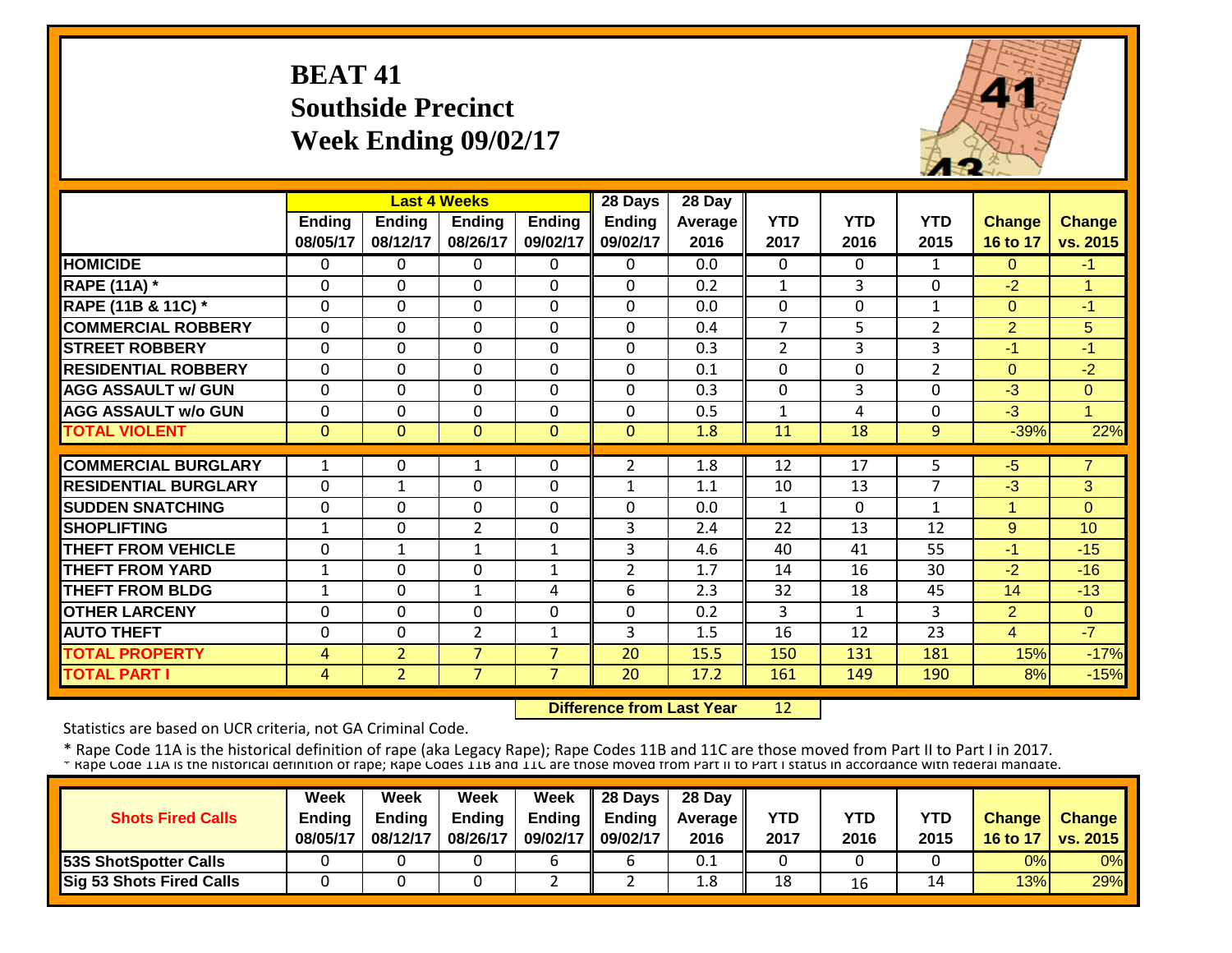#### **BEAT 42Southside Precinct Week Ending 09/02/17**



|                             |                |                | <b>Last 4 Weeks</b> |                | 28 Days        | 28 Day  |                |                |              |                      |                |
|-----------------------------|----------------|----------------|---------------------|----------------|----------------|---------|----------------|----------------|--------------|----------------------|----------------|
|                             | Ending         | <b>Ending</b>  | <b>Ending</b>       | <b>Ending</b>  | <b>Ending</b>  | Average | <b>YTD</b>     | <b>YTD</b>     | <b>YTD</b>   | <b>Change</b>        | <b>Change</b>  |
|                             | 08/05/17       | 08/12/17       | 08/26/17            | 09/02/17       | 09/02/17       | 2016    | 2017           | 2016           | 2015         | 16 to 17             | vs. 2015       |
| <b>HOMICIDE</b>             | $\Omega$       | 0              | $\Omega$            | $\Omega$       | 0              | 0.1     | $\mathbf{1}$   | $\Omega$       | 0            | 4                    | $\mathbf{1}$   |
| <b>RAPE (11A) *</b>         | $\Omega$       | 0              | $\Omega$            | $\Omega$       | $\Omega$       | 0.2     | $\mathbf{1}$   | $\Omega$       | $\Omega$     | $\blacktriangleleft$ | $\overline{1}$ |
| RAPE (11B & 11C) *          | $\mathbf 0$    | 0              | 0                   | $\mathbf 0$    | 0              | 0.4     | $\overline{2}$ | $\overline{2}$ | $\mathbf{0}$ | $\Omega$             | $\overline{2}$ |
| <b>COMMERCIAL ROBBERY</b>   | $\overline{2}$ | 0              | $\mathbf 0$         | $\mathbf 0$    | $\overline{2}$ | 0.6     | 6              | 5              | $\mathbf{1}$ | $\overline{1}$       | 5              |
| <b>STREET ROBBERY</b>       | $\mathbf{0}$   | 0              | $\Omega$            | $\Omega$       | 0              | 0.9     | 6              | 8              | 9            | $-2$                 | $-3$           |
| <b>RESIDENTIAL ROBBERY</b>  | $\Omega$       | 0              | $\Omega$            | $\Omega$       | $\Omega$       | 0.2     | $\mathbf{1}$   | 3              | 3            | $-2$                 | $-2$           |
| <b>AGG ASSAULT w/ GUN</b>   | $\Omega$       | 0              | $\Omega$            | $\Omega$       | $\Omega$       | 0.5     | 6              | 6              | 5            | $\Omega$             | 1              |
| <b>AGG ASSAULT w/o GUN</b>  | $\mathbf{1}$   | 0              | $\Omega$            | $\mathbf 0$    | $\mathbf{1}$   | 0.7     | 8              | 8              | 9            | $\Omega$             | $-1$           |
| <b>TOTAL VIOLENT</b>        | 3              | $\overline{0}$ | $\overline{0}$      | $\mathbf{0}$   | $\overline{3}$ | 3.7     | 31             | 32             | 27           | $-3%$                | 15%            |
|                             |                |                |                     |                |                |         |                |                |              |                      |                |
| <b>COMMERCIAL BURGLARY</b>  | $\mathbf{1}$   | $\mathbf{1}$   | 0                   | $\Omega$       | 2              | 1.4     | 11             | 5.             | 12           | 6                    | -1             |
| <b>RESIDENTIAL BURGLARY</b> | $\Omega$       | 1              | $\Omega$            | 3              | 4              | 4.5     | 20             | 39             | 53           | $-19$                | $-33$          |
| <b>SUDDEN SNATCHING</b>     | $\mathbf 0$    | 0              | $\Omega$            | $\mathbf 0$    | 0              | 0.1     | $\Omega$       | $\Omega$       | 3            | $\mathbf{0}$         | $-3$           |
| <b>SHOPLIFTING</b>          | $\overline{2}$ | $\overline{2}$ | $\overline{2}$      | $\overline{2}$ | 8              | 9.0     | 64             | 67             | 122          | $-3$                 | $-58$          |
| <b>THEFT FROM VEHICLE</b>   | $\mathbf{1}$   | $\overline{2}$ | $\overline{2}$      | $\mathbf{1}$   | 6              | 5.8     | 80             | 55             | 83           | 25                   | $-3$           |
| <b>THEFT FROM YARD</b>      | $\mathbf{0}$   | 0              | 0                   | $\mathbf{1}$   | $\mathbf{1}$   | 2.3     | 12             | 22             | 20           | $-10$                | $-8$           |
| <b>THEFT FROM BLDG</b>      | $\mathbf{0}$   | 0              | $\mathbf 1$         | 0              | 1              | 3.0     | 31             | 25             | 37           | 6                    | $-6$           |
| <b>OTHER LARCENY</b>        | $\Omega$       | 0              | 0                   | 0              | 0              | 0.5     | 5              | 3              | 3            | $\overline{2}$       | $\overline{2}$ |
| <b>AUTO THEFT</b>           | $\Omega$       | $\overline{2}$ | $\mathbf{1}$        | 0              | 3              | 2.3     | 45             | 21             | 43           | 24                   | $\overline{2}$ |
| <b>TOTAL PROPERTY</b>       | 4              | 8              | 6                   | $\overline{7}$ | 25             | 28.8    | 268            | 237            | 376          | 13%                  | $-29%$         |
| <b>TOTAL PART I</b>         | $\overline{7}$ | 8              | $6\phantom{1}$      | $\overline{7}$ | 28             | 32.4    | 299            | 269            | 403          | 11%                  | $-26%$         |

 **Difference from Last Year**30

Statistics are based on UCR criteria, not GA Criminal Code.

|                                 | Week          | Week          | Week          | <b>Week</b>          | $\parallel$ 28 Days       | 28 Day            |      |      |      |               |                 |
|---------------------------------|---------------|---------------|---------------|----------------------|---------------------------|-------------------|------|------|------|---------------|-----------------|
| <b>Shots Fired Calls</b>        | <b>Endina</b> | <b>Ending</b> | <b>Ending</b> |                      | Ending $\parallel$ Ending | <b>Average</b> II | YTD  | YTD  | YTD  | <b>Change</b> | <b>Change</b>   |
|                                 | 08/05/17      | 08/12/17      | 08/26/17      | 09/02/17    09/02/17 |                           | 2016              | 2017 | 2016 | 2015 | 16 to 17      | <b>vs. 2015</b> |
| <b>53S ShotSpotter Calls</b>    |               |               |               |                      |                           | 0.0               |      |      |      | 0%            | 0%              |
| <b>Sig 53 Shots Fired Calls</b> |               |               |               |                      |                           | .b                | 52   | 66   | 57   | $-21%$        | $-9%$           |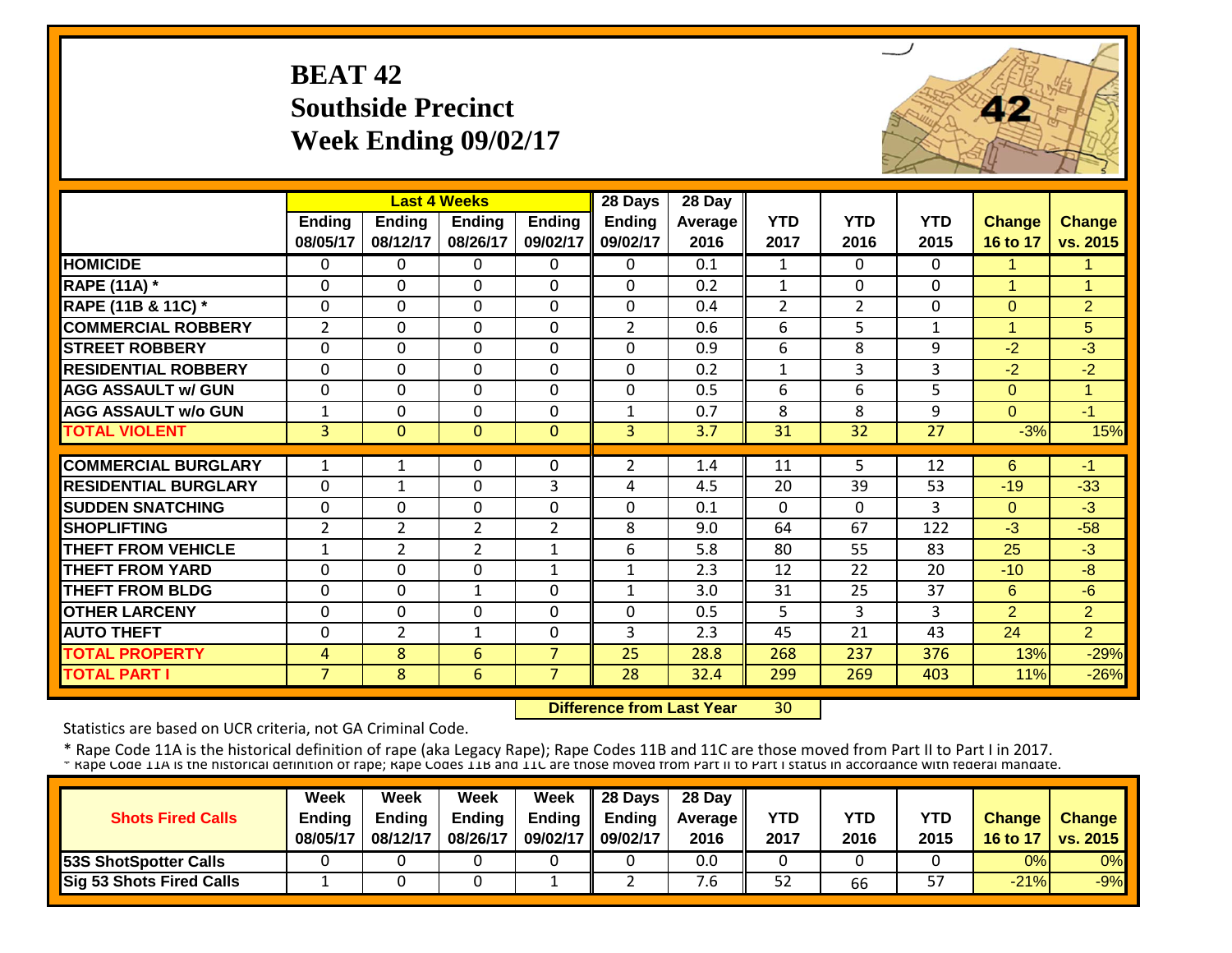#### **BEAT 43 Southside Precinct Week Ending 09/02/17**



|                             |                |                | <b>Last 4 Weeks</b> |               | 28 Days         | 28 Day  |                |                |                |                      |                |
|-----------------------------|----------------|----------------|---------------------|---------------|-----------------|---------|----------------|----------------|----------------|----------------------|----------------|
|                             | Ending         | <b>Ending</b>  | <b>Ending</b>       | <b>Ending</b> | <b>Ending</b>   | Average | <b>YTD</b>     | <b>YTD</b>     | <b>YTD</b>     | <b>Change</b>        | <b>Change</b>  |
|                             | 08/05/17       | 08/12/17       | 08/26/17            | 09/02/17      | 09/02/17        | 2016    | 2017           | 2016           | 2015           | 16 to 17             | vs. 2015       |
| <b>HOMICIDE</b>             | $\Omega$       | 0              | $\Omega$            | 0             | 0               | 0.2     | $\Omega$       | 3              | 1              | $-3$                 | $-1$           |
| <b>RAPE (11A) *</b>         | $\Omega$       | 0              | $\mathbf{0}$        | $\Omega$      | $\Omega$        | 0.1     | $\Omega$       | 1              | 0              | $-1$                 | $\Omega$       |
| RAPE (11B & 11C) *          | $\mathbf{0}$   | 0              | $\mathbf 0$         | $\Omega$      | 0               | 0.1     | $\Omega$       | $\mathbf{1}$   | 0              | $-1$                 | $\Omega$       |
| <b>COMMERCIAL ROBBERY</b>   | $\Omega$       | 0              | $\mathbf 0$         | $\Omega$      | 0               | 0.8     | $\mathbf{1}$   | 5 <sup>1</sup> | 4              | $-4$                 | $-3$           |
| <b>STREET ROBBERY</b>       | $\mathbf{0}$   | 0              | $\mathbf 0$         | $\mathbf{1}$  | $\mathbf{1}$    | 0.5     | 4              | 5              | 8              | $-1$                 | $-4$           |
| <b>RESIDENTIAL ROBBERY</b>  | $\Omega$       | 0              | 0                   | 0             | $\Omega$        | 0.1     | $\mathbf 0$    | $\Omega$       | 0              | $\Omega$             | $\Omega$       |
| <b>AGG ASSAULT w/ GUN</b>   | $\Omega$       | 0              | 0                   | $\Omega$      | $\Omega$        | 0.1     | 3              | 1              | 4              | $\overline{2}$       | $-1$           |
| <b>AGG ASSAULT w/o GUN</b>  | $\Omega$       | 0              | $\Omega$            | $\Omega$      | $\Omega$        | 0.5     | $\overline{3}$ | 6              | $\overline{2}$ | $-3$                 | $\blacksquare$ |
| <b>TOTAL VIOLENT</b>        | $\mathbf{0}$   | $\overline{0}$ | $\Omega$            | $\mathbf{1}$  | $\mathbf{1}$    | 2.3     | 11             | 22             | 19             | $-50%$               | $-42%$         |
|                             |                |                |                     |               |                 |         |                |                |                |                      |                |
| <b>COMMERCIAL BURGLARY</b>  | 1              | 0              | 1                   | 0             | 2               | 1.1     | 5              | 6              | 7              | $-1$                 | $-2$           |
| <b>RESIDENTIAL BURGLARY</b> | $\Omega$       | $\mathbf{1}$   | $\mathbf{0}$        | 0             | $\mathbf{1}$    | 2.1     | 20             | 17             | 19             | 3                    | 1              |
| <b>SUDDEN SNATCHING</b>     | $\mathbf{0}$   | 0              | $\mathbf 0$         | $\Omega$      | $\Omega$        | 0.3     | 1              | 3              | $\overline{2}$ | $-2$                 | $-1$           |
| <b>SHOPLIFTING</b>          | 4              | 7              | 3                   | 1             | 15              | 25.6    | 219            | 239            | 232            | $-20$                | $-13$          |
| <b>THEFT FROM VEHICLE</b>   | $\mathbf{1}$   | $\mathbf{1}$   | 0                   | $\Omega$      | $\overline{2}$  | 2.8     | 39             | 19             | 37             | 20                   | $\overline{2}$ |
| <b>THEFT FROM YARD</b>      | $\Omega$       | 0              | $\Omega$            | 1             | $\mathbf{1}$    | 1.3     | 14             | 13             | 8              | $\blacktriangleleft$ | 6              |
| <b>THEFT FROM BLDG</b>      | 1              | 0              | $\mathbf{1}$        | 0             | $\overline{2}$  | 2.9     | 35             | 24             | 27             | 11                   | 8              |
| <b>OTHER LARCENY</b>        | $\Omega$       | 0              | $\mathbf{0}$        | $\mathbf{1}$  | $\mathbf{1}$    | 0.2     | 4              | $\overline{2}$ | $\mathbf{1}$   | $\overline{2}$       | 3              |
| <b>AUTO THEFT</b>           | $\mathbf 0$    | 1              | $\mathbf 0$         | $\mathbf{1}$  | $\overline{2}$  | 1.1     | 13             | 9              | 21             | $\overline{4}$       | $-8$           |
| <b>TOTAL PROPERTY</b>       | $\overline{7}$ | 10             | 5 <sup>1</sup>      | 4             | 26              | 37.5    | 350            | 332            | 354            | 5%                   | $-1%$          |
| <b>TOTAL PART I</b>         | $\overline{7}$ | 10             | 5 <sup>1</sup>      | 5             | $\overline{27}$ | 39.8    | 361            | 354            | 373            | 2%                   | $-3%$          |

 **Difference from Last Year**

7

Statistics are based on UCR criteria, not GA Criminal Code.

|                                 | Week          | Week     | Week          | Week     | 28 Days       | 28 Day            |      |            |            |               |                 |
|---------------------------------|---------------|----------|---------------|----------|---------------|-------------------|------|------------|------------|---------------|-----------------|
| <b>Shots Fired Calls</b>        | <b>Ending</b> | Endina   | <b>Ending</b> | Ending   | <b>Ending</b> | <b>Average II</b> | YTD  | <b>YTD</b> | <b>YTD</b> | <b>Change</b> | Change          |
|                                 | 08/05/17      | 08/12/17 | 08/26/17      | 09/02/17 | 09/02/17      | 2016              | 2017 | 2016       | 2015       | 16 to 17      | <b>VS. 2015</b> |
| <b>153S ShotSpotter Calls</b>   |               |          |               |          |               | 0.0               |      |            |            | 0%            | 0%              |
| <b>Sig 53 Shots Fired Calls</b> |               |          | ີ             |          |               | .4د               | 30   | 41         | 33         | $-27%$        | $-9%$           |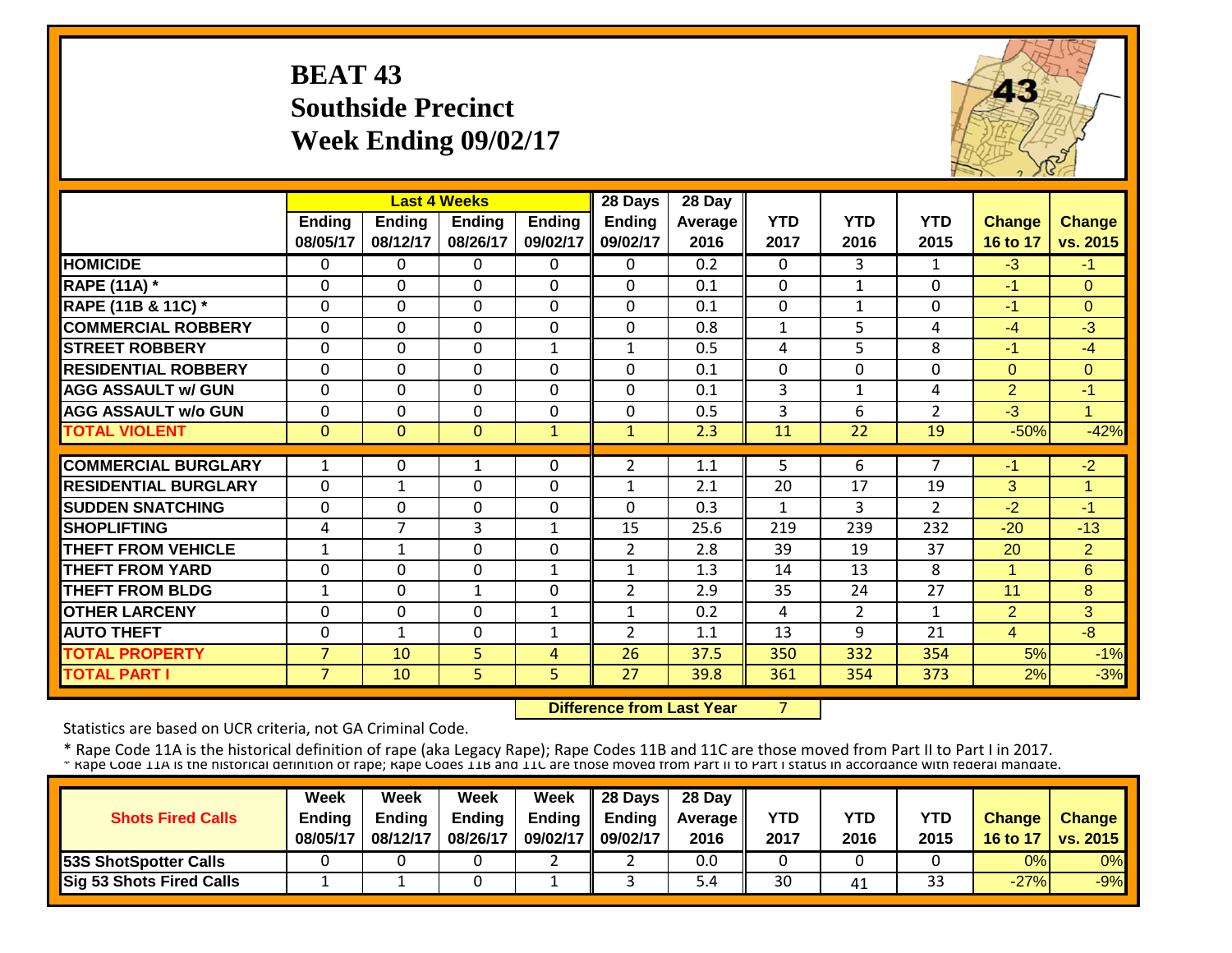### **BEAT 44 Southside Precinct Week Ending 09/02/17**



|                             |                    | <b>Last 4 Weeks</b>       |                           |                           | 28 Days                   | 28 Day          |                    |                       |                    |                           |                           |
|-----------------------------|--------------------|---------------------------|---------------------------|---------------------------|---------------------------|-----------------|--------------------|-----------------------|--------------------|---------------------------|---------------------------|
|                             | Ending<br>08/05/17 | <b>Ending</b><br>08/12/17 | <b>Ending</b><br>08/26/17 | <b>Ending</b><br>09/02/17 | <b>Ending</b><br>09/02/17 | Average<br>2016 | <b>YTD</b><br>2017 | <b>YTD</b><br>2016    | <b>YTD</b><br>2015 | <b>Change</b><br>16 to 17 | <b>Change</b><br>vs. 2015 |
| <b>HOMICIDE</b>             | $\Omega$           | 0                         | $\Omega$                  | $\Omega$                  | $\Omega$                  | 0.1             | 1                  | $\mathbf{1}$          | $\mathbf{1}$       | $\mathbf{0}$              | $\Omega$                  |
| <b>RAPE (11A)</b> *         | $\mathbf 0$        | $\mathbf{1}$              | 0                         | $\mathbf{1}$              | $\overline{2}$            | 0.2             | 3                  | 3                     | $\overline{2}$     | $\Omega$                  | $\overline{1}$            |
| RAPE (11B & 11C) *          | $\Omega$           | $\Omega$                  | $\Omega$                  | $\Omega$                  | $\Omega$                  | 0.3             | $\mathbf{1}$       | $\overline{2}$        | $\Omega$           | $-1$                      | $\overline{1}$            |
| <b>COMMERCIAL ROBBERY</b>   | $\Omega$           | 0                         | $\Omega$                  | $\Omega$                  | 0                         | 0.2             | $\mathbf{1}$       | $\overline{2}$        | 0                  | $-1$                      | $\overline{1}$            |
| <b>STREET ROBBERY</b>       | $\mathbf 0$        | $\mathbf{1}$              | $\mathbf{1}$              | $\Omega$                  | $\overline{2}$            | 0.2             | 5                  | $\mathbf{1}$          | 5                  | $\overline{4}$            | $\Omega$                  |
| <b>RESIDENTIAL ROBBERY</b>  | $\mathbf{0}$       | 0                         | $\Omega$                  | $\mathbf 0$               | 0                         | 0.1             | $\mathbf 0$        | $\mathbf{1}$          | 3                  | $-1$                      | $-3$                      |
| <b>AGG ASSAULT w/ GUN</b>   | $\Omega$           | 0                         | $\Omega$                  | $\Omega$                  | $\Omega$                  | 0.5             | 10                 | 3                     | 5                  | $\overline{7}$            | $5\phantom{.}$            |
| <b>AGG ASSAULT w/o GUN</b>  | $\Omega$           | 0                         | $\Omega$                  | 0                         | $\Omega$                  | 0.6             | 4                  | 7                     | 4                  | $-3$                      | $\Omega$                  |
| <b>TOTAL VIOLENT</b>        | $\Omega$           | 2                         | 1                         | $\mathbf{1}$              | 4                         | 2.3             | 25                 | 20                    | 20                 | 25%                       | 25%                       |
| <b>COMMERCIAL BURGLARY</b>  | $\Omega$           | 0                         | 1                         | 1                         | $\overline{2}$            | 0.2             | 6                  | $\mathbf{2}^{\prime}$ | 3                  |                           | 3                         |
| <b>RESIDENTIAL BURGLARY</b> |                    |                           |                           |                           |                           |                 |                    | 26                    | 76                 | 4                         |                           |
|                             | $\Omega$           | 4                         | 1                         | 3                         | 8                         | 3.7             | 40                 |                       |                    | 14                        | $-36$                     |
| <b>SUDDEN SNATCHING</b>     | 0                  | 0                         | $\Omega$                  | 0                         | 0                         | 0.2             | $\Omega$           | $\overline{2}$        | $\overline{2}$     | $-2$                      | $-2$                      |
| <b>SHOPLIFTING</b>          | 1                  | 0                         | $\Omega$                  | 0                         | $\mathbf{1}$              | 1.1             | 15                 | 10                    | 6                  | 5                         | 9                         |
| <b>THEFT FROM VEHICLE</b>   | 4                  | 0                         | 3                         | $\Omega$                  | 7                         | 4.1             | 63                 | 28                    | 57                 | 35                        | 6                         |
| <b>THEFT FROM YARD</b>      | $\Omega$           | 0                         | $\Omega$                  | 0                         | $\mathbf 0$               | 1.6             | 15                 | 16                    | 10                 | $-1$                      | 5                         |
| <b>THEFT FROM BLDG</b>      | 1                  | 0                         | $\Omega$                  | 1                         | $\overline{2}$            | 2.8             | 26                 | 23                    | 25                 | 3                         | 1                         |
| <b>OTHER LARCENY</b>        | $\Omega$           | 0                         | 1                         | $\Omega$                  | $\mathbf{1}$              | 0.2             | 6                  | $\overline{2}$        | 6                  | 4                         | $\Omega$                  |
| <b>AUTO THEFT</b>           | 2                  | $\mathbf{1}$              | 1                         | 0                         | 4                         | 2.1             | 19                 | 17                    | 32                 | $\overline{2}$            | $-13$                     |
| <b>TOTAL PROPERTY</b>       | 8                  | 5                         | $\overline{7}$            | 5                         | 25                        | 16.1            | 190                | 126                   | 217                | 51%                       | $-12%$                    |
| <b>TOTAL PART I</b>         | 8                  | $\overline{7}$            | 8                         | 6                         | 29                        | 18.4            | 215                | 146                   | 237                | 47%                       | $-9%$                     |

 **Difference from Last Year**69

Statistics are based on UCR criteria, not GA Criminal Code.

|                                 | Week          | Week          | Week     | Week              | $\parallel$ 28 Days       | 28 Day            |            |      |      |               |                 |
|---------------------------------|---------------|---------------|----------|-------------------|---------------------------|-------------------|------------|------|------|---------------|-----------------|
| <b>Shots Fired Calls</b>        | <b>Endina</b> | <b>Ending</b> | Ending   |                   | Ending $\parallel$ Ending | <b>Average</b> II | <b>YTD</b> | YTD  | YTD  | <b>Change</b> | <b>Change</b>   |
|                                 | 08/05/17      | 08/12/17      | 08/26/17 | 09/02/17 09/02/17 |                           | 2016              | 2017       | 2016 | 2015 | 16 to 17      | <b>vs. 2015</b> |
| <b>53S ShotSpotter Calls</b>    |               |               |          |                   |                           | 0.0               |            |      |      | 0%            | 0%              |
| <b>Sig 53 Shots Fired Calls</b> |               |               |          |                   | 10                        | 8.2               | 78         | 64   | 54   | 22%           | 44%             |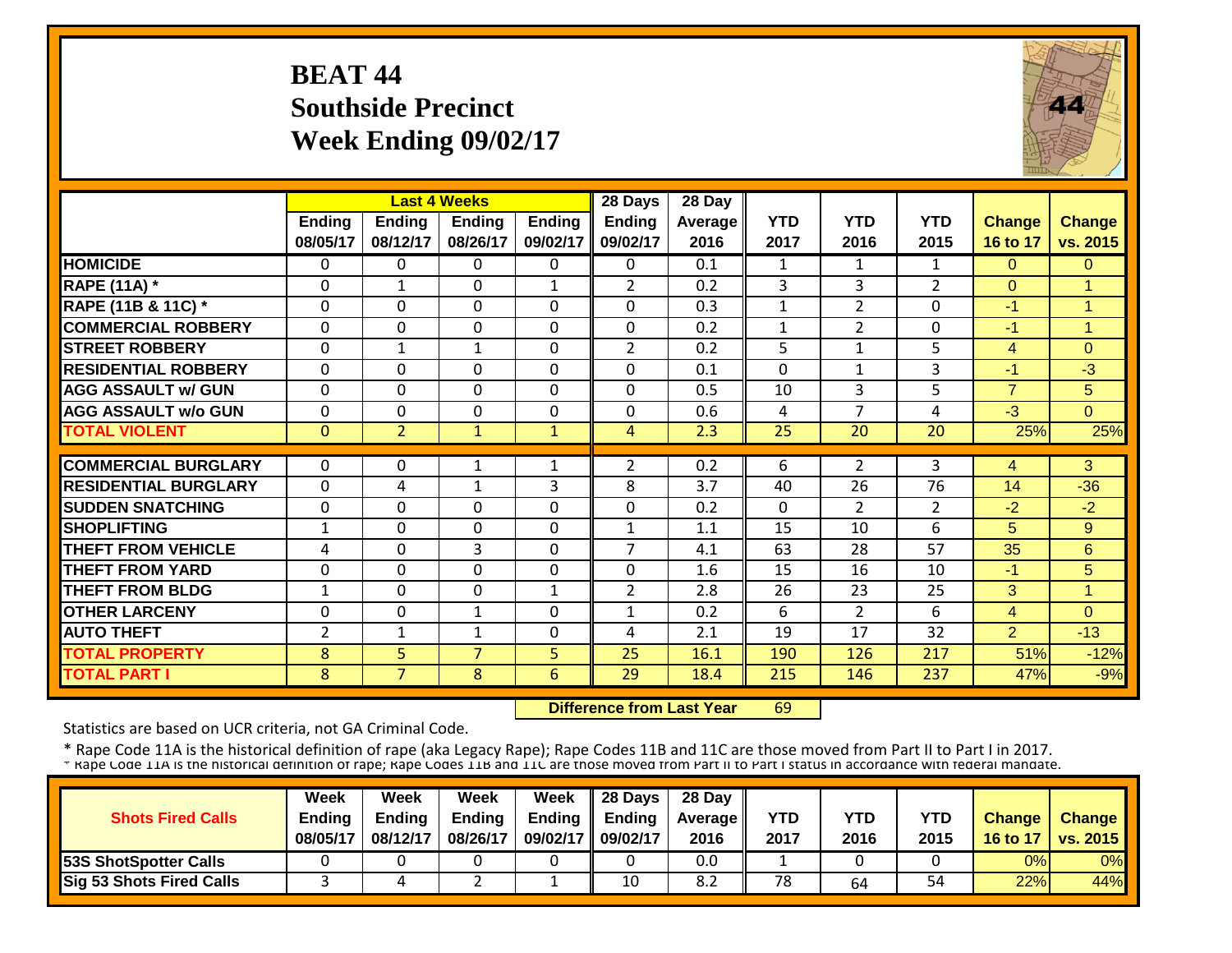# **BEAT 45 Southside Precinct Week Ending 09/02/17**



|                             |                    |                           | <b>Last 4 Weeks</b>       |                    | 28 Days                   | 28 Day                 |                    |                            |                    |                           |                           |
|-----------------------------|--------------------|---------------------------|---------------------------|--------------------|---------------------------|------------------------|--------------------|----------------------------|--------------------|---------------------------|---------------------------|
|                             | Ending<br>08/05/17 | <b>Ending</b><br>08/12/17 | <b>Ending</b><br>08/26/17 | Ending<br>09/02/17 | <b>Ending</b><br>09/02/17 | <b>Average</b><br>2016 | <b>YTD</b><br>2017 | <b>YTD</b><br>2016         | <b>YTD</b><br>2015 | <b>Change</b><br>16 to 17 | <b>Change</b><br>vs. 2015 |
| <b>HOMICIDE</b>             | $\mathbf{0}$       | 0                         | $\Omega$                  | $\Omega$           | $\Omega$                  | 0.1                    | $\mathbf{0}$       | $\mathbf{1}$               | 0                  | $-1$                      | $\Omega$                  |
| <b>RAPE (11A) *</b>         | $\mathbf 0$        | 0                         | $\mathbf 0$               | $\mathbf 0$        | $\mathbf{0}$              | 0.0                    | $\mathbf 0$        | $\mathbf{1}$               | 0                  | $-1$                      | $\Omega$                  |
| RAPE (11B & 11C) *          | $\mathbf 0$        | $\Omega$                  | $\Omega$                  | $\Omega$           | $\Omega$                  | 0.2                    | $\mathbf 0$        | $\mathbf{1}$               | $\Omega$           | $-1$                      | $\Omega$                  |
| <b>COMMERCIAL ROBBERY</b>   | $\Omega$           | $\Omega$                  | $\Omega$                  | $\Omega$           | $\mathbf 0$               | 0.0                    | $\Omega$           | $\Omega$                   | $\Omega$           | $\Omega$                  | $\Omega$                  |
| <b>STREET ROBBERY</b>       | $\mathbf 0$        | 0                         | $\mathbf 0$               | $\Omega$           | $\mathbf 0$               | 0.2                    | $\mathbf 0$        | $\Omega$                   | 0                  | $\Omega$                  | $\Omega$                  |
| <b>RESIDENTIAL ROBBERY</b>  | $\Omega$           | 0                         | $\Omega$                  | $\Omega$           | $\mathbf 0$               | 0.0                    | $\mathbf 0$        | $\Omega$                   | 0                  | $\Omega$                  | $\Omega$                  |
| <b>AGG ASSAULT w/ GUN</b>   | $\Omega$           | 0                         | $\Omega$                  | $\Omega$           | $\mathbf 0$               | 0.0                    | $\mathbf{1}$       | $\Omega$                   | 0                  | $\overline{1}$            | 1                         |
| <b>AGG ASSAULT w/o GUN</b>  | $\Omega$           | 0                         | $\Omega$                  | $\Omega$           | $\Omega$                  | 0.1                    | 0                  | $\mathbf{1}$               | 0                  | -1                        | $\Omega$                  |
| <b>TOTAL VIOLENT</b>        | $\mathbf 0$        | $\Omega$                  | $\Omega$                  | $\mathbf{0}$       | $\mathbf{0}$              | 0.5                    | $\mathbf{1}$       | 4                          | $\mathbf{0}$       | $-75%$                    | #DIV/0!                   |
| <b>COMMERCIAL BURGLARY</b>  | $\mathbf{0}$       | 0                         | 0                         | 0                  | $\Omega$                  | 0.0                    | $\mathbf 0$        | 0                          | 1                  | $\Omega$                  | $-1$                      |
| <b>RESIDENTIAL BURGLARY</b> | $\Omega$           |                           |                           | $\overline{2}$     | 3                         |                        |                    | 12                         | 20                 | $-1$                      | $-9$                      |
| <b>SUDDEN SNATCHING</b>     |                    | 1                         | 0                         |                    |                           | 1.4                    | 11                 | $\Omega$                   |                    |                           |                           |
|                             | $\Omega$           | 0                         | 0                         | 0                  | $\mathbf 0$               | 0.0                    | $\mathbf{0}$       |                            | 0                  | $\Omega$                  | $\Omega$                  |
| <b>SHOPLIFTING</b>          | $\Omega$           | 0                         | 0                         | 0                  | $\mathbf 0$<br>$\Omega$   | 0.0                    | $\Omega$           | $\Omega$<br>$\overline{7}$ | 0                  | $\Omega$<br>-1            | $\Omega$                  |
| <b>THEFT FROM VEHICLE</b>   | $\Omega$           | 0                         | 0                         | 0                  |                           | 0.7                    | 8                  |                            | 4                  |                           | 4                         |
| <b>THEFT FROM YARD</b>      | $\Omega$           | 0                         | $\mathbf 0$               | 0                  | $\mathbf 0$               | 0.3                    | 1                  | 3                          | $\mathbf{1}$       | $-2$<br>4                 | $\Omega$                  |
| <b>THEFT FROM BLDG</b>      | $\Omega$           | 0                         | $\Omega$                  | $\Omega$           | $\Omega$                  | 0.2                    | $\overline{2}$     | 1                          | 6                  |                           | $-4$                      |
| <b>OTHER LARCENY</b>        | $\Omega$           | $\Omega$                  | $\Omega$                  | $\Omega$           | $\Omega$                  | 0.2                    | 1                  | $\mathbf{1}$               | $\Omega$           | $\Omega$                  | 1                         |
| <b>AUTO THEFT</b>           | $\Omega$           | 0                         | $\Omega$                  | 0                  | $\Omega$                  | 0.4                    | 3                  | $\overline{2}$             | 3                  | 4                         | $\Omega$                  |
| <b>TOTAL PROPERTY</b>       | $\mathbf{0}$       | 1                         | $\mathbf{0}$              | $\overline{2}$     | 3                         | 3.2                    | 26                 | 26                         | 35                 | 0%                        | $-26%$                    |
| <b>TOTAL PART I</b>         | $\mathbf{0}$       | $\mathbf{1}$              | $\Omega$                  | $\overline{2}$     | $\overline{3}$            | 3.7                    | 27                 | 30                         | 35                 | $-10%$                    | $-23%$                    |

 **Difference from Last Year**‐3

Statistics are based on UCR criteria, not GA Criminal Code.

|                              | Week          | Week          | Week          | <b>Week</b>       | $\parallel$ 28 Days       | 28 Day            |      |      |      |               |                 |
|------------------------------|---------------|---------------|---------------|-------------------|---------------------------|-------------------|------|------|------|---------------|-----------------|
| <b>Shots Fired Calls</b>     | <b>Endina</b> | <b>Ending</b> | <b>Ending</b> |                   | Ending $\parallel$ Ending | <b>Average II</b> | YTD  | YTD  | YTD  | <b>Change</b> | <b>Change</b>   |
|                              | 08/05/17      | 08/12/17      | 08/26/17      | 09/02/17 09/02/17 |                           | 2016              | 2017 | 2016 | 2015 | 16 to 17      | <b>vs. 2015</b> |
| <b>53S ShotSpotter Calls</b> |               |               |               |                   |                           | 0.0               |      |      |      | 0%            | 0%              |
| Sig 53 Shots Fired Calls     |               |               |               |                   |                           | 4.2               | 29   | 41   | 26   | $-29%$        | 12%             |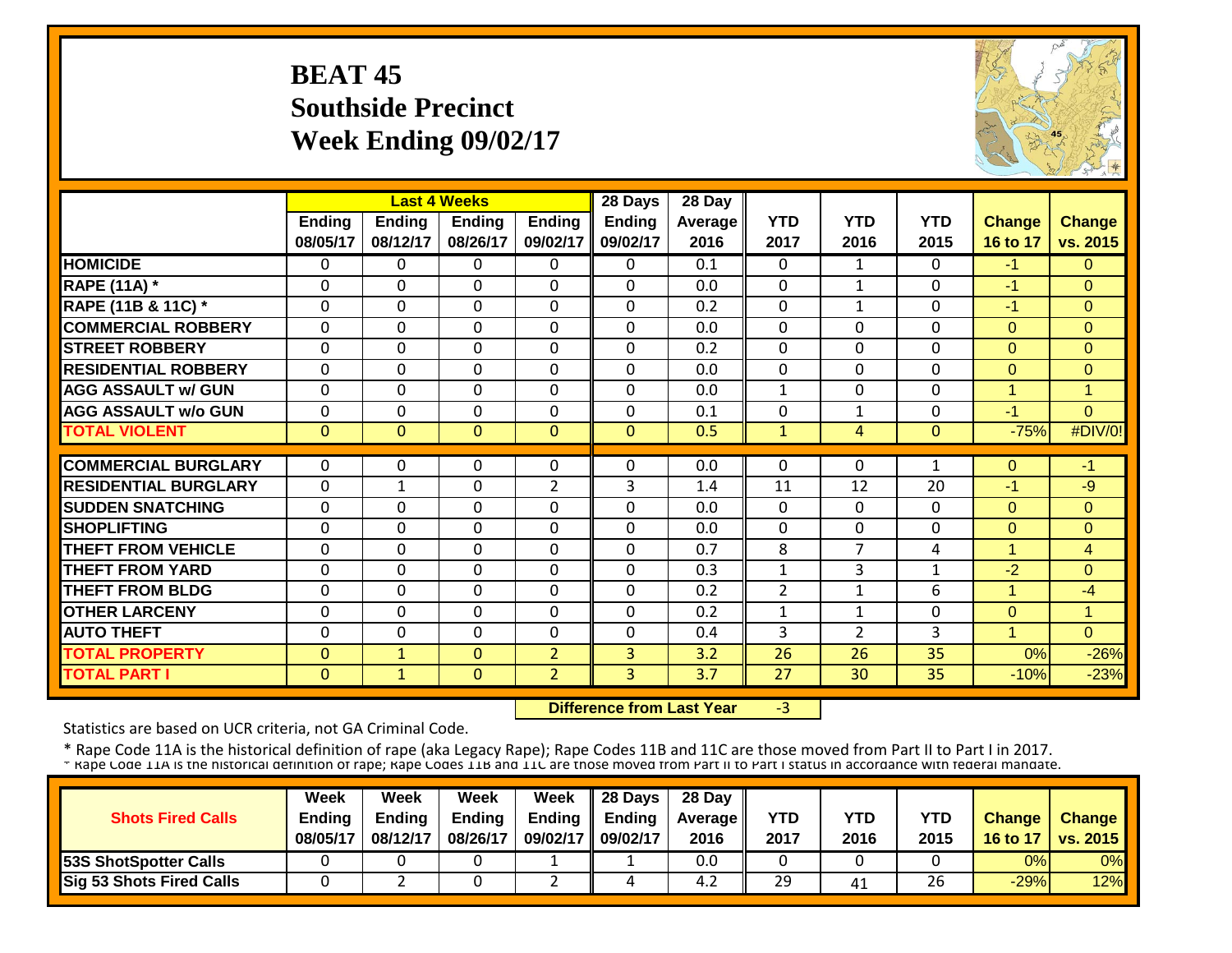#### **BEAT 46 Southside Precinct Week Ending 09/02/17**



|                             |                    |                           | <b>Last 4 Weeks</b> |                           | 28 Days                   | 28 Day             |                    |                    |                    |                           |                           |
|-----------------------------|--------------------|---------------------------|---------------------|---------------------------|---------------------------|--------------------|--------------------|--------------------|--------------------|---------------------------|---------------------------|
|                             | Ending<br>08/05/17 | <b>Ending</b><br>08/12/17 | Ending<br>08/26/17  | <b>Ending</b><br>09/02/17 | <b>Ending</b><br>09/02/17 | Average   <br>2016 | <b>YTD</b><br>2017 | <b>YTD</b><br>2016 | <b>YTD</b><br>2015 | <b>Change</b><br>16 to 17 | <b>Change</b><br>vs. 2015 |
| <b>HOMICIDE</b>             | $\mathbf{0}$       | 0                         | 0                   | $\Omega$                  | $\Omega$                  | 0.0                | $\Omega$           | $\Omega$           | $\mathbf{1}$       | $\Omega$                  | $-1$                      |
| <b>RAPE (11A)</b> *         | $\Omega$           | 0                         | $\Omega$            | $\Omega$                  | $\Omega$                  | 0.1                | $\mathbf{1}$       | $\mathbf{1}$       | 1                  | $\Omega$                  | $\Omega$                  |
| RAPE (11B & 11C) *          | $\mathbf 0$        | $\Omega$                  | $\Omega$            | $\Omega$                  | $\Omega$                  | 0.1                | $\Omega$           | $\mathbf{1}$       | 0                  | $-1$                      | $\Omega$                  |
| <b>COMMERCIAL ROBBERY</b>   | $\mathbf 0$        | 0                         | $\Omega$            | 0                         | 0                         | 0.4                | 3                  | $\overline{2}$     | 0                  | $\overline{1}$            | 3                         |
| <b>STREET ROBBERY</b>       | $\mathbf 0$        | 0                         | $\overline{0}$      | $\Omega$                  | $\Omega$                  | 0.3                | $\mathbf{1}$       | 3                  | $\overline{2}$     | $-2$                      | $-1$                      |
| <b>RESIDENTIAL ROBBERY</b>  | $\mathbf 0$        | 0                         | $\mathbf 0$         | $\mathbf 0$               | 0                         | 0.0                | $\mathbf 0$        | $\mathbf 0$        | 0                  | $\Omega$                  | $\Omega$                  |
| <b>AGG ASSAULT w/ GUN</b>   | $\Omega$           | 0                         | $\Omega$            | $\mathbf{1}$              | $\mathbf{1}$              | 0.2                | 4                  | $\overline{2}$     | 3                  | $\overline{2}$            | 1                         |
| <b>AGG ASSAULT w/o GUN</b>  | $\Omega$           | 0                         | $\Omega$            | $\Omega$                  | $\Omega$                  | 0.1                | $\overline{2}$     | $\Omega$           | 1                  | $\overline{2}$            | $\overline{1}$            |
| <b>TOTAL VIOLENT</b>        | $\mathbf{0}$       | $\Omega$                  | $\mathbf{0}$        | $\mathbf{1}$              | $\mathbf{1}$              | 1.1                | 11                 | 9                  | 8                  | 22%                       | 38%                       |
|                             |                    |                           |                     |                           |                           |                    |                    |                    |                    |                           |                           |
| <b>COMMERCIAL BURGLARY</b>  | $\Omega$           | 0                         | $\Omega$            | $\Omega$                  | $\Omega$                  | 0.0                | 3                  | $\Omega$           | 0                  | 3                         | 3                         |
| <b>RESIDENTIAL BURGLARY</b> | $\mathbf 0$        | 1                         | $\mathbf{1}$        | 0                         | 2                         | 1.8                | 11                 | 18                 | 16                 | $-7$                      | $-5$                      |
| <b>SUDDEN SNATCHING</b>     | $\mathbf 0$        | 0                         | $\mathbf 0$         | $\Omega$                  | $\Omega$                  | 0.2                | 1                  | $\overline{2}$     | $\overline{2}$     | $-1$                      | $-1$                      |
| <b>SHOPLIFTING</b>          | 3                  | 4                         | 3                   | $\overline{2}$            | 12                        | 10.9               | 138                | 93                 | 98                 | 45                        | 40                        |
| <b>THEFT FROM VEHICLE</b>   | $\Omega$           | 0                         | 3                   | $\Omega$                  | 3                         | 2.0                | 49                 | 15                 | 39                 | 34                        | 10                        |
| <b>THEFT FROM YARD</b>      | $\overline{2}$     | 0                         | $\mathbf 0$         | $\mathbf 0$               | $\overline{2}$            | 1.5                | 3                  | 8                  | 3                  | $-5$                      | $\mathbf{0}$              |
| <b>THEFT FROM BLDG</b>      | $\Omega$           | 1                         | $\Omega$            | 1                         | $\overline{2}$            | 1.6                | 16                 | 12                 | 14                 | 4                         | $\overline{2}$            |
| <b>OTHER LARCENY</b>        | $\Omega$           | 0                         | 0                   | 1                         | $\mathbf{1}$              | 0.4                | 4                  | 3                  | $\mathbf{1}$       | $\overline{1}$            | 3 <sup>1</sup>            |
| <b>AUTO THEFT</b>           | $\mathbf{1}$       | 0                         | 1                   | 0                         | $\overline{2}$            | 1.1                | 10                 | 7                  | 13                 | 3                         | $-3$                      |
| <b>TOTAL PROPERTY</b>       | 6                  | 6                         | 8                   | 4                         | 24                        | 19.5               | 235                | 158                | 186                | 49%                       | 26%                       |
| <b>TOTAL PART I</b>         | $6\overline{6}$    | 6                         | 8                   | 5                         | 25                        | 20.7               | 246                | 167                | 194                | 47%                       | 27%                       |

 **Difference from Last Year**79

Statistics are based on UCR criteria, not GA Criminal Code.

| <b>Shots Fired Calls</b>        | Week<br><b>Endina</b><br>08/05/17 | Week<br><b>Ending</b><br>08/12/17 | Week<br><b>Ending</b><br>08/26/17 | <b>Week</b><br>09/02/17    09/02/17 | $\parallel$ 28 Days<br>Ending $\parallel$ Ending | 28 Day<br><b>Average</b> II<br>2016 | YTD<br>2017 | YTD<br>2016 | YTD<br>2015 | <b>Change</b><br>16 to 17 | <b>Change</b><br><b>vs. 2015</b> |
|---------------------------------|-----------------------------------|-----------------------------------|-----------------------------------|-------------------------------------|--------------------------------------------------|-------------------------------------|-------------|-------------|-------------|---------------------------|----------------------------------|
| <b>53S ShotSpotter Calls</b>    |                                   |                                   |                                   |                                     |                                                  | 0.0                                 |             |             |             | 0%                        | 0%                               |
| <b>Sig 53 Shots Fired Calls</b> |                                   |                                   |                                   |                                     |                                                  | 8.0                                 | 55          | 72          | 44          | $-24%$                    | 25%                              |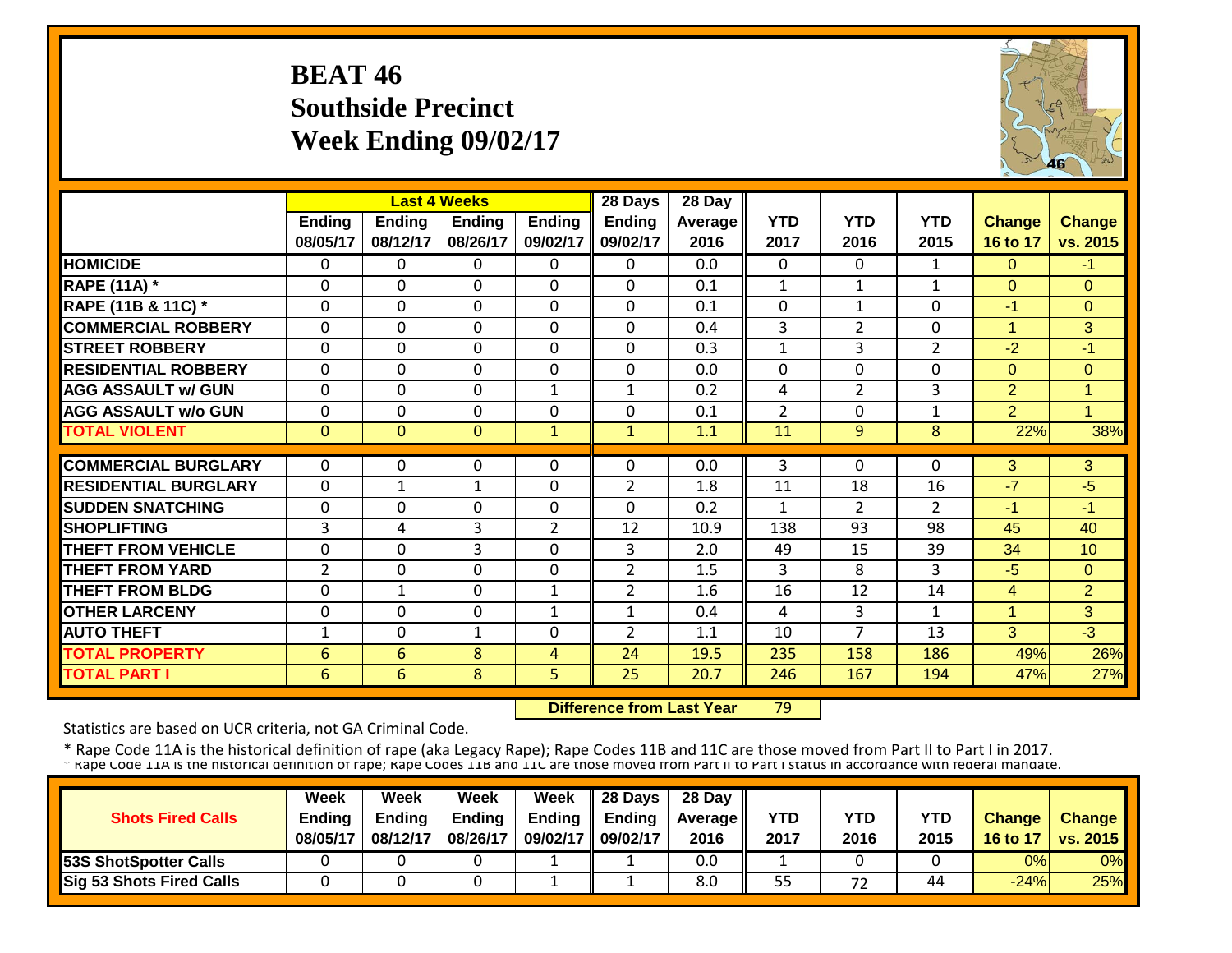

#### **COMPSTATISLANDS PRECINCT Week Ending 09/02/17**

**PRECINCT COMMANDER:**

**CAPT. ASHLEY BROWN** 



|                             | Week<br><b>Ending</b> | Week<br><b>Ending</b> | Weekly<br>Avg  | $28-Day$<br><b>Ending</b> | $28$ -Day<br><b>Ending</b> | Avg<br>28-Day  | <b>YTD</b>              | <b>YTD</b>     | <b>YTD</b>     | <b>Change</b>  | Change         |
|-----------------------------|-----------------------|-----------------------|----------------|---------------------------|----------------------------|----------------|-------------------------|----------------|----------------|----------------|----------------|
|                             | 09/02/17              | 08/26/17              | 2016           | 09/02/17                  | 7/29/17                    | 2016           | 2017                    | 2016           | 2015           | 16 to 17       | vs. 2015       |
| <b>HOMICIDE</b>             | 0                     |                       | 0              |                           | $\Omega$                   | 0              | 5                       | 6              | 7              | $-1$           | $-2$           |
| <b>RAPE (11A) *</b>         | 0                     | $\Omega$              | $\Omega$       | 0                         | $\Omega$                   | $\Omega$       | 3                       | 3              | 8              | $\Omega$       | $-5$           |
| RAPE (11B & 11C) *          | $\bf{0}$              | $\Omega$              | $\Omega$       | 0                         |                            |                | $\overline{\mathbf{z}}$ | $\overline{ }$ | 4              | $\Omega$       | 3              |
| <b>COMMERCIAL ROBBERY</b>   | 0                     | 0                     | 0              | 0                         |                            |                | 22                      | 6              | 14             | 16             | 8              |
| <b>STREET ROBBERY</b>       | 3                     |                       | 1              | 5                         | 2                          | 3              | 20                      | 31             | 30             | $-11$          | $-10$          |
| <b>RESIDENTIAL ROBBERY</b>  | 0                     |                       | 0              |                           | $\Omega$                   | 0              | 4                       | 4              | 4              | $\Omega$       | $\Omega$       |
| <b>AGG ASSAULT w/ GUN</b>   | 1                     | $\overline{2}$        |                | 5                         | 2                          | 4              | 33                      | 38             | 41             | $-5$           | $-8$           |
| <b>AGG ASSAULT w/o GUN</b>  | $\bf{0}$              |                       |                |                           | 3                          | 3              | 30                      | 24             | 26             | 6              | $\overline{4}$ |
| <b>TOTAL VIOLENT</b>        | 4                     | 6                     | 3              | 13                        | 9                          | 14             | 124                     | 119            | 134            | 4%             | $-7%$          |
|                             |                       |                       |                |                           |                            |                |                         | 18             | 14             | $-12$          |                |
| <b>COMMERCIAL BURGLARY</b>  | $\mathbf{2}$          | 0                     | 0              | 2                         | $\Omega$                   | $\overline{2}$ | 6                       |                |                |                | $-8$           |
| <b>RESIDENTIAL BURGLARY</b> | $\overline{2}$        | 9                     | 6              | 22                        | 24                         | 24             | 180                     | 205            | 170            | $-25$          | 10             |
| <b>SUDDEN SNATCHING</b>     | 0                     | 0                     | 0              | 0                         | $\overline{2}$             |                | 6                       | 6              | $\overline{7}$ | $\overline{0}$ | $-1$           |
| <b>SHOPLIFTING</b>          | 5                     | 4                     | 6              | 23                        | 23                         | 23             | 206                     | 201            | 192            | 5 <sup>5</sup> | 14             |
| <b>THEFT FROM VEHICLE</b>   | $\mathbf{2}$          | 6                     | 5              | 13                        | 26                         | 20             | 178                     | 179            | 197            | $-1$           | $-19$          |
| <b>THEFT FROM YARD</b>      | $\mathbf{2}$          | 4                     | $\overline{2}$ | 8                         | 14                         | 8              | 76                      | 68             | 93             | 8              | $-17$          |
| <b>THEFT FROM BLDG</b>      | 4                     | 8                     | 4              | 20                        | 10                         | 16             | 117                     | 140            | 132            | $-23$          | $-15$          |
| <b>OTHER LARCENY</b>        | $\bf{0}$              | $\overline{2}$        |                | 3                         |                            | $\overline{2}$ | 23                      | 21             | 13             | $\overline{2}$ | 10             |
| <b>AUTO THEFT</b>           | $\mathbf{2}$          | $\Omega$              | 3              | 5                         | 14                         | 11             | 86                      | 97             | 90             | $-11$          | $-4$           |
| <b>TOTAL PROPERTY</b>       | 19                    | 33                    | 27             | 96                        | 114                        | 107            | 878                     | 935            | 908            | $-6%$          | $-3%$          |
| TOTAL PART I                | 23                    | 39                    | 30             | 109                       | 123                        | 120            | 1002                    | 1054           | 1042           | $-5%$          | $-4%$          |

Statistics are based on UCR criteria, not GA Criminal Code. **Difference from Last Year** -52

Statistics are preliminary, based on RMS data at the time prepared, and are subject to change due to late reports, reclassifications, updated locations, etc.

| <b>Citizen Initiated Calls</b>  | Week<br><b>Ending</b><br>09/02/17 | Week<br><b>Ending</b><br>08/26/17 | Weekly<br>Avg<br>2016 | 28-Day<br>Ending<br>09/02/17 | 28-Day<br><b>Ending</b><br>8/5/17 | Avg<br>$28-Day$<br>2016 | YTD<br>2017 | YTD<br>2016 | YTD<br>2015 | Change<br>16 to 17 | <b>Change</b><br>vs. 2015 |
|---------------------------------|-----------------------------------|-----------------------------------|-----------------------|------------------------------|-----------------------------------|-------------------------|-------------|-------------|-------------|--------------------|---------------------------|
| <b>Midnight Shift</b>           | 63                                | 80                                | 82                    | 310                          | 308                               | 330                     | 2997        | 3657        | 3474        | $-660$             | $-477$                    |
| Day Shift                       | 194                               | 191                               | 190                   | 737                          | 792                               | 761                     | 7684        | 9446        | 8796        | $-1762$            | $-1112$                   |
| <b>Afternoon Shift</b>          | 232                               | 212                               | 219                   | 893                          | 832                               | 876                     | 8502        | 10457       | 9752        | $-1955$            | $-1250$                   |
| <b>TOTAL CITIZEN CFS</b>        | 489                               | 483                               | 492                   | 1940                         | 1932                              | 1966                    | 19183       | 23560       | 22023       | $-18.6%$           | $-12.9%$                  |
| <b>53S ShotSpotter Calls</b>    |                                   |                                   |                       |                              |                                   | 12                      | 82          | 110         | 61          | $-28$              | 21                        |
| <b>Sig 53 Shots Fired Calls</b> |                                   |                                   | 16                    | 25                           | 38                                | 62                      | 434         | 516         | 450         | $-82$              | -16                       |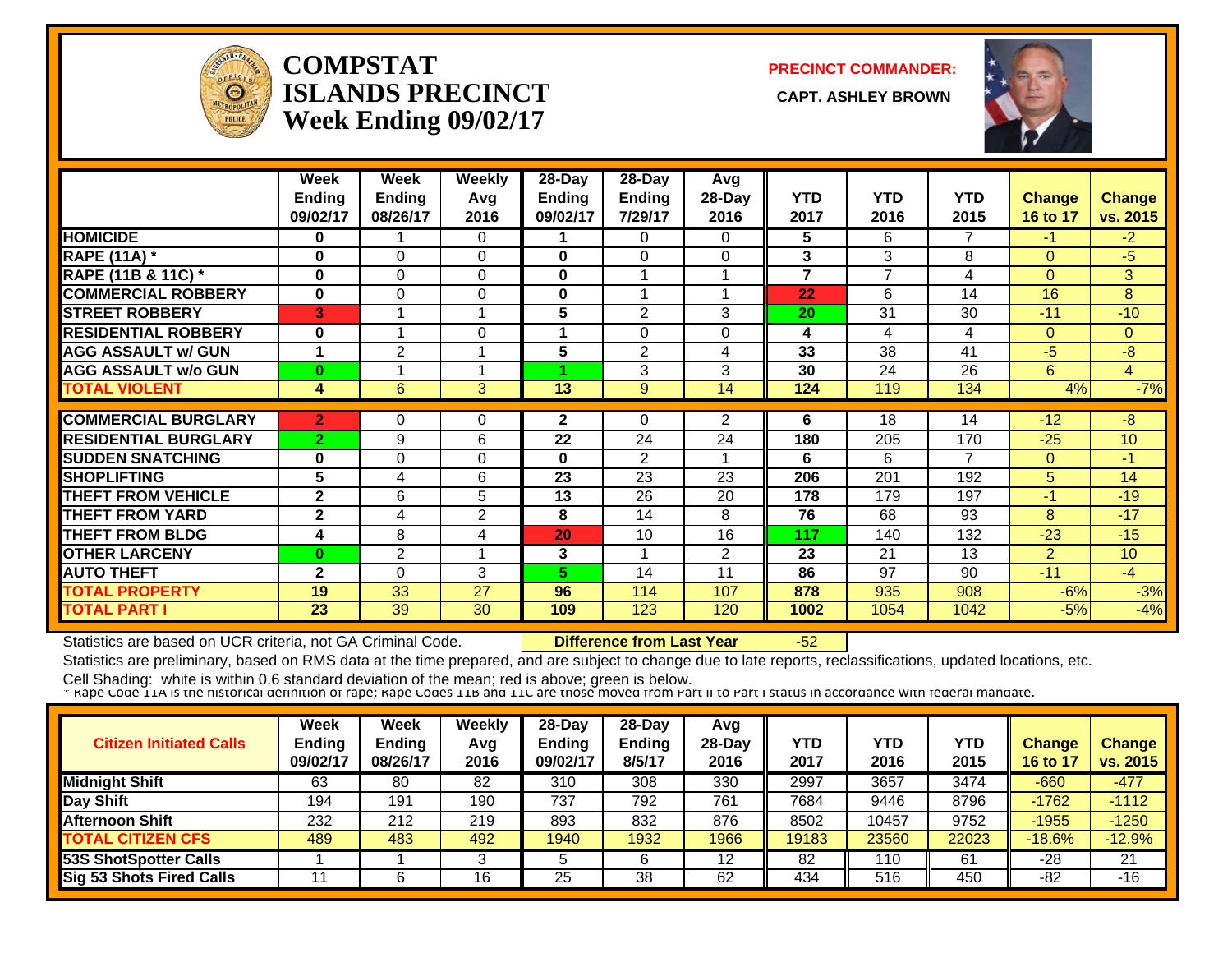# **BEAT 51 Islands Precinct Week Ending 09/02/17**



|                             |                           |                           | <b>Last 4 Weeks</b>       |                           | 28 Days                   | 28 Day          |                    |                    |                    |                           |                           |
|-----------------------------|---------------------------|---------------------------|---------------------------|---------------------------|---------------------------|-----------------|--------------------|--------------------|--------------------|---------------------------|---------------------------|
|                             | <b>Ending</b><br>08/05/17 | <b>Ending</b><br>08/12/17 | <b>Ending</b><br>08/26/17 | <b>Ending</b><br>09/02/17 | <b>Ending</b><br>09/02/17 | Average<br>2016 | <b>YTD</b><br>2017 | <b>YTD</b><br>2016 | <b>YTD</b><br>2015 | <b>Change</b><br>16 to 17 | <b>Change</b><br>vs. 2015 |
| <b>HOMICIDE</b>             | $\Omega$                  | 0                         | 0                         | $\Omega$                  | 0                         | 0.2             | $\overline{2}$     | $\mathbf{2}$       | $\Omega$           | $\Omega$                  | 2                         |
| <b>RAPE (11A) *</b>         | $\Omega$                  | 0                         | $\Omega$                  | $\Omega$                  | $\mathbf 0$               | 0.2             | $\mathbf 0$        | 1                  | $\mathbf{1}$       | $-1$                      | $-1$                      |
| RAPE (11B & 11C) *          | $\Omega$                  | 0                         | $\Omega$                  | $\mathbf 0$               | $\Omega$                  | 0.2             | $\Omega$           | $\mathbf{1}$       | $\mathbf{1}$       | $-1$                      | $-1$                      |
| <b>COMMERCIAL ROBBERY</b>   | $\mathbf 0$               | 0                         | $\mathbf 0$               | $\mathbf 0$               | $\mathbf 0$               | 0.4             | 13                 | $\mathbf{1}$       | 6                  | 12                        | $\overline{7}$            |
| <b>STREET ROBBERY</b>       | $\Omega$                  | $\Omega$                  | $\Omega$                  | $\Omega$                  | $\Omega$                  | 1.5             | 8                  | 15                 | 12                 | $-7$                      | $-4$                      |
| <b>RESIDENTIAL ROBBERY</b>  | $\Omega$                  | $\Omega$                  | $\Omega$                  | $\Omega$                  | $\mathbf 0$               | 0.3             | $\Omega$           | 3                  | $\overline{2}$     | $-3$                      | $-2$                      |
| <b>AGG ASSAULT w/ GUN</b>   | $\mathbf 0$               | $\mathbf{1}$              | $\Omega$                  | $\mathbf 0$               | $\mathbf{1}$              | 1.6             | 10                 | 17                 | 12                 | $-7$                      | $-2$                      |
| <b>AGG ASSAULT w/o GUN</b>  | $\mathbf 0$               | 0                         | $\mathbf{1}$              | $\mathbf 0$               | 1                         | 0.7             | 6                  | 4                  | 6                  | $\overline{2}$            | $\Omega$                  |
| <b>TOTAL VIOLENT</b>        | $\mathbf{0}$              | $\mathbf{1}$              | $\mathbf{1}$              | $\mathbf{0}$              | $\overline{2}$            | 5.0             | 39                 | 44                 | 40                 | $-11%$                    | $-3%$                     |
|                             |                           |                           |                           |                           |                           |                 |                    |                    |                    |                           |                           |
| <b>COMMERCIAL BURGLARY</b>  | $\Omega$                  | 0                         | $\Omega$                  | $\mathbf{1}$              | $\mathbf{1}$              | 1.1             | 4                  | 12                 | 5                  | $-8$                      | $-1$                      |
| <b>RESIDENTIAL BURGLARY</b> | $\mathbf{1}$              | 1                         | $\mathbf 0$               | 1                         | 3                         | 6.8             | 37                 | 61                 | 40                 | $-24$                     | $-3$                      |
| <b>SUDDEN SNATCHING</b>     | $\mathbf{0}$              | 0                         | $\Omega$                  | $\Omega$                  | $\Omega$                  | 0.2             | $\mathbf{1}$       | $\Omega$           | 3                  | $\blacktriangleleft$      | $-2$                      |
| <b>SHOPLIFTING</b>          | $\overline{3}$            | $\overline{7}$            | 3                         | 4                         | 17                        | 13.7            | 145                | 120                | 143                | 25                        | $\overline{2}$            |
| <b>THEFT FROM VEHICLE</b>   | $\mathbf{1}$              | 0                         | 3                         | $\mathbf 0$               | 4                         | 5.7             | 63                 | 53                 | 60                 | 10                        | 3                         |
| <b>THEFT FROM YARD</b>      | $\Omega$                  | 0                         | $\mathbf 0$               | $\Omega$                  | $\mathbf 0$               | 2.1             | 19                 | 18                 | 26                 | $\overline{1}$            | $-7$                      |
| <b>THEFT FROM BLDG</b>      | 1                         | 1                         | 1                         | 0                         | 3                         | 4.1             | 26                 | 33                 | 41                 | $-7$                      | $-15$                     |
| <b>OTHER LARCENY</b>        | $\Omega$                  | 0                         | 1                         | 0                         | $\mathbf{1}$              | 0.5             | 5                  | 4                  | 3                  | $\blacktriangleleft$      | $\overline{2}$            |
| <b>AUTO THEFT</b>           | $\overline{2}$            | 0                         | $\Omega$                  | 0                         | 2                         | 3.1             | 29                 | 26                 | 32                 | 3                         | $-3$                      |
| <b>TOTAL PROPERTY</b>       | 8                         | 9                         | 8                         | 6                         | 31                        | 37.3            | 329                | 327                | 353                | 1%                        | $-7%$                     |
| <b>TOTAL PART I</b>         | 8                         | 10                        | 9                         | 6                         | 33                        | 42.3            | 368                | 371                | 393                | $-1%$                     | $-6%$                     |

 **Difference from Last Year**‐3

Statistics are based on UCR criteria, not GA Criminal Code.

|                                 | Week          | Week          | Week          | <b>Week</b>          | $\parallel$ 28 Days       | 28 Day            |            |      |      |               |                 |
|---------------------------------|---------------|---------------|---------------|----------------------|---------------------------|-------------------|------------|------|------|---------------|-----------------|
| <b>Shots Fired Calls</b>        | <b>Ending</b> | <b>Ending</b> | <b>Ending</b> |                      | Ending $\parallel$ Ending | <b>Average</b> II | <b>YTD</b> | YTD  | YTD  | <b>Change</b> | <b>Change</b>   |
|                                 | 08/05/17      | 08/12/17      | 08/26/17      | 09/02/17    09/02/17 |                           | 2016              | 2017       | 2016 | 2015 | 16 to 17      | <b>vs. 2015</b> |
| <b>53S ShotSpotter Calls</b>    |               |               |               |                      |                           | 10.8              | 61         | 104  | 52   | 0%            | 0%              |
| <b>Sig 53 Shots Fired Calls</b> |               |               |               |                      |                           | 20.9              | 141        | 194  | 126  | $-27%$        | 12%             |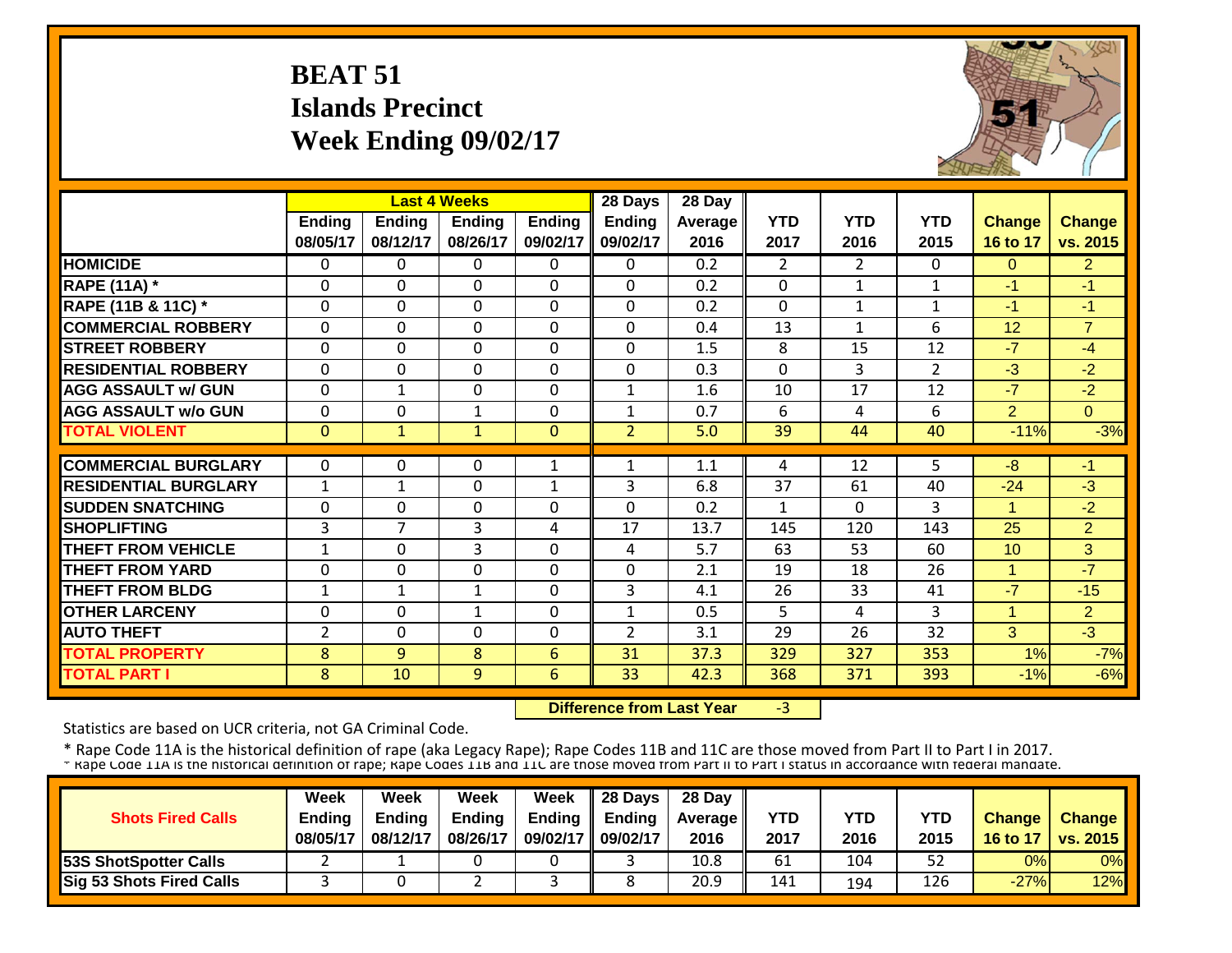# **BEAT 52 Islands Precinct Week Ending 09/02/17**



|                             |                    |                    | <b>Last 4 Weeks</b>       |                    | 28 Days                   | 28 Day          |                    |                       |                    |                           |                           |
|-----------------------------|--------------------|--------------------|---------------------------|--------------------|---------------------------|-----------------|--------------------|-----------------------|--------------------|---------------------------|---------------------------|
|                             | Ending<br>08/05/17 | Ending<br>08/12/17 | <b>Ending</b><br>08/26/17 | Ending<br>09/02/17 | <b>Ending</b><br>09/02/17 | Average<br>2016 | <b>YTD</b><br>2017 | <b>YTD</b><br>2016    | <b>YTD</b><br>2015 | <b>Change</b><br>16 to 17 | <b>Change</b><br>vs. 2015 |
| <b>HOMICIDE</b>             | $\Omega$           | 0                  | $\Omega$                  | $\Omega$           | 0                         | 0.2             | $\Omega$           | $\mathbf{2}^{\prime}$ | 0                  | $-2$                      | $\Omega$                  |
| <b>RAPE (11A) *</b>         | $\Omega$           | 0                  | $\Omega$                  | $\Omega$           | $\Omega$                  | 0.0             | $\Omega$           | $\Omega$              | $\overline{2}$     | $\Omega$                  | $-2$                      |
| RAPE (11B & 11C) *          | $\mathbf 0$        | 0                  | $\mathbf{0}$              | $\Omega$           | $\Omega$                  | 0.3             | $\overline{2}$     | 4                     | $\mathbf{1}$       | $-2$                      | 1                         |
| <b>COMMERCIAL ROBBERY</b>   | $\mathbf 0$        | 0                  | $\Omega$                  | 0                  | $\mathbf 0$               | 0.2             | $\mathbf 0$        | $\overline{2}$        | 0                  | $-2$                      | $\overline{0}$            |
| <b>STREET ROBBERY</b>       | $\mathbf{0}$       | 0                  | $\Omega$                  | $\Omega$           | $\Omega$                  | 0.5             | $\Omega$           | 5                     | $\overline{2}$     | $-5$                      | $-2$                      |
| <b>RESIDENTIAL ROBBERY</b>  | $\Omega$           | 0                  | 1                         | $\Omega$           | $\mathbf{1}$              | 0.1             | 1                  | 1                     | $\Omega$           | $\Omega$                  | 4                         |
| <b>AGG ASSAULT w/ GUN</b>   | $\Omega$           | 0                  | $\Omega$                  | $\Omega$           | $\Omega$                  | 0.3             | 5                  | 1                     | 12                 | $\overline{4}$            | $-7$                      |
| <b>AGG ASSAULT w/o GUN</b>  | $\Omega$           | 0                  | $\Omega$                  | $\Omega$           | $\mathbf 0$               | 0.5             | 7                  | 4                     | $\overline{7}$     | 3                         | $\Omega$                  |
| <b>TOTAL VIOLENT</b>        | $\mathbf{0}$       | $\Omega$           | $\mathbf{1}$              | $\mathbf{0}$       | $\mathbf{1}$              | 2.1             | 15                 | 19                    | 24                 | $-21%$                    | $-38%$                    |
| <b>COMMERCIAL BURGLARY</b>  | $\Omega$           | 0                  | 0                         | 0                  | 0                         | 0.1             | 0                  | 1                     | 1                  | -1                        | $-1$                      |
| <b>RESIDENTIAL BURGLARY</b> | $\Omega$           | 1                  | $\Omega$                  | 0                  | 1                         | 2.6             | 9                  | 23                    | 31                 | $-14$                     | $-22$                     |
| <b>SUDDEN SNATCHING</b>     | $\Omega$           | 0                  | $\Omega$                  | $\Omega$           | $\Omega$                  | 0.2             | 1                  | 1                     | $\overline{2}$     | $\Omega$                  | $-1$                      |
| <b>SHOPLIFTING</b>          | $\mathbf{0}$       | 0                  | 0                         | $\mathbf{1}$       | $\mathbf{1}$              | 0.2             | 3                  | 3                     | $\overline{2}$     | $\Omega$                  | -1                        |
| <b>THEFT FROM VEHICLE</b>   | $\mathbf 1$        | 0                  | 3                         | $\Omega$           | 4                         | 1.9             | 26                 | 13                    | 25                 | 13                        | -1                        |
| <b>THEFT FROM YARD</b>      | $\Omega$           | $\Omega$           | $\Omega$                  | $\Omega$           | $\Omega$                  | 0.7             | 5                  | 6                     | 10                 | -1                        | $-5$                      |
| <b>THEFT FROM BLDG</b>      | $\overline{2}$     | 4                  | 5                         | $\overline{2}$     | 13                        | 3.1             | 34                 | 32                    | 20                 | 2                         | 14                        |
| <b>OTHER LARCENY</b>        | $\Omega$           | 0                  | $\Omega$                  | $\Omega$           | $\Omega$                  | 0.2             | 4                  | 1                     | $\mathbf{1}$       | 3                         | 3                         |
| <b>AUTO THEFT</b>           | $\mathbf{0}$       | 0                  | $\Omega$                  | $\mathbf{1}$       | $\mathbf{1}$              | 1.4             | 8                  | 14                    | 14                 | $-6$                      | $-6$                      |
| <b>TOTAL PROPERTY</b>       | 3                  | 5.                 | 8                         | 4                  | 20                        | 10.3            | 90                 | 94                    | 106                | $-4%$                     | $-15%$                    |
| <b>TOTAL PART I</b>         | $\overline{3}$     | 5.                 | 9                         | 4                  | 21                        | 12.4            | 105                | 113                   | 130                | $-7%$                     | $-19%$                    |

 **Difference from Last Year** $-8$ 

Statistics are based on UCR criteria, not GA Criminal Code.

|                                 | Week          | Week          | Week          | <b>Week</b>          | $\parallel$ 28 Days       | 28 Day            |      |      |      |               |                 |
|---------------------------------|---------------|---------------|---------------|----------------------|---------------------------|-------------------|------|------|------|---------------|-----------------|
| <b>Shots Fired Calls</b>        | <b>Endina</b> | <b>Ending</b> | <b>Ending</b> |                      | Ending $\parallel$ Ending | <b>Average</b> II | YTD  | YTD  | YTD  | <b>Change</b> | <b>Change</b>   |
|                                 | 08/05/17      | 08/12/17      | 08/26/17      | 09/02/17    09/02/17 |                           | 2016              | 2017 | 2016 | 2015 | 16 to 17      | <b>vs. 2015</b> |
| <b>53S ShotSpotter Calls</b>    |               |               |               |                      |                           | 0.0               |      |      |      | 0%            | 0%              |
| <b>Sig 53 Shots Fired Calls</b> |               |               |               |                      |                           | <b>b.3</b>        | 67   | 45   | 62   | 49%           | 8%              |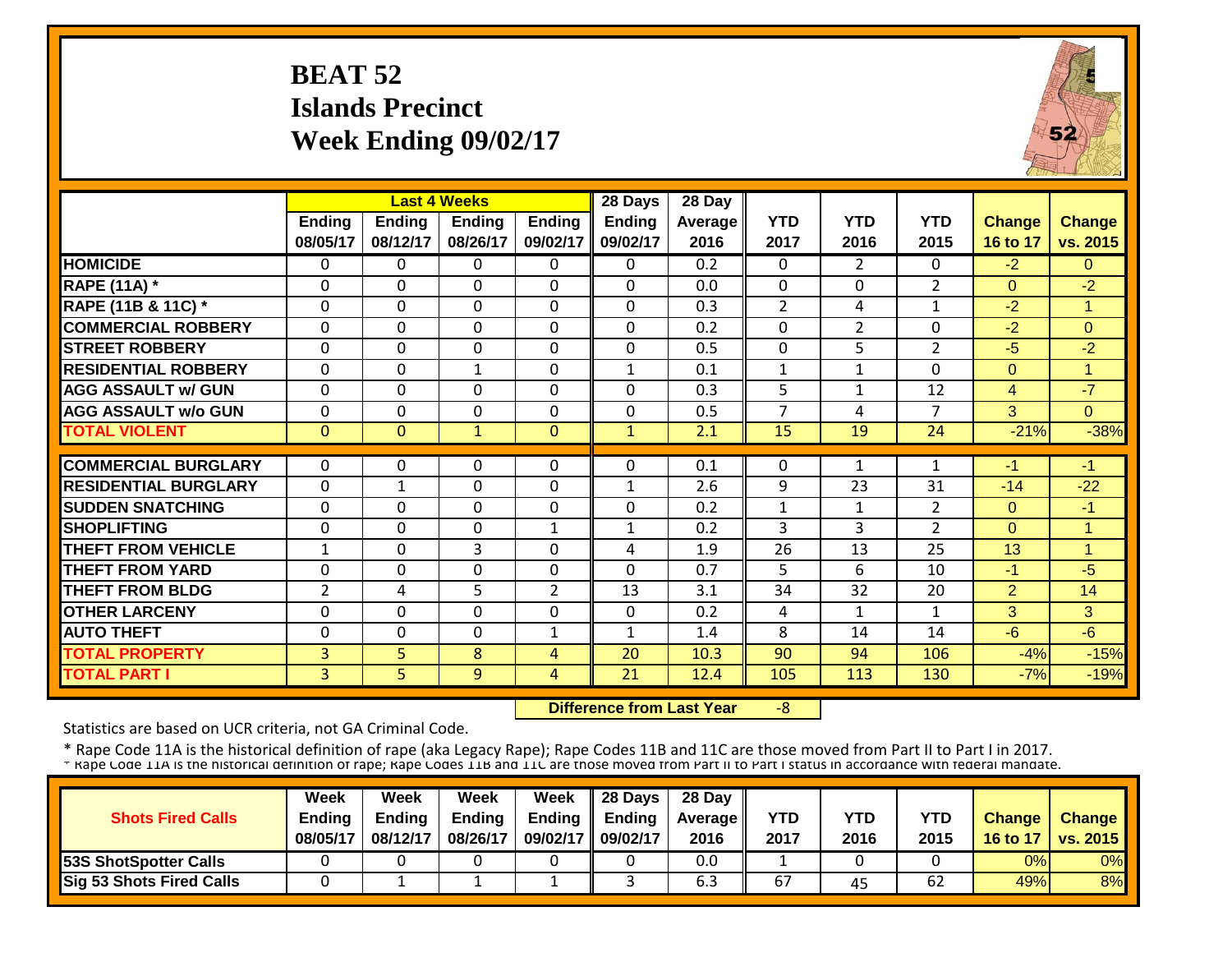# **BEAT 53 Islands Precinct Week Ending 09/02/17**



|                             |                |                | <b>Last 4 Weeks</b> |                | 28 Days        | 28 Day  |                |                |                |                      |                |
|-----------------------------|----------------|----------------|---------------------|----------------|----------------|---------|----------------|----------------|----------------|----------------------|----------------|
|                             | <b>Ending</b>  | <b>Ending</b>  | <b>Endina</b>       | <b>Ending</b>  | <b>Ending</b>  | Average | <b>YTD</b>     | <b>YTD</b>     | <b>YTD</b>     | <b>Change</b>        | <b>Change</b>  |
|                             | 08/05/17       | 08/12/17       | 08/26/17            | 09/02/17       | 09/02/17       | 2016    | 2017           | 2016           | 2015           | 16 to 17             | vs. 2015       |
| <b>HOMICIDE</b>             | $\mathbf{0}$   | 0              | $\mathbf{1}$        | $\Omega$       | $\mathbf{1}$   | 0.1     | $\overline{2}$ | $\mathbf{1}$   | $\overline{2}$ | $\blacktriangleleft$ | $\Omega$       |
| <b>RAPE (11A) *</b>         | $\Omega$       | 0              | $\mathbf 0$         | $\Omega$       | $\mathbf{0}$   | 0.0     | $\mathbf{0}$   | $\Omega$       | $\overline{2}$ | $\Omega$             | $-2$           |
| RAPE (11B & 11C) *          | $\Omega$       | 0              | $\mathbf 0$         | $\Omega$       | $\mathbf{0}$   | 0.0     | $\overline{2}$ | $\Omega$       | $\mathbf{1}$   | $\overline{2}$       | 1              |
| <b>COMMERCIAL ROBBERY</b>   | $\Omega$       | $\Omega$       | $\Omega$            | $\Omega$       | $\mathbf 0$    | 0.1     | $\mathbf{1}$   | $\mathbf{1}$   | $\overline{2}$ | $\Omega$             | $-1$           |
| <b>STREET ROBBERY</b>       | $\mathbf 0$    | 0              | $\mathbf{1}$        | $\mathbf{1}$   | $\overline{2}$ | 0.5     | 5              | 3              | $\overline{2}$ | $\overline{2}$       | 3              |
| <b>RESIDENTIAL ROBBERY</b>  | $\mathbf 0$    | 0              | 0                   | $\mathbf 0$    | $\mathbf{0}$   | 0.1     | $\mathbf{1}$   | $\Omega$       | 0              | 4                    | 1              |
| <b>AGG ASSAULT w/ GUN</b>   | $\Omega$       | $\mathbf{1}$   | $\mathbf{1}$        | $\mathbf{1}$   | 3              | 1.0     | 10             | 10             | 5              | $\Omega$             | 5 <sup>1</sup> |
| <b>AGG ASSAULT w/o GUN</b>  | $\mathbf 0$    | 0              | 0                   | 0              | $\mathbf{0}$   | 0.6     | $\overline{7}$ | $\overline{7}$ | 8              | $\Omega$             | $-1$           |
| <b>TOTAL VIOLENT</b>        | $\mathbf{0}$   | $\mathbf{1}$   | 3                   | $\overline{2}$ | 6              | 2.3     | 28             | 22             | 22             | 27%                  | 27%            |
|                             |                |                |                     |                |                |         |                |                |                |                      |                |
| <b>COMMERCIAL BURGLARY</b>  | $\mathbf{0}$   | 0              | 0                   | 1              | $\mathbf{1}$   | 0.2     | $\mathbf{1}$   | 1              | 0              | $\Omega$             | 1              |
| <b>RESIDENTIAL BURGLARY</b> | $\Omega$       | 0              | $\overline{2}$      | 0              | 2              | 3.5     | 20             | 23             | 28             | $-3$                 | $-8$           |
| <b>SUDDEN SNATCHING</b>     | $\Omega$       | 0              | $\Omega$            | $\Omega$       | $\mathbf{0}$   | 0.2     | 2              | $\mathbf{1}$   | 1              | 1                    | $\mathbf{1}$   |
| <b>SHOPLIFTING</b>          | 2              | 0              | $\Omega$            | 0              | $\overline{2}$ | 0.9     | 15             | 7              | 4              | 8                    | 11             |
| <b>THEFT FROM VEHICLE</b>   | $\overline{2}$ | 0              | 0                   | 0              | $\overline{2}$ | 2.7     | 19             | 23             | 18             | $-4$                 | 1              |
| <b>THEFT FROM YARD</b>      | $\Omega$       | $\overline{2}$ | $\mathbf{1}$        | 1              | 4              | 1.5     | 13             | 16             | 16             | $-3$                 | $-3$           |
| <b>THEFT FROM BLDG</b>      | $\Omega$       | $\Omega$       | $\Omega$            | $\mathbf{1}$   | $\mathbf{1}$   | 2.5     | 21             | 23             | 16             | $-2$                 | 5 <sup>5</sup> |
| <b>OTHER LARCENY</b>        | $\Omega$       | 0              | $\Omega$            | $\Omega$       | $\mathbf{0}$   | 0.3     | $\overline{2}$ | $\overline{2}$ | $\Omega$       | $\Omega$             | $\overline{2}$ |
| <b>AUTO THEFT</b>           | $\Omega$       | 0              | $\Omega$            | $\Omega$       | $\mathbf{0}$   | 1.8     | 14             | 14             | 12             | $\Omega$             | $\overline{2}$ |
| <b>TOTAL PROPERTY</b>       | 4              | $\overline{2}$ | $\overline{3}$      | 3              | 12             | 13.6    | 107            | 110            | 95             | $-3%$                | 13%            |
| <b>TOTAL PART I</b>         | 4              | $\overline{3}$ | 6                   | 5              | 18             | 15.9    | 135            | 132            | 117            | 2%                   | 15%            |

 **Difference from Last Year**

3

Statistics are based on UCR criteria, not GA Criminal Code.

|                                 | Week          | Week     | Week          | Week     | 28 Days       | 28 Day            |      |            |      |               |                 |
|---------------------------------|---------------|----------|---------------|----------|---------------|-------------------|------|------------|------|---------------|-----------------|
| <b>Shots Fired Calls</b>        | <b>Ending</b> | Endina   | <b>Ending</b> | Ending   | <b>Ending</b> | <b>Average II</b> | YTD  | <b>YTD</b> | YTD  | <b>Change</b> | <b>Change</b>   |
|                                 | 08/05/17      | 08/12/17 | 08/26/17      | 09/02/17 | 09/02/17      | 2016              | 2017 | 2016       | 2015 | 16 to 17      | <b>VS. 2015</b> |
| <b>153S ShotSpotter Calls</b>   |               |          |               |          |               | 0.8               | 19   |            |      | 0%            | 0%              |
| <b>Sig 53 Shots Fired Calls</b> |               |          |               |          |               | 15.0              | 84   | 125        | 104  | $-33%$        | $-19%$          |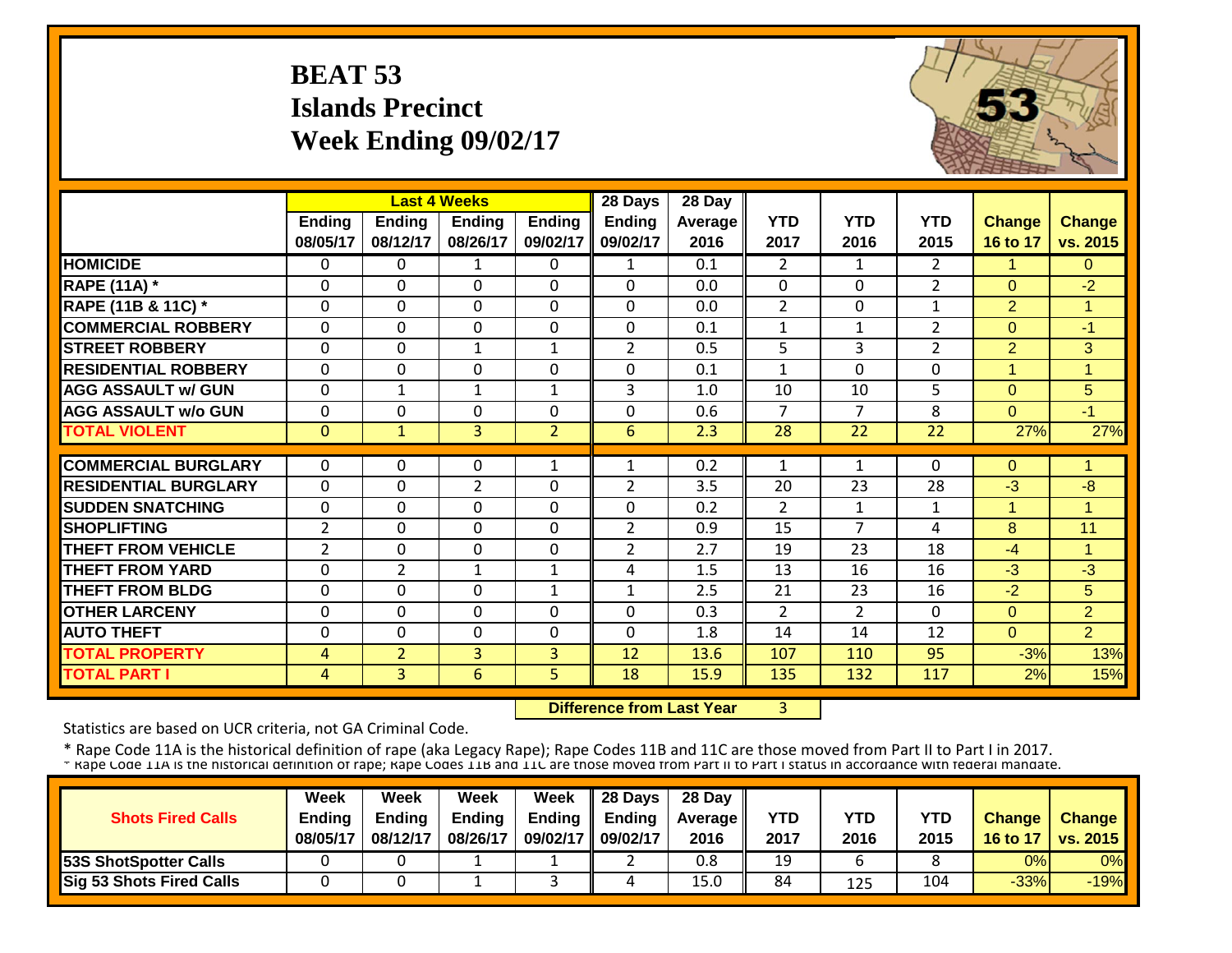# **BEAT 54 Islands Precinct Week Ending 09/02/17**



|                             |                    |                           | <b>Last 4 Weeks</b>       |                           | 28 Days                   | 28 Day          |                    |                    |                    |                           |                           |
|-----------------------------|--------------------|---------------------------|---------------------------|---------------------------|---------------------------|-----------------|--------------------|--------------------|--------------------|---------------------------|---------------------------|
|                             | Ending<br>08/05/17 | <b>Ending</b><br>08/12/17 | <b>Ending</b><br>08/26/17 | <b>Ending</b><br>09/02/17 | <b>Ending</b><br>09/02/17 | Average<br>2016 | <b>YTD</b><br>2017 | <b>YTD</b><br>2016 | <b>YTD</b><br>2015 | <b>Change</b><br>16 to 17 | <b>Change</b><br>vs. 2015 |
| <b>HOMICIDE</b>             | $\Omega$           | 0                         | 0                         | $\Omega$                  | $\Omega$                  | 0.1             | $\mathbf{0}$       | $\mathbf{1}$       | 4                  | $-1$                      | $-4$                      |
| <b>RAPE (11A)</b> *         | $\Omega$           | 0                         | $\Omega$                  | $\Omega$                  | 0                         | 0.1             | $\Omega$           | $\mathbf{1}$       | $\mathbf{1}$       | $-1$                      | $-1$                      |
| RAPE (11B & 11C) *          | $\mathbf 0$        | 0                         | $\mathbf 0$               | $\Omega$                  | 0                         | 0.1             | $\mathbf 0$        | $\mathbf{1}$       | $\mathbf{1}$       | $-1$                      | $-1$                      |
| <b>COMMERCIAL ROBBERY</b>   | $\Omega$           | $\Omega$                  | $\Omega$                  | $\Omega$                  | 0                         | 0.5             | $\overline{7}$     | $\mathbf{1}$       | 6                  | 6                         | -1                        |
| <b>STREET ROBBERY</b>       | $\mathbf 0$        | 0                         | $\mathbf 0$               | 1                         | $\mathbf{1}$              | 0.8             | 3                  | 7                  | 8                  | $-4$                      | $-5$                      |
| <b>RESIDENTIAL ROBBERY</b>  | $\Omega$           | 0                         | $\Omega$                  | $\mathbf 0$               | $\Omega$                  | 0.0             | $\mathbf{1}$       | $\Omega$           | 0                  | $\overline{1}$            | 4                         |
| <b>AGG ASSAULT w/ GUN</b>   | $\Omega$           | 0                         | $\Omega$                  | $\Omega$                  | $\mathbf 0$               | 0.7             | 6                  | 6                  | 8                  | $\mathbf{0}$              | $-2$                      |
| <b>AGG ASSAULT w/o GUN</b>  | $\mathbf 0$        | 0                         | 0                         | 0                         | $\mathbf 0$               | 0.6             | 6                  | 5 <sup>1</sup>     | 3                  | -1                        | 3                         |
| <b>TOTAL VIOLENT</b>        | $\mathbf{0}$       | $\Omega$                  | $\Omega$                  | $\mathbf{1}$              | $\mathbf{1}$              | 2.8             | 23                 | 22                 | 31                 | 5%                        | $-26%$                    |
| <b>COMMERCIAL BURGLARY</b>  | $\Omega$           | 0                         | 0                         | 0                         | 0                         | 0.2             | $\Omega$           | $\overline{2}$     | 5                  | $-2$                      | $-5$                      |
| <b>RESIDENTIAL BURGLARY</b> | $\mathbf{1}$       | $\overline{2}$            | 4                         | 0                         | $\overline{7}$            | 6.1             | 49                 | 46                 | 26                 | 3                         | 23                        |
| <b>SUDDEN SNATCHING</b>     | $\mathbf 0$        | 0                         | 0                         | 0                         |                           | 0.0             | $\overline{2}$     | $\Omega$           | $\mathbf{1}$       | $\overline{2}$            |                           |
| <b>SHOPLIFTING</b>          | $\overline{2}$     | 0                         |                           | $\Omega$                  | 0<br>3                    | 2.0             | 20                 | 16                 | 9                  | 4                         | 11                        |
| <b>THEFT FROM VEHICLE</b>   | $\mathbf{1}$       | 0                         | 1<br>0                    | 0                         | $\mathbf{1}$              | 4.7             | 25                 | 48                 | 48                 | $-23$                     | $-23$                     |
| <b>THEFT FROM YARD</b>      | $\Omega$           | 0                         | 1                         | 0                         | $\mathbf{1}$              | 1.0             | 16                 | 6                  | 15                 | 10 <sup>°</sup>           | 1                         |
| <b>THEFT FROM BLDG</b>      | $\Omega$           | 0                         | 1                         | $\mathbf{1}$              | 2                         | 2.2             | 13                 | 21                 | 17                 | -8                        | $-4$                      |
| <b>OTHER LARCENY</b>        | $\Omega$           | 1                         | $\Omega$                  | 0                         | $\mathbf{1}$              | 0.2             | 5                  | 1                  | 3                  | 4                         | $\overline{2}$            |
| <b>AUTO THEFT</b>           | $\Omega$           | 0                         | $\Omega$                  | 1                         | $\mathbf{1}$              | 2.8             | 19                 | 28                 | 20                 | -9                        | $-1$                      |
| <b>TOTAL PROPERTY</b>       | 4                  | 3                         | $\overline{7}$            | $\overline{2}$            | 16                        | 19.2            |                    | 168                | 144                | $-11%$                    | 3%                        |
| <b>TOTAL PART I</b>         | $\overline{4}$     | 3                         | $\overline{7}$            | 3                         | 17                        | 22.0            | 149<br>172         | 190                | 175                | $-9%$                     | $-2%$                     |
|                             |                    |                           |                           |                           |                           |                 |                    |                    |                    |                           |                           |

 **Difference from Last Year** $-18$ 

Statistics are based on UCR criteria, not GA Criminal Code.

|                                 | <b>Week</b>   | Week     | Week          | Week          | 28 Days  | 28 Day            |      |      |      |               |                 |
|---------------------------------|---------------|----------|---------------|---------------|----------|-------------------|------|------|------|---------------|-----------------|
| <b>Shots Fired Calls</b>        | <b>Ending</b> | Endina   | <b>Ending</b> | <b>Ending</b> | Endina   | <b>Average II</b> | YTD  | YTD  | YTD  | <b>Change</b> | <b>Change</b>   |
|                                 | 08/05/17      | 08/12/17 | 08/26/17      | 09/02/17      | 09/02/17 | 2016              | 2017 | 2016 | 2015 | 16 to 17      | <b>VS. 2015</b> |
| 53S ShotSpotter Calls           |               |          |               |               |          | 0.0               |      |      |      | 0%            | 0%              |
| <b>Sig 53 Shots Fired Calls</b> |               |          |               | 4             |          | 10.7              | 73   | 82   | 93   | $-11%$        | $-22%$          |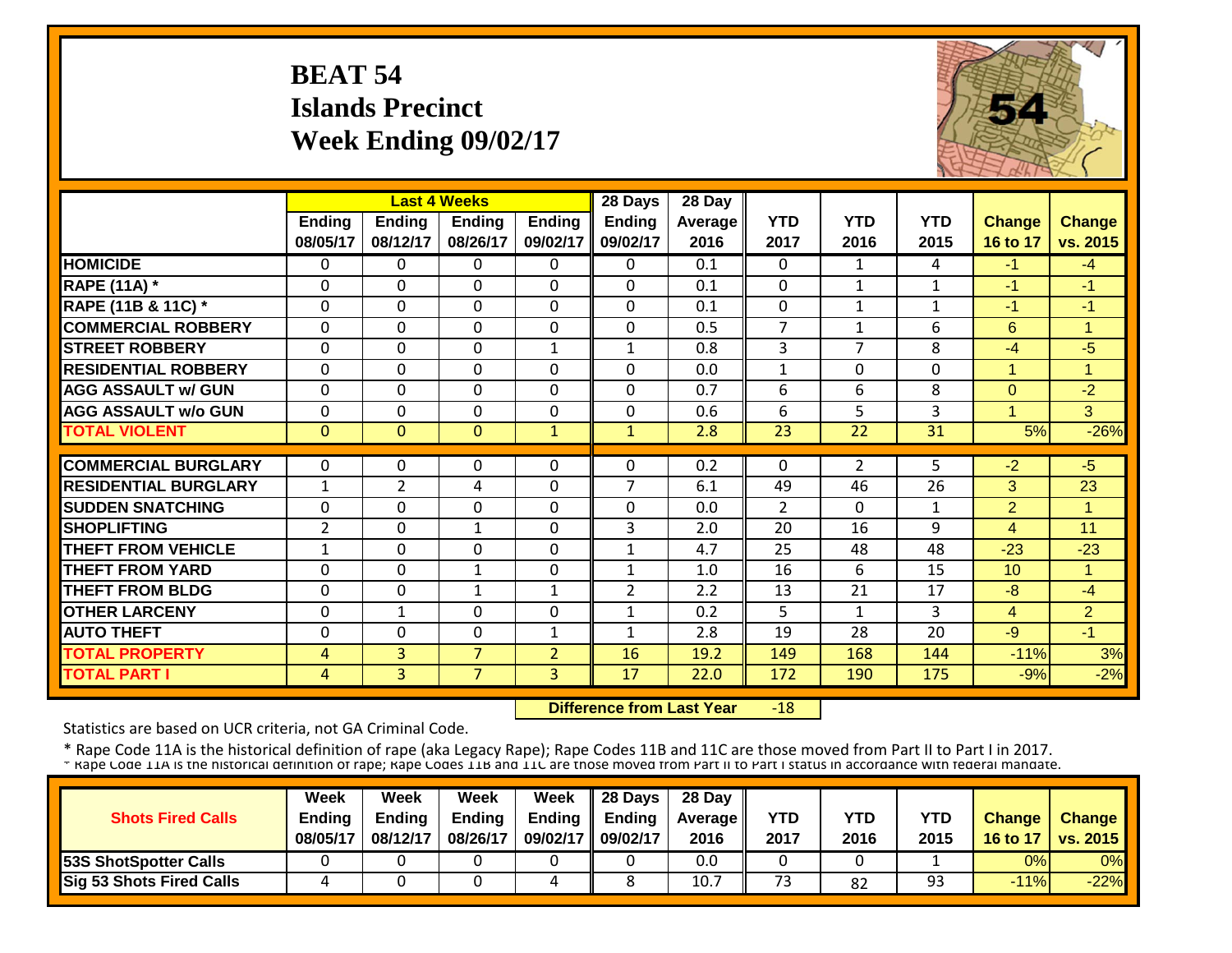# **BEAT 55 Islands Precinct Week Ending 09/02/17**



|                             |                    |                           | <b>Last 4 Weeks</b>       |                    | 28 Days                   | 28 Day                 |                    |                    |                    |                           |                           |
|-----------------------------|--------------------|---------------------------|---------------------------|--------------------|---------------------------|------------------------|--------------------|--------------------|--------------------|---------------------------|---------------------------|
|                             | Ending<br>08/05/17 | <b>Ending</b><br>08/12/17 | <b>Ending</b><br>08/26/17 | Ending<br>09/02/17 | <b>Ending</b><br>09/02/17 | <b>Average</b><br>2016 | <b>YTD</b><br>2017 | <b>YTD</b><br>2016 | <b>YTD</b><br>2015 | <b>Change</b><br>16 to 17 | <b>Change</b><br>vs. 2015 |
| <b>HOMICIDE</b>             | $\mathbf{0}$       | 0                         | $\Omega$                  | $\Omega$           | $\Omega$                  | 0.0                    | $\Omega$           | $\Omega$           | $\mathbf{1}$       | $\Omega$                  | $-1$                      |
| <b>RAPE (11A) *</b>         | $\Omega$           | 0                         | 0                         | $\Omega$           | $\mathbf{0}$              | 0.1                    | 3                  | $\mathbf{1}$       | $\overline{2}$     | $\overline{2}$            | 1                         |
| RAPE (11B & 11C) *          | $\mathbf 0$        | 0                         | $\mathbf 0$               | $\Omega$           | $\mathbf{0}$              | 0.2                    | 3                  | $\mathbf{1}$       | 0                  | $\overline{2}$            | 3                         |
| <b>COMMERCIAL ROBBERY</b>   | $\mathbf 0$        | 0                         | $\Omega$                  | $\Omega$           | $\mathbf 0$               | 0.1                    | $\mathbf{1}$       | $\mathbf{1}$       | 0                  | $\Omega$                  | 1                         |
| <b>STREET ROBBERY</b>       | $\mathbf{1}$       | 0                         | $\mathbf 0$               | 1                  | $\overline{2}$            | 0.1                    | 4                  | 1                  | 3                  | 3                         | $\overline{1}$            |
| <b>RESIDENTIAL ROBBERY</b>  | $\Omega$           | $\Omega$                  | $\Omega$                  | $\Omega$           | $\mathbf{0}$              | 0.0                    | $\mathbf 0$        | $\Omega$           | $\mathbf{1}$       | $\mathbf{0}$              | $-1$                      |
| <b>AGG ASSAULT w/ GUN</b>   | $\mathbf 0$        | 0                         | $\mathbf 0$               | $\mathbf 0$        | $\mathbf 0$               | 0.2                    | $\mathbf 0$        | 1                  | $\mathbf{1}$       | $-1$                      | $-1$                      |
| <b>AGG ASSAULT w/o GUN</b>  | $\Omega$           | 0                         | $\Omega$                  | $\Omega$           | $\mathbf{0}$              | 0.5                    | 4                  | 3                  | $\mathbf{1}$       | 4                         | 3                         |
| <b>TOTAL VIOLENT</b>        | $\mathbf{1}$       | $\Omega$                  | $\Omega$                  | $\mathbf{1}$       | $\overline{2}$            | 1.1                    | 15                 | 8                  | 9                  | 88%                       | 67%                       |
|                             |                    |                           |                           |                    |                           |                        |                    |                    |                    |                           |                           |
| <b>COMMERCIAL BURGLARY</b>  | $\Omega$           | 0                         | $\Omega$                  | $\Omega$           | $\Omega$                  | 0.2                    | $\mathbf{1}$       | $\overline{2}$     | $\overline{2}$     | -1                        | $-1$                      |
| <b>RESIDENTIAL BURGLARY</b> | $\mathbf{1}$       | $\overline{2}$            | 3                         | $\mathbf{1}$       | $\overline{7}$            | 4.0                    | 54                 | 42                 | 38                 | 12                        | 16                        |
| <b>SUDDEN SNATCHING</b>     | $\Omega$           | 0                         | $\Omega$                  | 0                  | $\Omega$                  | 0.4                    | $\mathbf{0}$       | 4                  | 0                  | $-4$                      | $\Omega$                  |
| <b>SHOPLIFTING</b>          | $\Omega$           | 0                         | $\Omega$                  | 0                  | $\mathbf{0}$              | 6.1                    | 23                 | 55                 | 34                 | $-32$                     | $-11$                     |
| <b>THEFT FROM VEHICLE</b>   | $\Omega$           | 0                         | 0                         | $\overline{2}$     | $\overline{2}$            | 4.2                    | 42                 | 35                 | 41                 | $\overline{7}$            | $\mathbf{1}$              |
| <b>THEFT FROM YARD</b>      | $\Omega$           | 0                         | $\overline{2}$            | 1                  | 3                         | 2.6                    | 21                 | 19                 | 26                 | $\overline{2}$            | $-5$                      |
| <b>THEFT FROM BLDG</b>      | $\Omega$           | 0                         | 1                         | $\Omega$           | $\mathbf{1}$              | 3.7                    | 22                 | 30                 | 34                 | -8                        | $-12$                     |
| <b>OTHER LARCENY</b>        | $\Omega$           | 0                         | $\mathbf{1}$              | $\Omega$           | $\mathbf{1}$              | 1.1                    | 6                  | 11                 | 5                  | $-5$                      | $\mathbf{1}$              |
| <b>AUTO THEFT</b>           | $\mathbf{1}$       | 0                         | $\mathbf 0$               | 0                  | $\mathbf{1}$              | 1.5                    | 13                 | 14                 | 6                  | -1                        | $\overline{7}$            |
| <b>TOTAL PROPERTY</b>       | $\overline{2}$     | 2                         | 7                         | 4                  | 15                        | 23.8                   | 182                | 212                | 186                | $-14%$                    | $-2%$                     |
| <b>TOTAL PART I</b>         | 3                  | $\overline{2}$            | $\overline{7}$            | 5                  | 17                        | 24.9                   | 197                | 220                | 195                | $-10%$                    | $1\%$                     |

 **Difference from Last Year**‐23

Statistics are based on UCR criteria, not GA Criminal Code.

|                                 | Week          | Week     | Week          | Week     | 28 Days       | 28 Day            |      |            |            |               |                 |
|---------------------------------|---------------|----------|---------------|----------|---------------|-------------------|------|------------|------------|---------------|-----------------|
| <b>Shots Fired Calls</b>        | <b>Ending</b> | Endina   | <b>Ending</b> | Ending   | <b>Ending</b> | <b>Average II</b> | YTD  | <b>YTD</b> | <b>YTD</b> | <b>Change</b> | Change          |
|                                 | 08/05/17      | 08/12/17 | 08/26/17      | 09/02/17 | 09/02/17      | 2016              | 2017 | 2016       | 2015       | 16 to 17      | <b>VS. 2015</b> |
| <b>153S ShotSpotter Calls</b>   |               |          |               |          |               | 0.0               |      |            |            | 0%            | 0%              |
| <b>Sig 53 Shots Fired Calls</b> |               |          |               |          |               | ں ب               | 41   | 40         | 37         | 3%            | 11%             |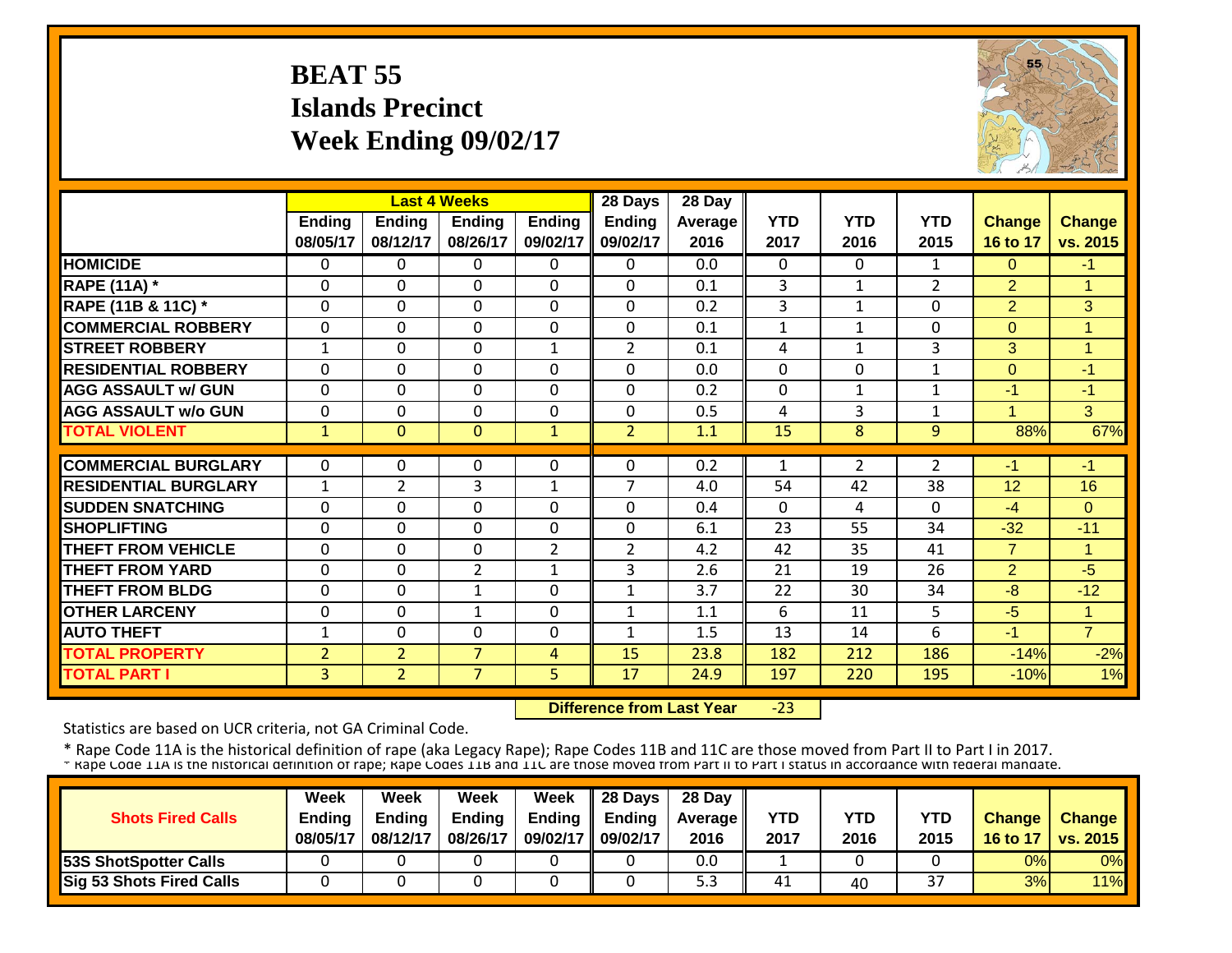# **BEAT 56 Islands Precinct Week Ending 09/02/17**



|                             |                | <b>Last 4 Weeks</b> |               |               | 28 Days        | 28 Day  |                |                |                |                |                    |
|-----------------------------|----------------|---------------------|---------------|---------------|----------------|---------|----------------|----------------|----------------|----------------|--------------------|
|                             | Ending         | <b>Ending</b>       | <b>Ending</b> | <b>Ending</b> | <b>Ending</b>  | Average | <b>YTD</b>     | <b>YTD</b>     | <b>YTD</b>     | <b>Change</b>  | <b>Change</b>      |
|                             | 08/05/17       | 08/12/17            | 08/26/17      | 09/02/17      | 09/02/17       | 2016    | 2017           | 2016           | 2015           | 16 to 17       | vs. 2015           |
| <b>HOMICIDE</b>             | 0              | 0                   | 0             | 0             | 0              | 0.0     | $\mathbf{1}$   | $\Omega$       | 0              | $\mathbf{1}$   | 1                  |
| <b>RAPE (11A) *</b>         | $\Omega$       | $\Omega$            | $\Omega$      | $\Omega$      | $\Omega$       | 0.0     | $\Omega$       | $\Omega$       | $\Omega$       | $\Omega$       | $\Omega$           |
| RAPE (11B & 11C) *          | $\mathbf 0$    | $\Omega$            | $\Omega$      | $\Omega$      | $\Omega$       | 0.0     | $\Omega$       | $\Omega$       | $\Omega$       | $\Omega$       | $\Omega$           |
| <b>COMMERCIAL ROBBERY</b>   | $\Omega$       | $\Omega$            | $\Omega$      | $\Omega$      | $\Omega$       | 0.0     | $\Omega$       | $\Omega$       | 0              | $\Omega$       | $\Omega$           |
| <b>STREET ROBBERY</b>       | 0              | 0                   | $\mathbf 0$   | $\mathbf 0$   | 0              | 0.0     | $\overline{0}$ | $\Omega$       | 3              | $\mathbf{0}$   | $\overline{\cdot}$ |
| <b>RESIDENTIAL ROBBERY</b>  | $\Omega$       | 0                   | 0             | $\Omega$      | $\Omega$       | 0.0     | $\mathbf{1}$   | 0              | $\mathbf{1}$   | $\overline{1}$ | $\Omega$           |
| <b>AGG ASSAULT w/ GUN</b>   | $\Omega$       | 0                   | $\mathbf 1$   | $\Omega$      | $\mathbf{1}$   | 0.3     | $\overline{2}$ | 3              | 3              | $-1$           | $-1$               |
| <b>AGG ASSAULT w/o GUN</b>  | $\Omega$       | 0                   | 0             | $\Omega$      | $\Omega$       | 0.1     | $\Omega$       | 1              | $\mathbf{1}$   | $-1$           | $-1$               |
| <b>TOTAL VIOLENT</b>        | $\Omega$       | $\Omega$            | $\mathbf{1}$  | $\Omega$      | $\mathbf{1}$   | 0.4     | $\overline{4}$ | 4              | 8              | 0%             | $-50%$             |
|                             |                |                     |               |               |                |         |                |                |                |                |                    |
| <b>COMMERCIAL BURGLARY</b>  | $\Omega$       | 0                   | $\mathbf 0$   | 0             | 0              | 0.1     | $\Omega$       | $\Omega$       | $\mathbf{1}$   | $\Omega$       | $-1$               |
| <b>RESIDENTIAL BURGLARY</b> | $\overline{2}$ | 0                   | $\mathbf 0$   | $\Omega$      | $\overline{2}$ | 1.2     | 11             | 10             | $\overline{7}$ | 4              | $\overline{4}$     |
| <b>SUDDEN SNATCHING</b>     | $\Omega$       | $\Omega$            | $\Omega$      | 0             | $\Omega$       | 0.0     | $\Omega$       | $\Omega$       | $\Omega$       | $\Omega$       | $\Omega$           |
| <b>SHOPLIFTING</b>          | $\Omega$       | $\Omega$            | 0             | $\Omega$      | $\Omega$       | 0.0     | $\Omega$       | $\Omega$       | $\Omega$       | $\Omega$       | $\Omega$           |
| <b>THEFT FROM VEHICLE</b>   | $\Omega$       | 0                   | $\Omega$      | $\Omega$      | $\Omega$       | 0.5     | 3              | 7              | 5              | -4             | $-2$               |
| <b>THEFT FROM YARD</b>      | $\Omega$       | $\Omega$            | $\Omega$      | $\Omega$      | $\Omega$       | 0.3     | 2              | 3              | 0              | $-1$           | $\overline{2}$     |
| <b>THEFT FROM BLDG</b>      | $\Omega$       | $\Omega$            | $\Omega$      | $\Omega$      | $\Omega$       | 0.2     | $\mathbf{1}$   | 1              | 4              | $\Omega$       | $-3$               |
| <b>OTHER LARCENY</b>        | $\Omega$       | $\Omega$            | $\Omega$      | $\Omega$      | $\Omega$       | 0.2     | 1              | $\overline{2}$ | $\mathbf{1}$   | $-1$           | $\Omega$           |
| <b>AUTO THEFT</b>           | $\Omega$       | 0                   | $\Omega$      | $\Omega$      | $\Omega$       | 0.1     | 3              | 1              | 6              | 2              | $-3$               |
| <b>TOTAL PROPERTY</b>       | $\overline{2}$ | $\Omega$            | $\mathbf{0}$  | $\mathbf{0}$  | 2              | 2.5     | 21             | 24             | 24             | $-13%$         | $-13%$             |
| <b>TOTAL PART I</b>         | $\overline{2}$ | $\overline{0}$      | $\mathbf{1}$  | $\mathbf{0}$  | 3              | 2.9     | 25             | 28             | 32             | $-11%$         | $-22%$             |

 **Difference from Last Year** $-3$ 

Statistics are based on UCR criteria, not GA Criminal Code.

|                                 | Week          | Week          | Week          | <b>Week</b>          | $\parallel$ 28 Days       | 28 Day            |      |      |      |               |                 |
|---------------------------------|---------------|---------------|---------------|----------------------|---------------------------|-------------------|------|------|------|---------------|-----------------|
| <b>Shots Fired Calls</b>        | <b>Endina</b> | <b>Ending</b> | <b>Ending</b> |                      | Ending $\parallel$ Ending | <b>Average</b> II | YTD  | YTD  | YTD  | <b>Change</b> | <b>Change</b>   |
|                                 | 08/05/17      | 08/12/17      | 08/26/17      | 09/02/17    09/02/17 |                           | 2016              | 2017 | 2016 | 2015 | 16 to 17      | <b>vs. 2015</b> |
| <b>53S ShotSpotter Calls</b>    |               |               |               |                      |                           | 0.0               |      |      |      | 0%            | 0%              |
| <b>Sig 53 Shots Fired Calls</b> |               |               |               |                      |                           | 4.0               | 28   | 30   | 28   | $-7%$         | 0%              |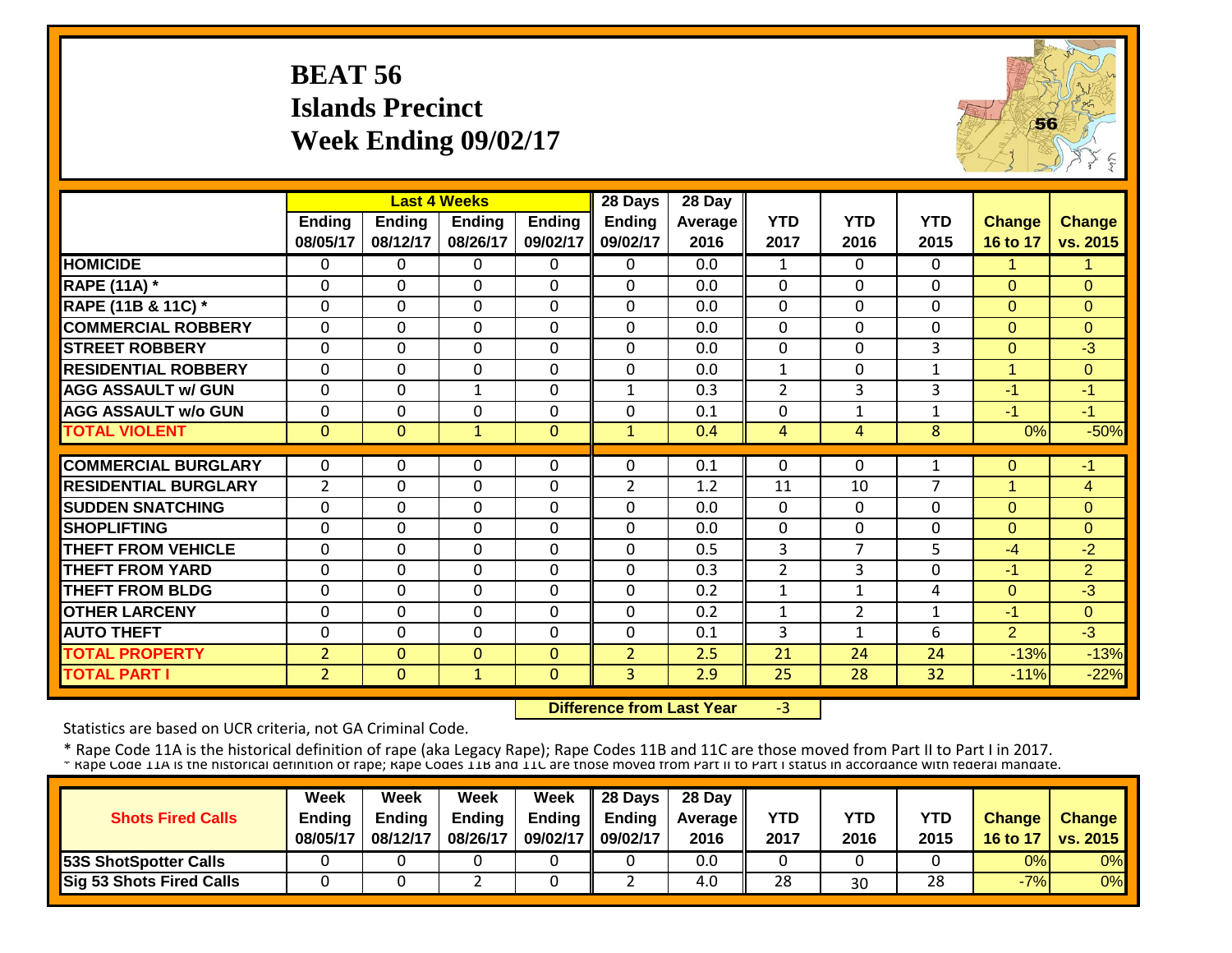

#### **COMPSTATWHITEFIELD PRECINCT Week Ending 09/02/17**

**PRECINCT COMMANDER:**

**LT. TORRENCE GARVIN** 



|                               | Week          | Week          | <b>Weekly</b>  | $28 - Day$     | $28-Day$       | Avg            |              |                |                |              |                |
|-------------------------------|---------------|---------------|----------------|----------------|----------------|----------------|--------------|----------------|----------------|--------------|----------------|
|                               | <b>Ending</b> | <b>Ending</b> | Avg            | Ending         | Ending         | 28-Day         | <b>YTD</b>   | <b>YTD</b>     | <b>YTD</b>     | Change       | Change         |
|                               | 09/02/17      | 08/26/17      | 2016           | 09/02/17       | 7/29/17        | 2016           | 2017         | 2016           | 2015           | 16 to 17     | vs. 2015       |
| <b>HOMICIDE</b>               | 0             | 0             | $\Omega$       | $\bf{0}$       | $\Omega$       | $\Omega$       | $\mathbf{2}$ | $\overline{2}$ | $\overline{2}$ | $\mathbf{0}$ | $\overline{0}$ |
| <b>RAPE (11A) *</b>           | $\bf{0}$      | $\Omega$      | 0              | 0              | $\Omega$       | $\Omega$       | 1            | $\overline{2}$ | 4              | $-1$         | $-3$           |
| <b>RAPE (11B &amp; 11C) *</b> | $\bf{0}$      | 0             | $\Omega$       | $\bf{0}$       | $\Omega$       | $\Omega$       | 5            | 5              | 1              | $\Omega$     | $\overline{4}$ |
| <b>COMMERCIAL ROBBERY</b>     | $\bf{0}$      | $\Omega$      | $\Omega$       | $\bf{0}$       | $\Omega$       | $\Omega$       | $\bf{0}$     | 2              | 4              | $-2$         | $-4$           |
| <b>STREET ROBBERY</b>         | 1             | $\Omega$      | $\Omega$       |                | $\Omega$       |                | 6            | 3              | 2              | 3            | 4              |
| <b>RESIDENTIAL ROBBERY</b>    | $\bf{0}$      | $\Omega$      | 0              | $\bf{0}$       | $\Omega$       | $\Omega$       | 0            |                | 4              | -1           | $-4$           |
| <b>AGG ASSAULT w/ GUN</b>     | $\bf{0}$      | $\Omega$      | $\Omega$       | $\bf{0}$       | $\Omega$       |                | 3            | 11             | 8              | $-8$         | $-5$           |
| <b>AGG ASSAULT w/o GUN</b>    | $\bf{0}$      | 0             | 0              |                | 0              |                | 5            | 11             | 6              | $-6$         | $-1$           |
| <b>TOTAL VIOLENT</b>          | 1             | $\Omega$      | 4              | $\overline{2}$ | $\mathbf{0}$   | $\overline{4}$ | 22           | 37             | 31             | $-41%$       | $-29%$         |
|                               |               |               |                |                |                |                |              |                |                |              |                |
| <b>COMMERCIAL BURGLARY</b>    | 0             |               | 0              |                | 0              | $\overline{2}$ | 3            | 15             | 8              | $-12$        | $-5$           |
| <b>RESIDENTIAL BURGLARY</b>   | 5             | 4             | 3              | 19             | 8              | 13             | 80           | 118            | 100            | $-38$        | $-20$          |
| <b>SUDDEN SNATCHING</b>       | $\bf{0}$      | $\Omega$      | $\Omega$       | $\bf{0}$       | $\overline{2}$ |                | 3            | 6              | $\overline{2}$ | $-3$         | 1              |
| <b>SHOPLIFTING</b>            | 3             | 3             | $\overline{2}$ | 18             | 16             | 9              | 112          | 79             | 118            | 33           | -6             |
| <b>THEFT FROM VEHICLE</b>     | 1             |               | 3              | 10             | 7              | 11             | 101          | 73             | 67             | 28           | 34             |
| <b>THEFT FROM YARD</b>        | 1             | $\Omega$      |                | $\mathbf 2$    | 9              | 5              | 35           | 35             | 39             | $\Omega$     | $-4$           |
| <b>THEFT FROM BLDG</b>        | $\mathbf{2}$  |               | -1             | 4              | 3              | 6              | 46           | 51             | 55             | $-5$         | $-9$           |
| <b>OTHER LARCENY</b>          | 0             |               | 0              | 3.             | 3              |                | 19           | 5.             | 5              | 14           | 14             |
| <b>AUTO THEFT</b>             | $\bf{0}$      |               |                | 7              | 6              | 4              | 34           | 34             | 31             | $\Omega$     | 3              |
| <b>TOTAL PROPERTY</b>         | 12            | 12            | 13             | 64             | 54             | 51             | 433          | 416            | 425            | 4%           | 2%             |
| <b>TOTAL PART I</b>           | 13            | 12            | 14             | 66             | 54             | 56             | 455          | 453            | 456            | 0%           | 0%             |

Statistics are based on UCR criteria, not GA Criminal Code. **Difference from Last Year** 2

Statistics are preliminary, based on RMS data at the time prepared, and are subject to change due to late reports, reclassifications, updated locations, etc.

| <b>Citizen Initiated Calls</b> | Week<br><b>Ending</b><br>09/02/17 | <b>Week</b><br><b>Ending</b><br>08/26/17 | Weekly<br>Avg<br>2016 | $28-Dav$<br><b>Ending</b><br>09/02/17 | $28-Dav$<br><b>Ending</b><br>8/5/17 | Avg<br>28-Day<br>2016 | YTD<br>2017 | YTD<br>2016 | <b>YTD</b><br>2015 | <b>Change</b><br>16 to 17 | <b>Change</b><br>vs. 2015 |
|--------------------------------|-----------------------------------|------------------------------------------|-----------------------|---------------------------------------|-------------------------------------|-----------------------|-------------|-------------|--------------------|---------------------------|---------------------------|
| <b>Midnight Shift</b>          | 28                                | 20                                       | 34                    | 105                                   | 109                                 | 138                   | 1048        | 1164        | 3296               | $-116$                    | $-2248$                   |
| Day Shift                      | 91                                | 111                                      | 101                   | 395                                   | 379                                 | 403                   | 3390        | 3427        | 3276               | $-37$                     | 114                       |
| <b>Afternoon Shift</b>         | 105                               | 103                                      | 102                   | 416                                   | 372                                 | 407                   | 3235        | 3409        | 1134               | $-174$                    | 2101                      |
| <b>TOTAL CITIZEN CFS</b>       | 224                               | 234                                      | 237                   | 916                                   | 860                                 | 947                   | 7673        | 8000        | 7706               | $-4.1%$                   | $-0.4%$                   |
| 53S ShotSpotter Calls          |                                   |                                          |                       |                                       |                                     |                       |             |             |                    |                           |                           |
| Sig 53 Shots Fired Calls       |                                   |                                          |                       | 25                                    | 13                                  | 18                    | 134         | 141         | 105                |                           | 29                        |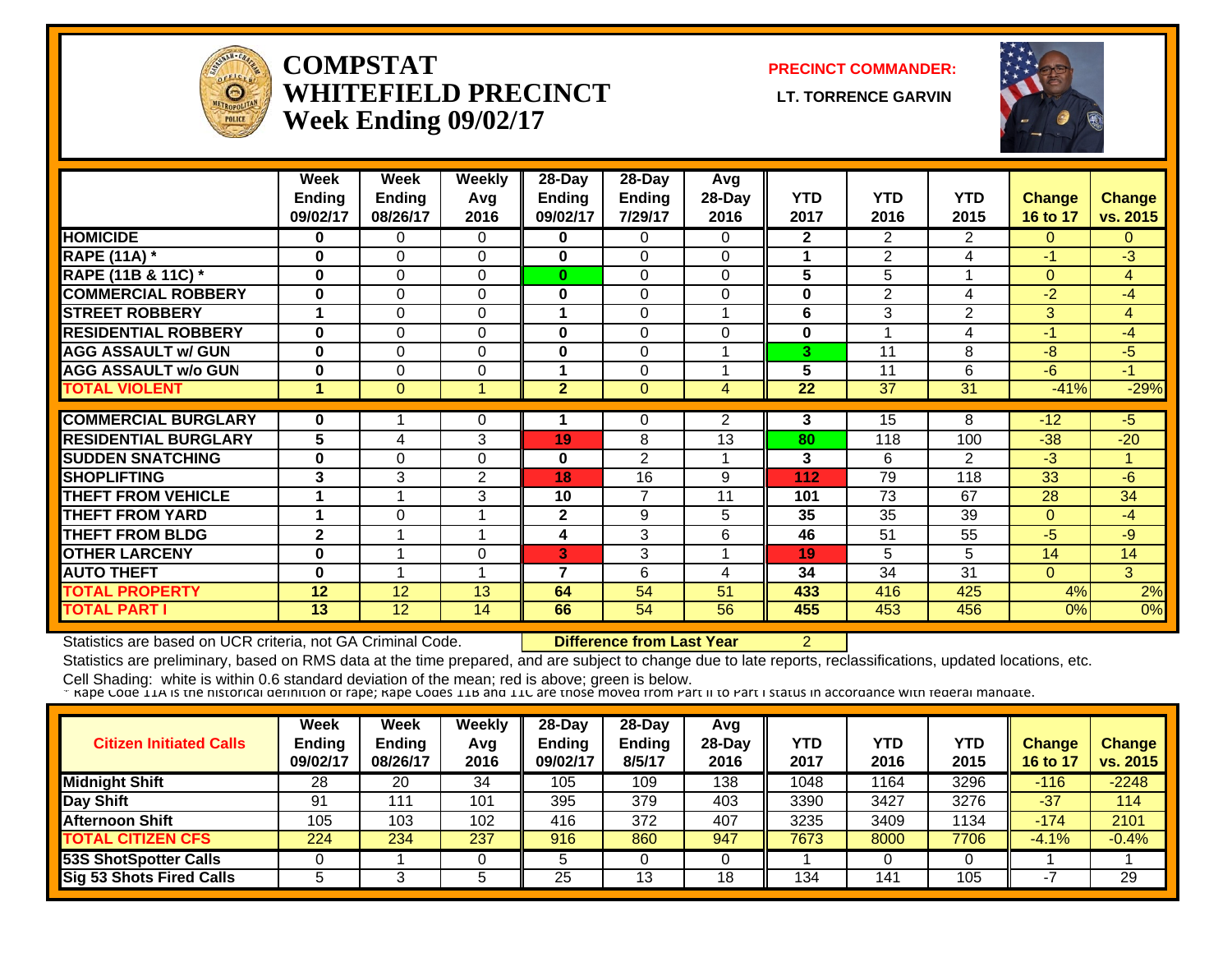# **BEAT 61 Whitefield Precinct Week Ending 09/02/17**

|                             |                |                | <b>Last 4 Weeks</b> |              | 28 Days        | 28 Day  |                |                |                |                |                |
|-----------------------------|----------------|----------------|---------------------|--------------|----------------|---------|----------------|----------------|----------------|----------------|----------------|
|                             | Ending         | Ending         | <b>Ending</b>       | Ending       | Ending         | Average | <b>YTD</b>     | <b>YTD</b>     | <b>YTD</b>     | <b>Change</b>  | <b>Change</b>  |
|                             | 08/05/17       | 08/12/17       | 08/26/17            | 09/02/17     | 09/02/17       | 2016    | 2017           | 2016           | 2015           | 16 to 17       | vs. 2015       |
| <b>HOMICIDE</b>             | 0              | 0              | $\Omega$            | $\Omega$     | $\Omega$       | 0.0     | $\overline{2}$ | $\Omega$       | $\Omega$       | $\overline{2}$ | $\overline{2}$ |
| <b>RAPE (11A) *</b>         | $\Omega$       | $\Omega$       | $\Omega$            | $\Omega$     | $\Omega$       | 0.0     | $\mathbf{0}$   | $\Omega$       | 3              | $\Omega$       | $-3$           |
| RAPE (11B & 11C) *          | $\Omega$       | $\Omega$       | $\Omega$            | $\Omega$     | $\mathbf{0}$   | 0.2     | $\Omega$       | $\overline{2}$ | $\mathbf{1}$   | $-2$           | $-1$           |
| <b>COMMERCIAL ROBBERY</b>   | $\Omega$       | $\Omega$       | $\Omega$            | $\Omega$     | $\mathbf{0}$   | 0.1     | $\Omega$       | $\mathbf{1}$   | $\Omega$       | $-1$           | $\Omega$       |
| <b>STREET ROBBERY</b>       | $\Omega$       | $\Omega$       | $\Omega$            | $\Omega$     | 0              | 0.2     | $\overline{2}$ | $\mathbf{1}$   | $\overline{2}$ | 1              | $\Omega$       |
| <b>RESIDENTIAL ROBBERY</b>  | $\Omega$       | $\Omega$       | $\Omega$            | $\Omega$     | $\Omega$       | 0.0     | $\Omega$       | 0              | 3              | $\Omega$       | $-3$           |
| <b>AGG ASSAULT w/ GUN</b>   | $\Omega$       | $\mathbf{0}$   | $\mathbf 0$         | $\mathbf 0$  | $\Omega$       | 0.2     | $\mathbf{1}$   | 3              | 0              | $-2$           | $\mathbf{1}$   |
| <b>AGG ASSAULT w/o GUN</b>  | 0              | $\mathbf{0}$   | $\Omega$            | $\mathbf 0$  | $\Omega$       | 0.5     | $\overline{2}$ | 3              | $\overline{2}$ | -1             | $\Omega$       |
| <b>TOTAL VIOLENT</b>        | $\mathbf{0}$   | $\Omega$       | $\Omega$            | $\mathbf{0}$ | $\Omega$       | 1.1     | 7              | 10             | 11             | $-30%$         | $-36%$         |
|                             |                |                |                     |              |                |         |                |                |                |                |                |
| <b>COMMERCIAL BURGLARY</b>  | $\Omega$       | $\Omega$       | 1                   | 0            | 1              | 0.8     | 2              | 4              | 3              | $-2$           | $-1$           |
| <b>RESIDENTIAL BURGLARY</b> | $\overline{2}$ | $\overline{2}$ | $\overline{2}$      | 3            | 9              | 4.3     | 40             | 39             | 45             | $\overline{1}$ | $-5$           |
| <b>SUDDEN SNATCHING</b>     | 0              | $\Omega$       | $\Omega$            | $\Omega$     | $\Omega$       | 0.2     | 0              | 2              | 1              | $-2$           | $-1$           |
| <b>SHOPLIFTING</b>          | 8              | 4              | 3                   | 3            | 18             | 7.7     | 106            | 67             | 110            | 39             | $-4$           |
| <b>THEFT FROM VEHICLE</b>   | $\Omega$       | $\mathbf{1}$   | $\Omega$            | $\Omega$     | 1              | 5.7     | 42             | 30             | 24             | 12             | 18             |
| <b>THEFT FROM YARD</b>      | 0              | $\mathbf{1}$   | $\Omega$            | $\Omega$     | $\mathbf{1}$   | 2.8     | 16             | 18             | 14             | $-2$           | $\overline{2}$ |
| <b>THEFT FROM BLDG</b>      | $\mathbf{1}$   | $\mathbf{0}$   | $\mathbf{1}$        | $\Omega$     | $\overline{2}$ | 2.8     | 19             | 23             | 26             | $-4$           | $-7$           |
| <b>OTHER LARCENY</b>        | 1              | $\mathbf{1}$   | $\mathbf{1}$        | $\Omega$     | 3              | 0.8     | 11             | 4              | $\overline{2}$ | $\overline{7}$ | $\overline{9}$ |
| <b>AUTO THEFT</b>           | $\mathbf 1$    | $\Omega$       | $\Omega$            | $\mathbf 0$  | 1              | 1.4     | 6              | 10             | $\overline{7}$ | $-4$           | $-1$           |
| <b>TOTAL PROPERTY</b>       | 13             | 9              | 8                   | 6            | 36             | 26.3    | 242            | 197            | 232            | 23%            | 4%             |
| <b>TOTAL PART I</b>         | 13             | 9              | 8                   | 6            | 36             | 27.5    | 249            | 207            | 243            | 20%            | 2%             |

 **Difference from Last Year**42

Statistics are based on UCR criteria, not GA Criminal Code.

\* Rape Code 11A is the historical definition of rape (aka Legacy Rape); Rape Codes 11B and 11C are those moved from Part II to Part I in 2017.<br>\* Rape Code 11A is the historical definition of rape; Rape Codes 11B and 11C ar

|                          | Week          | Week          | Week          | Week        | 28 Days       | 28 Day            |      |            |      |               |                     |
|--------------------------|---------------|---------------|---------------|-------------|---------------|-------------------|------|------------|------|---------------|---------------------|
| <b>Shots Fired Calls</b> | <b>Ending</b> | <b>Ending</b> | <b>Ending</b> | Ending      | <b>Ending</b> | <b>Average</b> II | YTD  | <b>YTD</b> | YTD  | <b>Change</b> | <b>Change</b>       |
|                          | 08/05/17      | 08/12/17      | 08/26/17      | 09/02/17 II | 09/02/17      | 2016              | 2017 | 2016       | 2015 |               | 16 to 17   vs. 2015 |
| 53S ShotSpotter Calls    |               |               |               |             |               | 0.0               |      |            |      | 0%            | $0\%$               |
| Sig 53 Shots Fired Calls |               |               |               |             |               | 4.4               | 65   | 68         | 56   | $-4%$         | 16%                 |